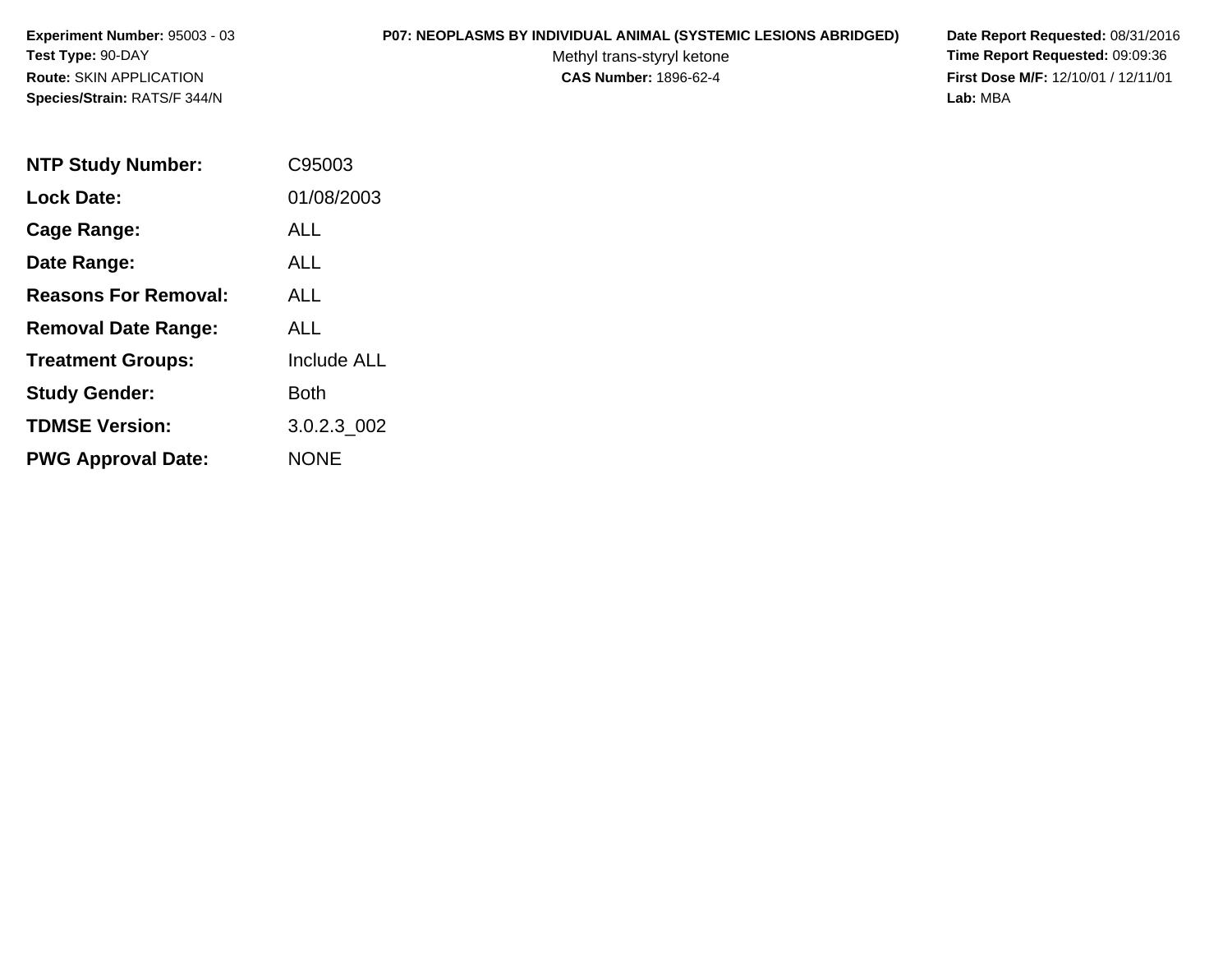#### **P07: NEOPLASMS BY INDIVIDUAL ANIMAL (SYSTEMIC LESIONS ABRIDGED) Date Report Requested:** 08/31/2016

Methyl trans-styryl ketone<br>CAS Number: 1896-62-4

| DAY ON TEST<br><b>FISCHER 344 RATS MALE</b>                                                                                                                        | $\pmb{0}$<br>$\mathsf{O}\xspace$<br>$\boldsymbol{9}$<br>$\mathfrak{S}$ | $\pmb{0}$<br>$\mathsf 0$<br>$\boldsymbol{9}$<br>$\mathbf{3}$                              | $\pmb{0}$<br>$\mathbf 0$<br>9<br>3                        | $\mathsf 0$<br>$\mathsf{O}\xspace$<br>$\boldsymbol{9}$<br>$\mathbf{3}$ | $\pmb{0}$<br>$\pmb{0}$<br>$\boldsymbol{9}$<br>$\overline{3}$                   | $\mathbf 0$<br>$\overline{0}$<br>9<br>$\overline{3}$                               | $\pmb{0}$<br>$\mathbf 0$<br>9<br>$\mathbf{3}$                     | $\pmb{0}$<br>$\mathbf 0$<br>9<br>$\sqrt{3}$           | $\pmb{0}$<br>$\mathbf 0$<br>$\boldsymbol{9}$<br>$\mathbf{3}$ | $\pmb{0}$<br>$\mathsf{O}\xspace$<br>9<br>3                     |                                                                                               |
|--------------------------------------------------------------------------------------------------------------------------------------------------------------------|------------------------------------------------------------------------|-------------------------------------------------------------------------------------------|-----------------------------------------------------------|------------------------------------------------------------------------|--------------------------------------------------------------------------------|------------------------------------------------------------------------------------|-------------------------------------------------------------------|-------------------------------------------------------|--------------------------------------------------------------|----------------------------------------------------------------|-----------------------------------------------------------------------------------------------|
| <b>VEHICLE CONTROL</b><br><b>ANIMAL ID</b>                                                                                                                         | $\mathbf 0$<br>$\pmb{0}$<br>$\mathbf 0$<br>$\pmb{0}$<br>$\mathbf{1}$   | $\mathbf 0$<br>$\mathbf 0$<br>$\mathsf 0$<br>$\begin{smallmatrix} 0\\2 \end{smallmatrix}$ | $\mathbf 0$<br>0<br>$\mathsf{O}\xspace$<br>$\pmb{0}$<br>3 | $\mathbf 0$<br>$\mathbf 0$<br>$\mathbf 0$<br>0<br>$\overline{A}$       | $\mathbf 0$<br>$\pmb{0}$<br>$\pmb{0}$<br>$\begin{array}{c} 0 \\ 5 \end{array}$ | $\mathbf 0$<br>$\mathbf 0$<br>$\mathbf 0$<br>$\begin{array}{c} 0 \\ 6 \end{array}$ | $\mathbf 0$<br>$\mathbf 0$<br>$\mathbf{0}$<br>0<br>$\overline{7}$ | $\mathbf 0$<br>$\pmb{0}$<br>$\pmb{0}$<br>0<br>$\,8\,$ | 0<br>$\pmb{0}$<br>$\mathbf 0$<br>$\pmb{0}$<br>9              | $\mathbf 0$<br>$\mathbf 0$<br>0<br>$\mathbf{1}$<br>$\mathbf 0$ | * TOTALS                                                                                      |
| <b>ALIMENTARY SYSTEM</b>                                                                                                                                           |                                                                        |                                                                                           |                                                           |                                                                        |                                                                                |                                                                                    |                                                                   |                                                       |                                                              |                                                                |                                                                                               |
| Esophagus                                                                                                                                                          |                                                                        |                                                                                           |                                                           |                                                                        |                                                                                |                                                                                    |                                                                   |                                                       |                                                              |                                                                | 10                                                                                            |
| Intestine Large, Cecum                                                                                                                                             |                                                                        |                                                                                           |                                                           |                                                                        |                                                                                |                                                                                    |                                                                   |                                                       |                                                              | $\ddot{}$                                                      | 10                                                                                            |
| Intestine Large, Colon                                                                                                                                             |                                                                        |                                                                                           |                                                           |                                                                        |                                                                                |                                                                                    |                                                                   |                                                       |                                                              | $\ddot{}$                                                      | 10                                                                                            |
| Intestine Large, Rectum                                                                                                                                            | $\ddot{}$                                                              |                                                                                           |                                                           |                                                                        |                                                                                |                                                                                    |                                                                   |                                                       |                                                              | $\ddot{}$                                                      | 10                                                                                            |
| Intestine Small, Duodenum                                                                                                                                          |                                                                        |                                                                                           |                                                           |                                                                        |                                                                                |                                                                                    |                                                                   |                                                       |                                                              | $\ddot{}$                                                      | 10                                                                                            |
| Intestine Small, Ileum                                                                                                                                             | +                                                                      |                                                                                           |                                                           |                                                                        |                                                                                |                                                                                    |                                                                   |                                                       |                                                              | $\ddot{}$                                                      | 10                                                                                            |
| Intestine Small, Jejunum                                                                                                                                           | $\ddot{}$                                                              |                                                                                           |                                                           |                                                                        |                                                                                |                                                                                    |                                                                   |                                                       |                                                              | $\ddot{}$                                                      | 10                                                                                            |
| Liver                                                                                                                                                              | ÷.                                                                     |                                                                                           |                                                           |                                                                        |                                                                                |                                                                                    |                                                                   |                                                       |                                                              | $\ddot{}$                                                      | 10                                                                                            |
| Pancreas                                                                                                                                                           |                                                                        |                                                                                           |                                                           |                                                                        |                                                                                |                                                                                    |                                                                   |                                                       |                                                              | $\ddot{}$                                                      | 10                                                                                            |
| Salivary Glands                                                                                                                                                    | $\ddot{}$                                                              |                                                                                           |                                                           |                                                                        |                                                                                |                                                                                    |                                                                   |                                                       |                                                              | $\ddot{}$                                                      | 10                                                                                            |
| Stomach, Forestomach                                                                                                                                               |                                                                        |                                                                                           |                                                           |                                                                        |                                                                                |                                                                                    |                                                                   |                                                       |                                                              | $\ddot{}$                                                      | 10                                                                                            |
| Stomach, Glandular                                                                                                                                                 |                                                                        |                                                                                           |                                                           |                                                                        |                                                                                |                                                                                    |                                                                   |                                                       |                                                              | $\overline{ }$                                                 | 10                                                                                            |
| Tongue                                                                                                                                                             |                                                                        |                                                                                           |                                                           |                                                                        |                                                                                |                                                                                    |                                                                   |                                                       |                                                              | $\pm$                                                          | 10                                                                                            |
| <b>CARDIOVASCULAR SYSTEM</b>                                                                                                                                       |                                                                        |                                                                                           |                                                           |                                                                        |                                                                                |                                                                                    |                                                                   |                                                       |                                                              |                                                                |                                                                                               |
| <b>Blood Vessel</b>                                                                                                                                                | $^+$                                                                   |                                                                                           |                                                           |                                                                        |                                                                                |                                                                                    |                                                                   |                                                       |                                                              | $\ddot{}$                                                      | 10                                                                                            |
| *  Total animals with tissue examined microscopically; Total animals with tumor<br>+  Tissue examined microscopically<br>X Lesion present<br>I Insufficient tissue |                                                                        |                                                                                           |                                                           |                                                                        |                                                                                |                                                                                    |                                                                   |                                                       |                                                              |                                                                | M  Missing tissue<br>A  Autolysis precludes evaluation<br>BLANK  Not examined microscopically |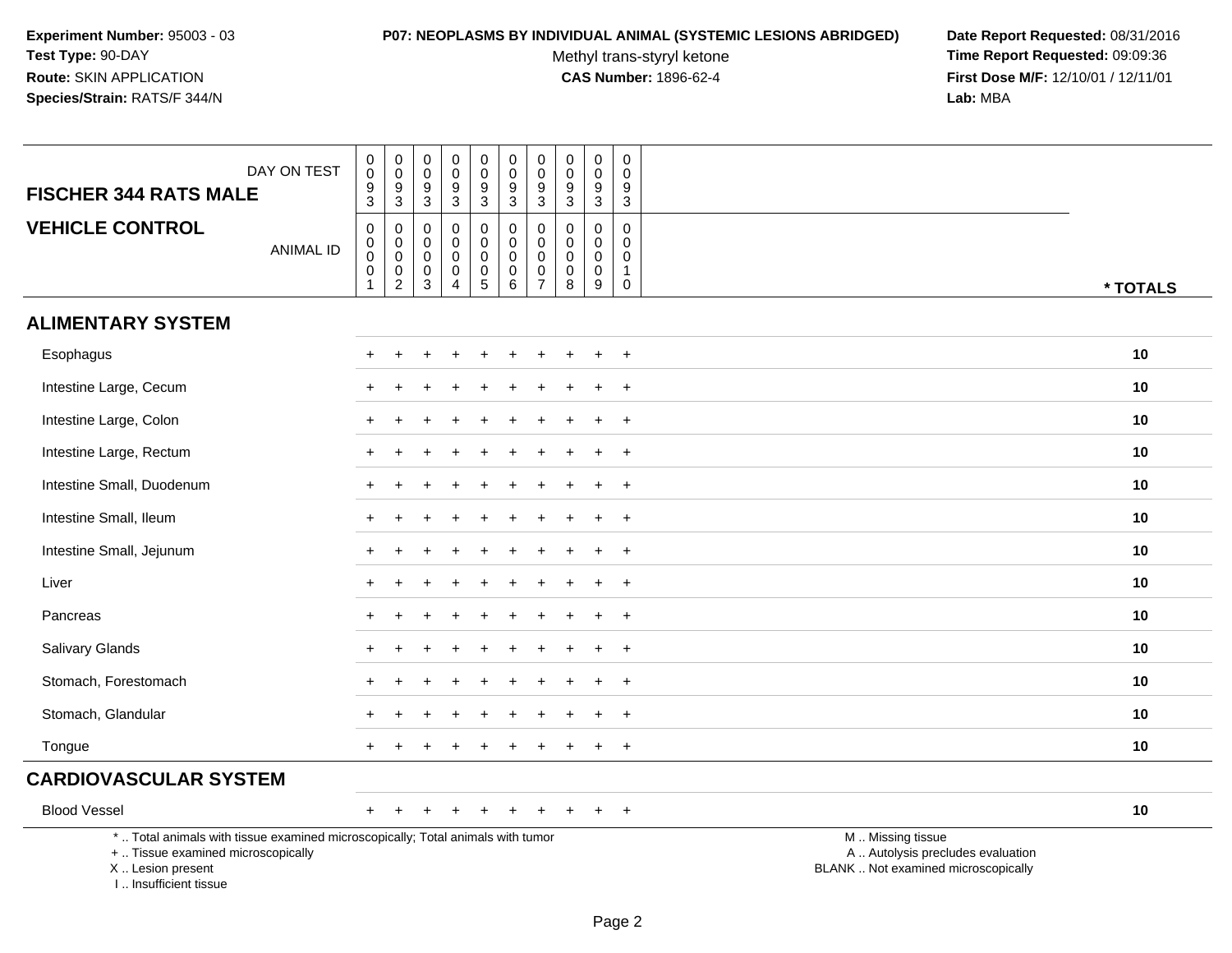#### **P07: NEOPLASMS BY INDIVIDUAL ANIMAL (SYSTEMIC LESIONS ABRIDGED) Date Report Requested:** 08/31/2016

Methyl trans-styryl ketone<br>CAS Number: 1896-62-4

 **Time Report Requested:** 09:09:36 **First Dose M/F:** 12/10/01 / 12/11/01<br>**Lab:** MBA **Lab:** MBA

| DAY ON TEST<br><b>FISCHER 344 RATS MALE</b> | $_{\rm 0}^{\rm 0}$<br>$\boldsymbol{9}$<br>$\mathbf{3}$ | $_{\rm 0}^{\rm 0}$<br>9<br>3                                           | $_{0}^{0}$<br>9<br>3                              | $\begin{smallmatrix}0\0\0\end{smallmatrix}$<br>9<br>3 | $_{\rm 0}^{\rm 0}$<br>9<br>$\mathbf{3}$                     | $\begin{smallmatrix} 0\\0 \end{smallmatrix}$<br>$\boldsymbol{9}$<br>3 | $_{\rm 0}^{\rm 0}$<br>9<br>3  | $\pmb{0}$<br>$\mathbf 0$<br>9<br>3   | $\mathbf 0$<br>0<br>9<br>3 | $\boldsymbol{0}$<br>0<br>$\boldsymbol{9}$<br>3 |                  |
|---------------------------------------------|--------------------------------------------------------|------------------------------------------------------------------------|---------------------------------------------------|-------------------------------------------------------|-------------------------------------------------------------|-----------------------------------------------------------------------|-------------------------------|--------------------------------------|----------------------------|------------------------------------------------|------------------|
| <b>VEHICLE CONTROL</b><br><b>ANIMAL ID</b>  | 0<br>$\pmb{0}$<br>$\mathbf 0$<br>$\pmb{0}$             | 0<br>$\begin{smallmatrix}0\\0\end{smallmatrix}$<br>0<br>$\overline{c}$ | $\mathbf 0$<br>$\pmb{0}$<br>$\mathbf 0$<br>0<br>3 | 0<br>0<br>0<br>0<br>4                                 | $\mathbf 0$<br>$\mathsf 0$<br>$\mathsf 0$<br>$\pmb{0}$<br>5 | $\pmb{0}$<br>$\pmb{0}$<br>$\pmb{0}$<br>$\pmb{0}$<br>$\,6\,$           | 0<br>0<br>0<br>$\overline{ }$ | 0<br>$\mathbf 0$<br>$\mathbf 0$<br>8 | 0<br>0<br>0<br>0<br>9      | 0<br>0<br>0<br>0                               | * TOTALS         |
| Heart                                       |                                                        |                                                                        |                                                   |                                                       |                                                             |                                                                       |                               |                                      | $\ddot{}$                  | $+$                                            | 10               |
| <b>ENDOCRINE SYSTEM</b>                     |                                                        |                                                                        |                                                   |                                                       |                                                             |                                                                       |                               |                                      |                            |                                                |                  |
| <b>Adrenal Cortex</b>                       |                                                        |                                                                        | $\pm$                                             | $\ddot{}$                                             | $+$                                                         | $+$                                                                   | $+$                           | $+$                                  | $+$                        | $+$                                            | 10               |
| Adrenal Medulla                             |                                                        |                                                                        |                                                   |                                                       | $+$                                                         |                                                                       |                               |                                      | $+$                        | $+$                                            | 10               |
| Islets, Pancreatic                          |                                                        |                                                                        |                                                   |                                                       | $+$                                                         |                                                                       |                               | $\pm$                                | $+$                        | $+$                                            | 10               |
| Parathyroid Gland                           | M                                                      | $+$                                                                    | $+$                                               | $\ddot{+}$                                            | M                                                           | M                                                                     | M                             | M                                    | $+$                        | M                                              | 4                |
| <b>Pituitary Gland</b>                      | $+$                                                    | $\pm$                                                                  | $\pm$                                             | $\div$                                                | $+$                                                         | $+$                                                                   | $\pm$                         |                                      | $+$                        | $+$                                            | $\boldsymbol{9}$ |
| <b>Thyroid Gland</b>                        | $\ddot{}$                                              |                                                                        |                                                   |                                                       |                                                             |                                                                       |                               |                                      | $\pm$                      | $+$                                            | 10               |

# **GENERAL BODY SYSTEM**

NONE

 $\sim$ 

# **GENITAL SYSTEM**

| Epididymis             | + + + + + + + + + + |  |  |  |  | 10 |
|------------------------|---------------------|--|--|--|--|----|
| <b>Preputial Gland</b> | + + + + + + + + + + |  |  |  |  | 10 |
| Prostate               | + + + + + + + + + + |  |  |  |  | 10 |
| <b>Seminal Vesicle</b> | + + + + + + + + + + |  |  |  |  | 10 |
| Testes                 | + + + + + + + + + + |  |  |  |  | 10 |

\* .. Total animals with tissue examined microscopically; Total animals with tumor

+ .. Tissue examined microscopically

X .. Lesion present

I .. Insufficient tissue

M .. Missing tissue

y the contract of the contract of the contract of the contract of the contract of the contract of the contract of  $A$ . Autolysis precludes evaluation

Lesion present BLANK .. Not examined microscopically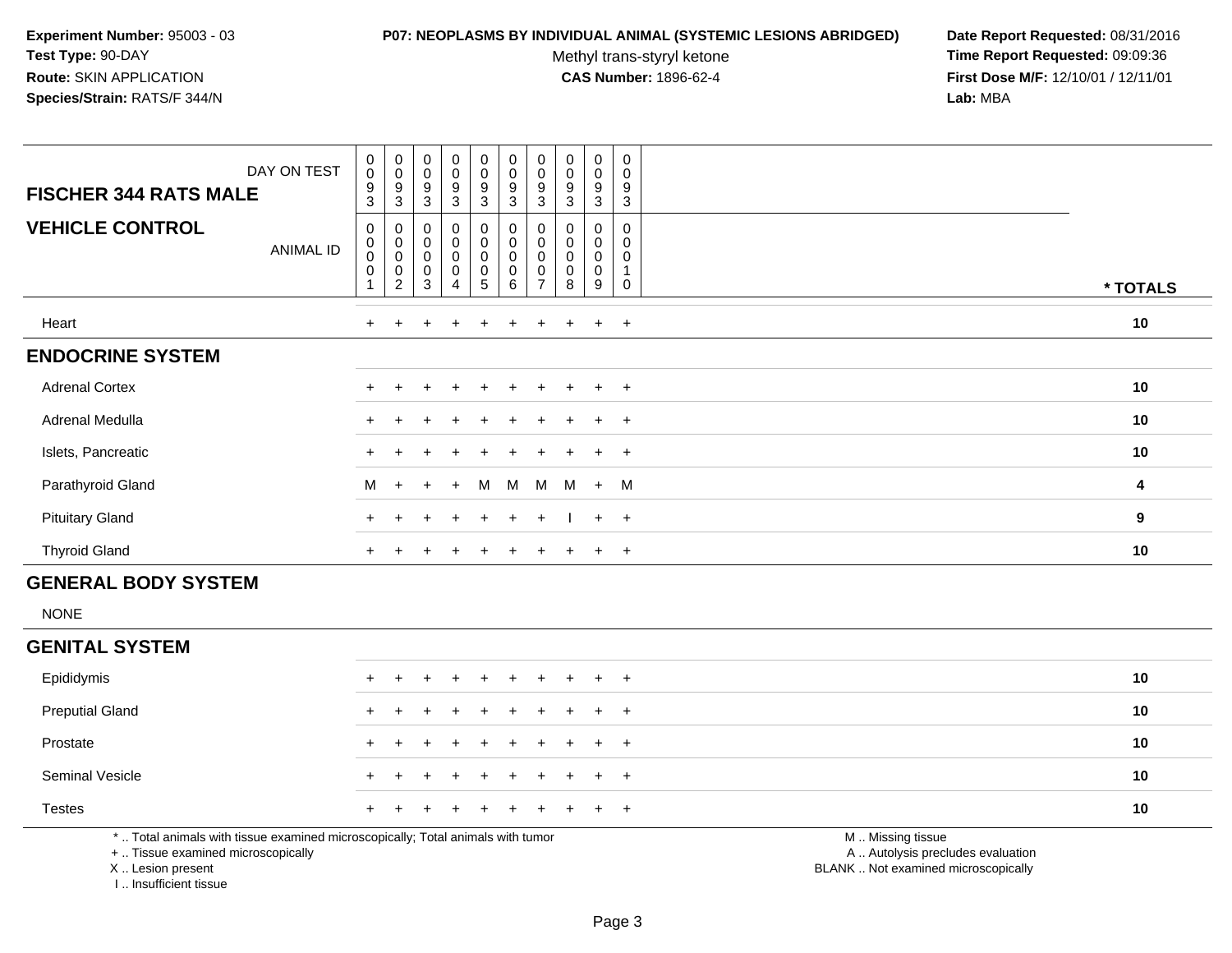#### **P07: NEOPLASMS BY INDIVIDUAL ANIMAL (SYSTEMIC LESIONS ABRIDGED) Date Report Requested:** 08/31/2016

Methyl trans-styryl ketone<br>CAS Number: 1896-62-4

| DAY ON TEST                                                                                                                                                        | $\pmb{0}$<br>$\mathbf 0$<br>9                  | $\pmb{0}$<br>$\pmb{0}$             | $\pmb{0}$<br>$\mathbf 0$                                      | $\mathbf 0$<br>$\pmb{0}$                               | $\pmb{0}$<br>$\pmb{0}$<br>9                | $\pmb{0}$<br>$\mathbf 0$<br>9                            | $\pmb{0}$<br>$\pmb{0}$<br>9          | $\pmb{0}$<br>$\pmb{0}$<br>9       | $\pmb{0}$<br>$\pmb{0}$<br>9                                              | $\mathbf 0$<br>$\mathbf 0$<br>9                        |                                                                                               |  |
|--------------------------------------------------------------------------------------------------------------------------------------------------------------------|------------------------------------------------|------------------------------------|---------------------------------------------------------------|--------------------------------------------------------|--------------------------------------------|----------------------------------------------------------|--------------------------------------|-----------------------------------|--------------------------------------------------------------------------|--------------------------------------------------------|-----------------------------------------------------------------------------------------------|--|
| <b>FISCHER 344 RATS MALE</b>                                                                                                                                       | 3                                              | $\frac{9}{3}$                      | $\frac{9}{3}$                                                 | $^9_3$                                                 | $\overline{3}$                             | $\mathbf{3}$                                             | 3                                    | $\mathsf 3$                       | $\mathfrak{Z}$                                                           | $\overline{3}$                                         |                                                                                               |  |
| <b>VEHICLE CONTROL</b><br><b>ANIMAL ID</b>                                                                                                                         | $\mathbf 0$<br>0<br>$\mathbf 0$<br>$\mathbf 0$ | 0<br>0<br>$\ddot{\mathbf{0}}$<br>0 | $\mathbf 0$<br>$\mathbf 0$<br>$\mathbf 0$<br>$\boldsymbol{0}$ | $\mathbf 0$<br>$\mathbf 0$<br>$\pmb{0}$<br>$\mathbf 0$ | 0<br>$\pmb{0}$<br>$\pmb{0}$<br>$\mathbf 0$ | $\mathbf 0$<br>$\mathbf 0$<br>$\mathbf 0$<br>$\mathbf 0$ | 0<br>$\mathbf 0$<br>0<br>$\mathbf 0$ | $\mathbf 0$<br>$\Omega$<br>0<br>0 | $\mathbf 0$<br>$\mathbf 0$<br>$\mathsf{O}\xspace$<br>$\mathsf{O}\xspace$ | $\mathbf 0$<br>$\Omega$<br>$\mathbf 0$<br>$\mathbf{1}$ |                                                                                               |  |
|                                                                                                                                                                    | 1                                              | $\overline{c}$                     | $\sqrt{3}$                                                    | $\boldsymbol{\Lambda}$                                 | $\overline{5}$                             | 6                                                        | $\overline{7}$                       | 8                                 | $9\,$                                                                    | $\mathbf 0$                                            | * TOTALS                                                                                      |  |
| <b>HEMATOPOIETIC SYSTEM</b>                                                                                                                                        |                                                |                                    |                                                               |                                                        |                                            |                                                          |                                      |                                   |                                                                          |                                                        |                                                                                               |  |
| <b>Bone Marrow</b>                                                                                                                                                 |                                                | $\div$                             |                                                               |                                                        | $\div$                                     |                                                          |                                      |                                   | $\ddot{}$                                                                | $+$                                                    | 10                                                                                            |  |
| Lymph Node                                                                                                                                                         |                                                |                                    |                                                               | $\ddot{}$                                              |                                            |                                                          |                                      |                                   |                                                                          |                                                        | $\mathbf{1}$                                                                                  |  |
| Lymph Node, Mandibular                                                                                                                                             | M                                              | M                                  | M                                                             | M                                                      | M                                          | M                                                        | M                                    | M                                 | M M                                                                      |                                                        | $\bf{0}$                                                                                      |  |
| Lymph Node, Mesenteric                                                                                                                                             |                                                |                                    |                                                               |                                                        | $\div$                                     |                                                          | ٠                                    |                                   | $\ddot{}$                                                                | $+$                                                    | 10                                                                                            |  |
| Spleen                                                                                                                                                             |                                                |                                    |                                                               |                                                        |                                            |                                                          |                                      |                                   | ÷                                                                        | $+$                                                    | 10                                                                                            |  |
| Thymus                                                                                                                                                             |                                                |                                    |                                                               |                                                        |                                            |                                                          |                                      |                                   | $\ddot{}$                                                                | $+$                                                    | 10                                                                                            |  |
| <b>INTEGUMENTARY SYSTEM</b>                                                                                                                                        |                                                |                                    |                                                               |                                                        |                                            |                                                          |                                      |                                   |                                                                          |                                                        |                                                                                               |  |
| <b>Mammary Gland</b>                                                                                                                                               | М                                              | М                                  | M                                                             | M                                                      | М                                          | M                                                        | M                                    | M                                 | M M                                                                      |                                                        | $\bf{0}$                                                                                      |  |
| Skin                                                                                                                                                               |                                                |                                    |                                                               |                                                        |                                            |                                                          |                                      |                                   | $\pm$                                                                    | $+$                                                    | 10                                                                                            |  |
| <b>MUSCULOSKELETAL SYSTEM</b>                                                                                                                                      |                                                |                                    |                                                               |                                                        |                                            |                                                          |                                      |                                   |                                                                          |                                                        |                                                                                               |  |
| Bone                                                                                                                                                               | $+$                                            | $\pm$                              | $\pm$                                                         | $\div$                                                 | $+$                                        | $+$                                                      | $+$                                  | $+$                               | $+$                                                                      | $+$                                                    | 10                                                                                            |  |
| <b>NERVOUS SYSTEM</b>                                                                                                                                              |                                                |                                    |                                                               |                                                        |                                            |                                                          |                                      |                                   |                                                                          |                                                        |                                                                                               |  |
| <b>Brain</b>                                                                                                                                                       |                                                |                                    |                                                               | $\div$                                                 | $\ddot{}$                                  | $\ddot{}$                                                | $\ddot{}$                            | $\pm$                             | $\ddot{}$                                                                | $+$                                                    | 10                                                                                            |  |
| <b>RESPIRATORY SYSTEM</b>                                                                                                                                          |                                                |                                    |                                                               |                                                        |                                            |                                                          |                                      |                                   |                                                                          |                                                        |                                                                                               |  |
| Lung                                                                                                                                                               |                                                |                                    |                                                               |                                                        |                                            |                                                          |                                      |                                   |                                                                          | $\overline{+}$                                         | 10                                                                                            |  |
| *  Total animals with tissue examined microscopically; Total animals with tumor<br>+  Tissue examined microscopically<br>X Lesion present<br>I Insufficient tissue |                                                |                                    |                                                               |                                                        |                                            |                                                          |                                      |                                   |                                                                          |                                                        | M  Missing tissue<br>A  Autolysis precludes evaluation<br>BLANK  Not examined microscopically |  |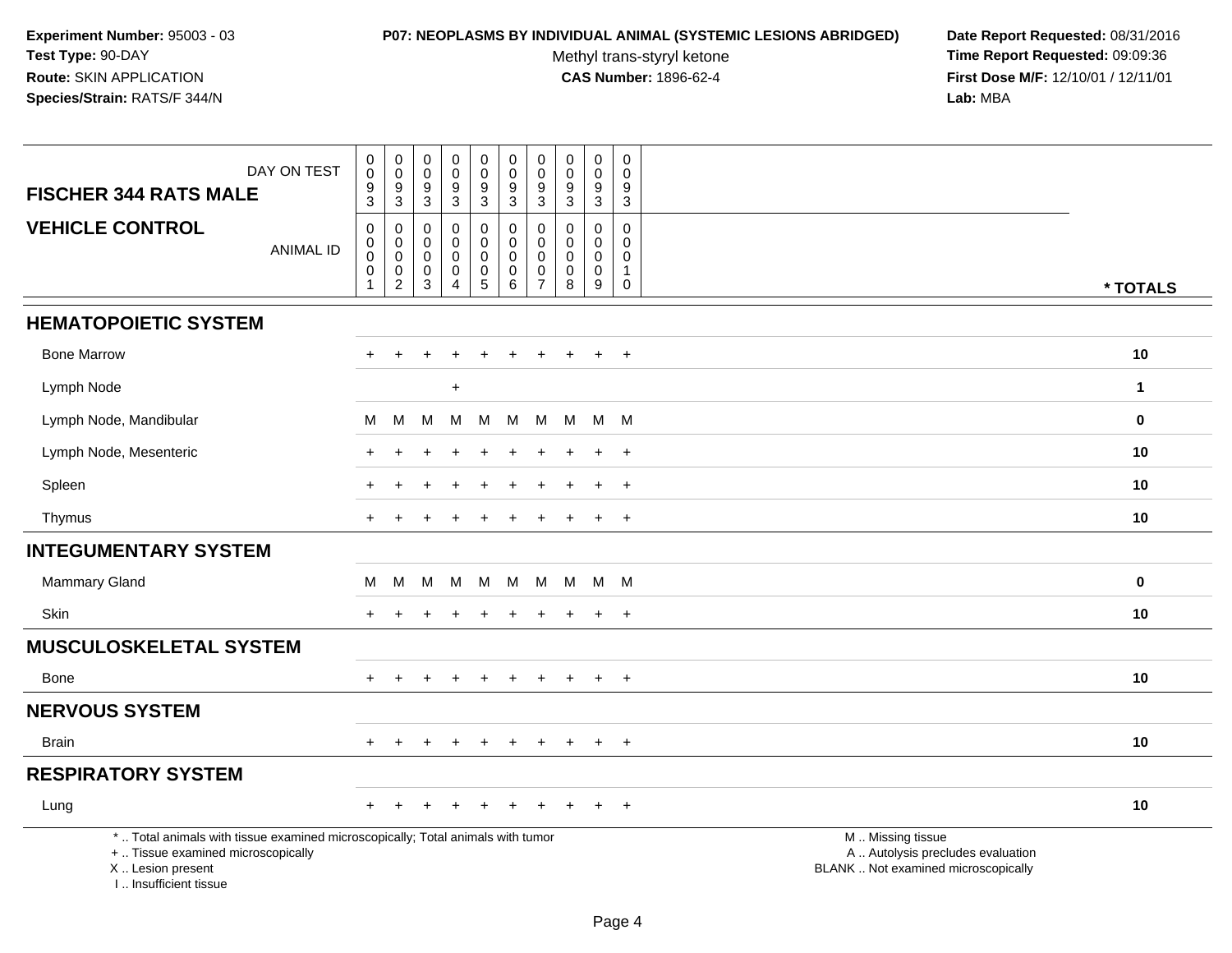#### **P07: NEOPLASMS BY INDIVIDUAL ANIMAL (SYSTEMIC LESIONS ABRIDGED) Date Report Requested:** 08/31/2016

Methyl trans-styryl ketone<br>CAS Number: 1896-62-4

 **Time Report Requested:** 09:09:36 **First Dose M/F:** 12/10/01 / 12/11/01<br>**Lab:** MBA **Lab:** MBA

| DAY ON TEST<br><b>FISCHER 344 RATS MALE</b> | $\pmb{0}$<br>$\pmb{0}$<br>$\boldsymbol{9}$<br>$\overline{3}$ | $\begin{matrix} 0 \\ 0 \\ 9 \\ 3 \end{matrix}$                             | $_{\rm 0}^{\rm 0}$<br>$\frac{9}{3}$                                         | $\begin{smallmatrix}0\0\0\end{smallmatrix}$<br>9<br>3 | $\begin{smallmatrix} 0\\0 \end{smallmatrix}$<br>$\boldsymbol{9}$<br>3 | $_{\rm 0}^{\rm 0}$<br>$\frac{9}{3}$           | $\begin{smallmatrix} 0\\0 \end{smallmatrix}$<br>$^9_3$ | $\begin{smallmatrix}0\\0\end{smallmatrix}$<br>$\boldsymbol{9}$<br>$\mathbf{3}$ | $_0^0$<br>9<br>3                          | 0<br>$\mathbf 0$<br>$\boldsymbol{9}$<br>$\mathbf{3}$ |          |
|---------------------------------------------|--------------------------------------------------------------|----------------------------------------------------------------------------|-----------------------------------------------------------------------------|-------------------------------------------------------|-----------------------------------------------------------------------|-----------------------------------------------|--------------------------------------------------------|--------------------------------------------------------------------------------|-------------------------------------------|------------------------------------------------------|----------|
| <b>VEHICLE CONTROL</b><br>ANIMAL ID         | 0<br>0<br>$\pmb{0}$<br>$\mathbf 0$                           | $\mathbf 0$<br>$\begin{matrix} 0 \\ 0 \\ 0 \end{matrix}$<br>$\overline{2}$ | $\pmb{0}$<br>$\begin{smallmatrix}0\\0\end{smallmatrix}$<br>$\mathbf 0$<br>3 | 0<br>0<br>0<br>$\mathbf 0$<br>$\overline{4}$          | 0<br>$\mathbf 0$<br>0<br>$\pmb{0}$<br>5                               | 0<br>$\pmb{0}$<br>$\pmb{0}$<br>$\pmb{0}$<br>6 | 0<br>0<br>$\pmb{0}$<br>0<br>$\overline{ }$             | 0<br>0<br>0<br>0<br>8                                                          | 0<br>0<br>$\mathbf 0$<br>$\mathbf 0$<br>9 | 0<br>0<br>0<br>$\mathbf 0$                           | * TOTALS |
| Nose                                        | $+$                                                          | $\pm$                                                                      | $\div$                                                                      | $\div$                                                | $\pm$                                                                 | $\pm$                                         | $\pm$                                                  | $\pm$                                                                          | $\ddot{}$                                 | $+$                                                  | 10       |
| Trachea                                     |                                                              |                                                                            |                                                                             |                                                       |                                                                       |                                               |                                                        |                                                                                | $\div$                                    | $+$                                                  | 10       |
| <b>SPECIAL SENSES SYSTEM</b>                |                                                              |                                                                            |                                                                             |                                                       |                                                                       |                                               |                                                        |                                                                                |                                           |                                                      |          |
| Eye                                         | $+$                                                          |                                                                            |                                                                             | $\ddot{}$                                             | $+$                                                                   | $+$                                           | $+$                                                    | $\overline{+}$                                                                 | $+$                                       | $+$                                                  | 10       |
| Harderian Gland                             | $\pm$                                                        |                                                                            |                                                                             |                                                       |                                                                       |                                               |                                                        |                                                                                | $\pm$                                     | $+$                                                  | 10       |
| <b>URINARY SYSTEM</b>                       |                                                              |                                                                            |                                                                             |                                                       |                                                                       |                                               |                                                        |                                                                                |                                           |                                                      |          |
| Kidney                                      | $+$                                                          |                                                                            |                                                                             | $\div$                                                | $\div$                                                                | $\div$                                        |                                                        |                                                                                | $\div$                                    | $+$                                                  | 10       |
| <b>Urinary Bladder</b>                      | $\pm$                                                        |                                                                            |                                                                             |                                                       |                                                                       |                                               |                                                        |                                                                                | $\div$                                    | $+$                                                  | 10       |
| <b>SYSTEMIC LESIONS</b>                     |                                                              |                                                                            |                                                                             |                                                       |                                                                       |                                               |                                                        |                                                                                |                                           |                                                      |          |
| Multiple Organ                              | $\pm$                                                        |                                                                            |                                                                             |                                                       |                                                                       |                                               |                                                        |                                                                                | $\ddot{}$                                 | $+$                                                  | 10       |

\* .. Total animals with tissue examined microscopically; Total animals with tumor

+ .. Tissue examined microscopically

X .. Lesion present

I .. Insufficient tissue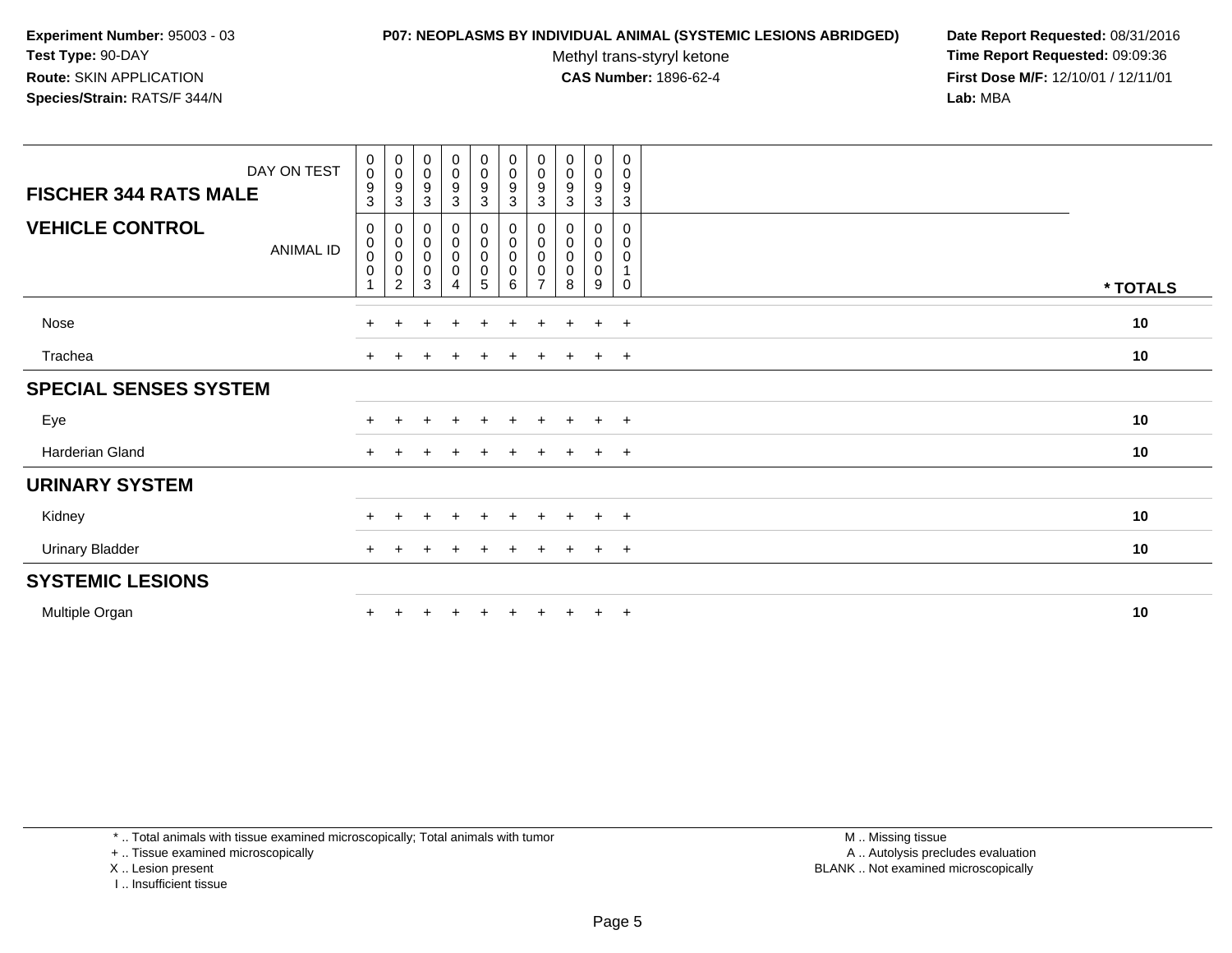# **P07: NEOPLASMS BY INDIVIDUAL ANIMAL (SYSTEMIC LESIONS ABRIDGED) Date Report Requested:** 08/31/2016

Methyl trans-styryl ketone<br>CAS Number: 1896-62-4

| <b>FISCHER 344 RATS MALE</b>                                                                                                                                       | DAY ON TEST      | $\mathbf 0$<br>0<br>$\boldsymbol{9}$     | $\mathsf{O}\xspace$<br>$\mathbf 0$<br>9          | $\mathbf 0$<br>$\mathbf 0$<br>9                    | $\mathbf 0$<br>$\mathbf 0$<br>9            | $\pmb{0}$<br>$\mathbf 0$<br>$\boldsymbol{9}$         | $\mathbf 0$<br>$\mathbf 0$<br>$\boldsymbol{9}$     | $\pmb{0}$<br>$\mathbf 0$<br>9             | 0<br>0<br>9                               | $\pmb{0}$<br>0<br>$\boldsymbol{9}$                 | $\mathbf 0$<br>$\Omega$<br>9                                    |                                                                                               |          |
|--------------------------------------------------------------------------------------------------------------------------------------------------------------------|------------------|------------------------------------------|--------------------------------------------------|----------------------------------------------------|--------------------------------------------|------------------------------------------------------|----------------------------------------------------|-------------------------------------------|-------------------------------------------|----------------------------------------------------|-----------------------------------------------------------------|-----------------------------------------------------------------------------------------------|----------|
| <b>22.0 MG/KG</b>                                                                                                                                                  | <b>ANIMAL ID</b> | 3<br>0<br>$\pmb{0}$<br>$\mathbf 0$<br>-1 | 3<br>0<br>$\pmb{0}$<br>$\pmb{0}$<br>$\mathbf{1}$ | $\mathbf{3}$<br>$\Omega$<br>0<br>0<br>$\mathbf{1}$ | 3<br>0<br>0<br>$\mathbf 0$<br>$\mathbf{1}$ | 3<br>0<br>$\mathbf 0$<br>$\mathbf 0$<br>$\mathbf{1}$ | 3<br>0<br>$\pmb{0}$<br>$\mathbf 0$<br>$\mathbf{1}$ | 3<br>0<br>$\mathbf 0$<br>$\mathbf 0$<br>1 | 3<br>$\Omega$<br>0<br>0<br>$\overline{1}$ | $\mathbf{3}$<br>$\Omega$<br>0<br>0<br>$\mathbf{1}$ | 3<br>$\Omega$<br>$\mathbf{0}$<br>$\mathbf{0}$<br>$\overline{2}$ |                                                                                               |          |
|                                                                                                                                                                    |                  | -1                                       | 2                                                | 3                                                  | $\overline{4}$                             | 5                                                    | 6                                                  | $\overline{7}$                            | 8                                         | 9                                                  | $\mathbf 0$                                                     |                                                                                               | * TOTALS |
| <b>ALIMENTARY SYSTEM</b>                                                                                                                                           |                  |                                          |                                                  |                                                    |                                            |                                                      |                                                    |                                           |                                           |                                                    |                                                                 |                                                                                               |          |
| Stomach, Glandular                                                                                                                                                 |                  | $+$                                      | $+$                                              | $\ddot{}$                                          | $+$                                        | $+$                                                  | $\ddot{}$                                          | $+$                                       | $+$                                       | $+$                                                | $+$                                                             |                                                                                               | 10       |
| <b>CARDIOVASCULAR SYSTEM</b>                                                                                                                                       |                  |                                          |                                                  |                                                    |                                            |                                                      |                                                    |                                           |                                           |                                                    |                                                                 |                                                                                               |          |
| <b>NONE</b>                                                                                                                                                        |                  |                                          |                                                  |                                                    |                                            |                                                      |                                                    |                                           |                                           |                                                    |                                                                 |                                                                                               |          |
| <b>ENDOCRINE SYSTEM</b>                                                                                                                                            |                  |                                          |                                                  |                                                    |                                            |                                                      |                                                    |                                           |                                           |                                                    |                                                                 |                                                                                               |          |
| <b>NONE</b>                                                                                                                                                        |                  |                                          |                                                  |                                                    |                                            |                                                      |                                                    |                                           |                                           |                                                    |                                                                 |                                                                                               |          |
| <b>GENERAL BODY SYSTEM</b>                                                                                                                                         |                  |                                          |                                                  |                                                    |                                            |                                                      |                                                    |                                           |                                           |                                                    |                                                                 |                                                                                               |          |
| <b>NONE</b>                                                                                                                                                        |                  |                                          |                                                  |                                                    |                                            |                                                      |                                                    |                                           |                                           |                                                    |                                                                 |                                                                                               |          |
| <b>GENITAL SYSTEM</b>                                                                                                                                              |                  |                                          |                                                  |                                                    |                                            |                                                      |                                                    |                                           |                                           |                                                    |                                                                 |                                                                                               |          |
| <b>NONE</b>                                                                                                                                                        |                  |                                          |                                                  |                                                    |                                            |                                                      |                                                    |                                           |                                           |                                                    |                                                                 |                                                                                               |          |
| <b>HEMATOPOIETIC SYSTEM</b>                                                                                                                                        |                  |                                          |                                                  |                                                    |                                            |                                                      |                                                    |                                           |                                           |                                                    |                                                                 |                                                                                               |          |
| <b>NONE</b>                                                                                                                                                        |                  |                                          |                                                  |                                                    |                                            |                                                      |                                                    |                                           |                                           |                                                    |                                                                 |                                                                                               |          |
| <b>INTEGUMENTARY SYSTEM</b>                                                                                                                                        |                  |                                          |                                                  |                                                    |                                            |                                                      |                                                    |                                           |                                           |                                                    |                                                                 |                                                                                               |          |
| Skin                                                                                                                                                               |                  |                                          |                                                  |                                                    |                                            |                                                      |                                                    |                                           |                                           | $\pm$                                              | $+$                                                             |                                                                                               | 10       |
| <b>MUSCULOSKELETAL SYSTEM</b>                                                                                                                                      |                  |                                          |                                                  |                                                    |                                            |                                                      |                                                    |                                           |                                           |                                                    |                                                                 |                                                                                               |          |
| <b>NONE</b>                                                                                                                                                        |                  |                                          |                                                  |                                                    |                                            |                                                      |                                                    |                                           |                                           |                                                    |                                                                 |                                                                                               |          |
| *  Total animals with tissue examined microscopically; Total animals with tumor<br>+  Tissue examined microscopically<br>X Lesion present<br>I Insufficient tissue |                  |                                          |                                                  |                                                    |                                            |                                                      |                                                    |                                           |                                           |                                                    |                                                                 | M  Missing tissue<br>A  Autolysis precludes evaluation<br>BLANK  Not examined microscopically |          |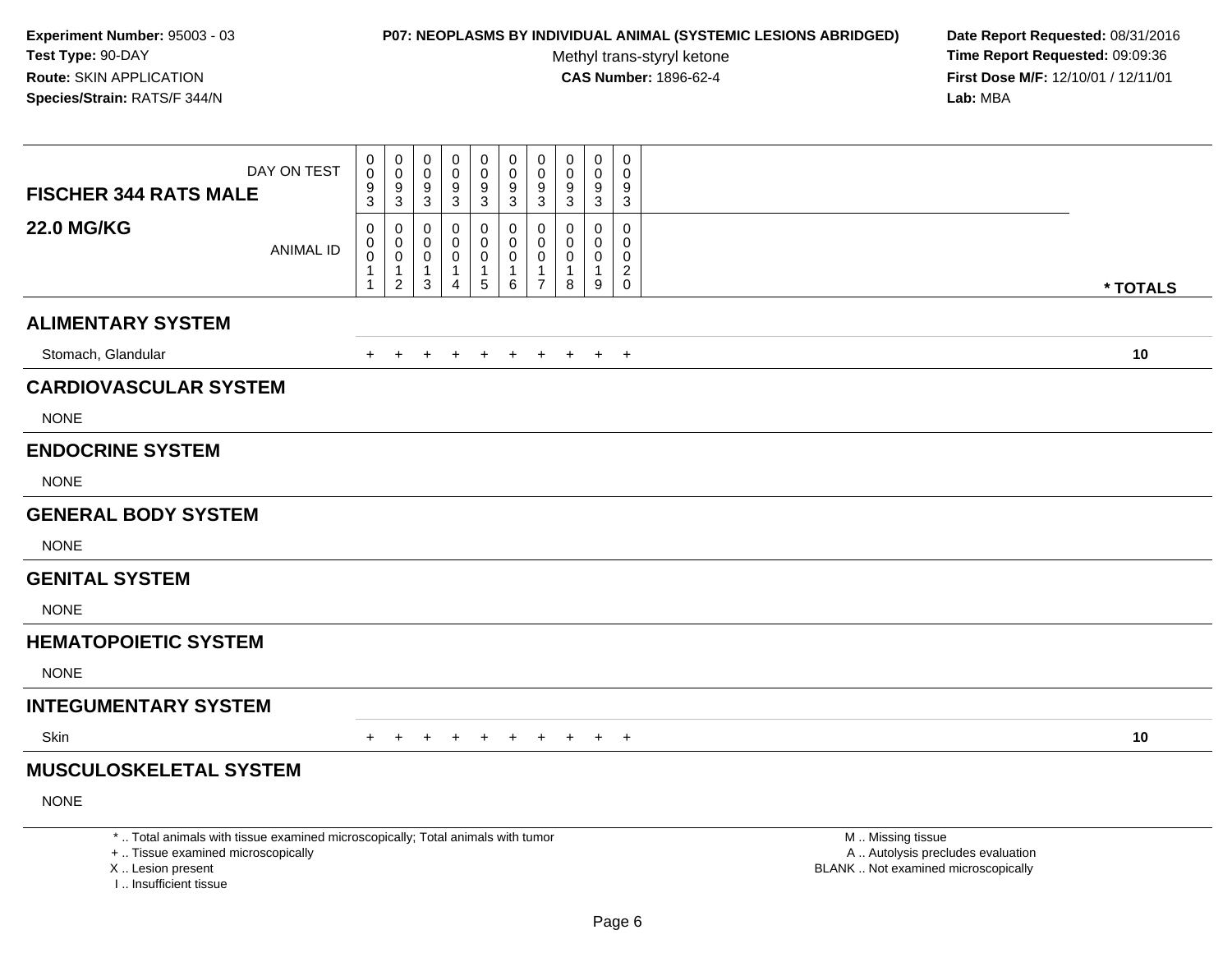### **P07: NEOPLASMS BY INDIVIDUAL ANIMAL (SYSTEMIC LESIONS ABRIDGED) Date Report Requested:** 08/31/2016

Methyl trans-styryl ketone<br>CAS Number: 1896-62-4

 **Time Report Requested:** 09:09:36 **First Dose M/F:** 12/10/01 / 12/11/01<br>**Lab:** MBA **Lab:** MBA

| DAY ON TEST<br><b>FISCHER 344 RATS MALE</b><br><b>22.0 MG/KG</b> | $\begin{smallmatrix}0\0\0\end{smallmatrix}$<br>9<br>3<br>0 | $\begin{smallmatrix}0\\0\end{smallmatrix}$<br>$\overline{9}$<br>$\mathbf{3}$         | $\pmb{0}$<br>$\pmb{0}$<br>9<br>$\mathbf{3}$<br>0       | $_{\rm 0}^{\rm 0}$<br>$\boldsymbol{9}$<br>$\mathbf{3}$<br>0 | $\begin{array}{c} 0 \\ 0 \\ 9 \\ 3 \end{array}$<br>0 | 0<br>$\frac{0}{9}$<br>0 | $\begin{array}{c} 0 \\ 0 \\ 9 \\ 3 \end{array}$                 | 0<br>$\pmb{0}$<br>9<br>$\mathfrak{S}$<br>0 | $\boldsymbol{0}$<br>$\pmb{0}$<br>$\boldsymbol{9}$<br>3<br>0 | 0<br>$\mathbf 0$<br>9<br>$\mathbf{3}$<br>0       |          |  |
|------------------------------------------------------------------|------------------------------------------------------------|--------------------------------------------------------------------------------------|--------------------------------------------------------|-------------------------------------------------------------|------------------------------------------------------|-------------------------|-----------------------------------------------------------------|--------------------------------------------|-------------------------------------------------------------|--------------------------------------------------|----------|--|
| <b>ANIMAL ID</b>                                                 | $\begin{smallmatrix}0\\0\end{smallmatrix}$                 | $\begin{smallmatrix}0\\0\\0\\0\end{smallmatrix}$<br>$\mathbf{1}$<br>$\boldsymbol{2}$ | $\pmb{0}$<br>$\pmb{0}$<br>$\overline{\mathbf{A}}$<br>3 | 0<br>$\boldsymbol{0}$<br>4                                  | $\pmb{0}$<br>$\pmb{0}$<br>1<br>$5\phantom{.0}$       | 0<br>0<br>6             | $\begin{smallmatrix}0\\0\\0\end{smallmatrix}$<br>$\overline{ }$ | 0<br>0<br>1<br>8                           | 0<br>$\mathbf 0$<br>9                                       | 0<br>0<br>$\overline{\mathbf{c}}$<br>$\mathbf 0$ | * TOTALS |  |
| <b>NERVOUS SYSTEM</b>                                            |                                                            |                                                                                      |                                                        |                                                             |                                                      |                         |                                                                 |                                            |                                                             |                                                  |          |  |
| <b>NONE</b>                                                      |                                                            |                                                                                      |                                                        |                                                             |                                                      |                         |                                                                 |                                            |                                                             |                                                  |          |  |
| <b>RESPIRATORY SYSTEM</b>                                        |                                                            |                                                                                      |                                                        |                                                             |                                                      |                         |                                                                 |                                            |                                                             |                                                  |          |  |
| Nose                                                             | $+$                                                        | $+$                                                                                  | $\ddot{}$                                              | $+$                                                         | $+$                                                  | $+$                     |                                                                 | $+ + + +$                                  |                                                             |                                                  | 10       |  |
| <b>SPECIAL SENSES SYSTEM</b>                                     |                                                            |                                                                                      |                                                        |                                                             |                                                      |                         |                                                                 |                                            |                                                             |                                                  |          |  |
| <b>NONE</b>                                                      |                                                            |                                                                                      |                                                        |                                                             |                                                      |                         |                                                                 |                                            |                                                             |                                                  |          |  |
| <b>URINARY SYSTEM</b>                                            |                                                            |                                                                                      |                                                        |                                                             |                                                      |                         |                                                                 |                                            |                                                             |                                                  |          |  |
| Kidney                                                           | $+$                                                        | $+$                                                                                  | $+$                                                    | $+$                                                         | $+$                                                  | + + + + +               |                                                                 |                                            |                                                             |                                                  | 10       |  |
| <b>SYSTEMIC LESIONS</b>                                          |                                                            |                                                                                      |                                                        |                                                             |                                                      |                         |                                                                 |                                            |                                                             |                                                  |          |  |
| Multiple Organ                                                   |                                                            |                                                                                      |                                                        |                                                             |                                                      |                         |                                                                 |                                            |                                                             | $\pm$                                            | 10       |  |

\* .. Total animals with tissue examined microscopically; Total animals with tumor

+ .. Tissue examined microscopically

X .. Lesion present

I .. Insufficient tissue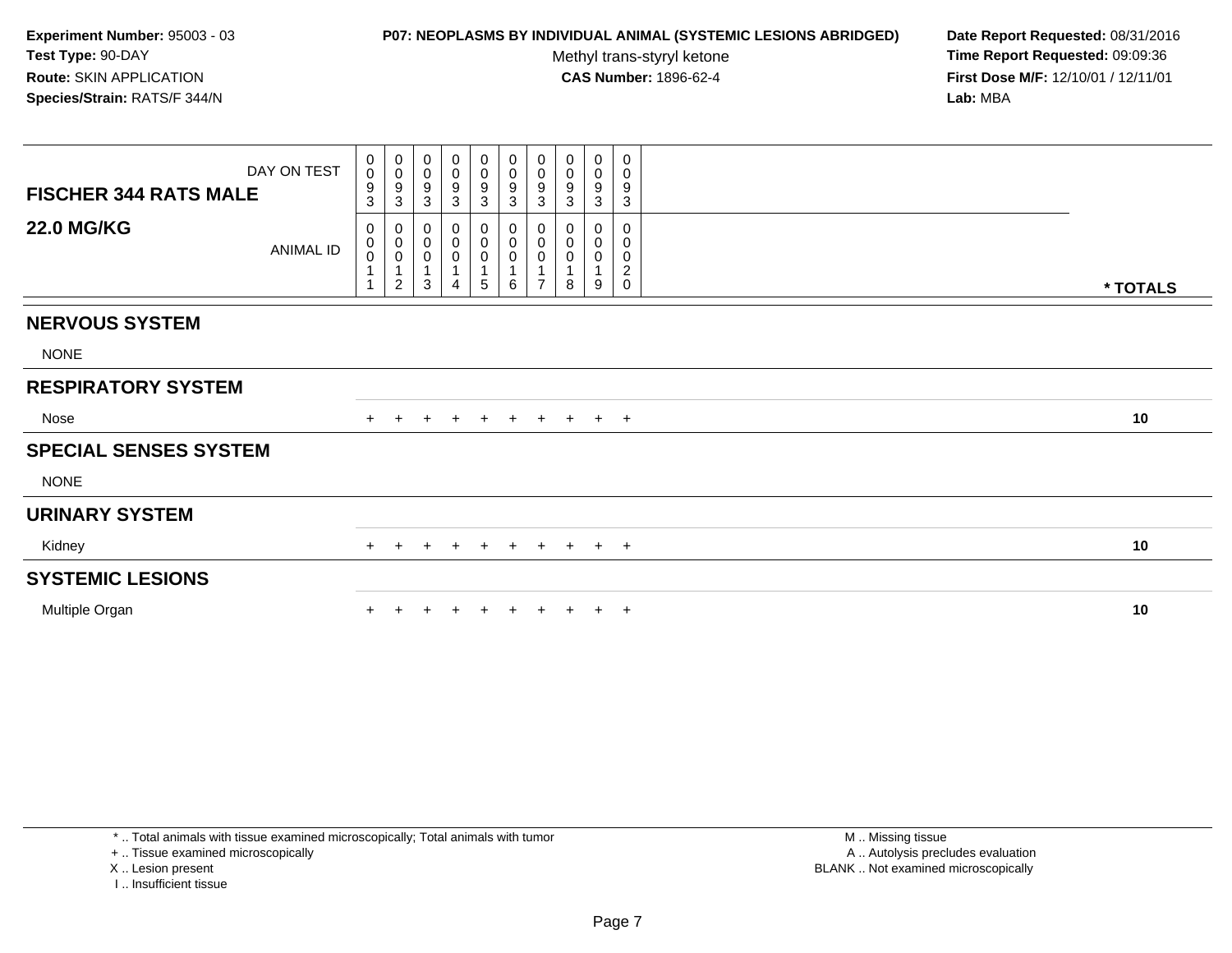### **P07: NEOPLASMS BY INDIVIDUAL ANIMAL (SYSTEMIC LESIONS ABRIDGED) Date Report Requested:** 08/31/2016

Methyl trans-styryl ketone<br>CAS Number: 1896-62-4

| <b>FISCHER 344 RATS MALE</b>                                                                                                                                        | DAY ON TEST      | 0<br>0<br>$\frac{9}{3}$             | $\boldsymbol{0}$<br>$\mathbf 0$<br>9<br>$\overline{3}$ | 0<br>$\mathbf 0$<br>9<br>3             | 0<br>$\mathbf 0$<br>$\boldsymbol{9}$<br>3            | $\pmb{0}$<br>$\mathbf 0$<br>$\boldsymbol{9}$<br>$\overline{3}$ | $\pmb{0}$<br>$\mathbf 0$<br>$\boldsymbol{9}$<br>3                               | 0<br>$\mathbf 0$<br>9<br>3          | $\mathbf 0$<br>$\mathbf 0$<br>9<br>$\mathbf{3}$ | $\mathbf 0$<br>$\mathbf 0$<br>9<br>3              | $\mathbf 0$<br>$\Omega$<br>9<br>$\overline{3}$ |                                                                                               |              |
|---------------------------------------------------------------------------------------------------------------------------------------------------------------------|------------------|-------------------------------------|--------------------------------------------------------|----------------------------------------|------------------------------------------------------|----------------------------------------------------------------|---------------------------------------------------------------------------------|-------------------------------------|-------------------------------------------------|---------------------------------------------------|------------------------------------------------|-----------------------------------------------------------------------------------------------|--------------|
| <b>44.0 MG/KG</b>                                                                                                                                                   | <b>ANIMAL ID</b> | 0<br>$\mathbf 0$<br>0<br>$\sqrt{2}$ | 0<br>$\mathbf 0$<br>$\pmb{0}$<br>$\frac{2}{2}$         | 0<br>0<br>$\mathbf 0$<br>$\frac{2}{3}$ | $\Omega$<br>$\Omega$<br>$\mathbf 0$<br>$\frac{2}{4}$ | 0<br>$\mathbf 0$<br>$\mathbf 0$<br>$\frac{2}{5}$               | $\Omega$<br>$\mathbf 0$<br>$\mathbf 0$<br>$\begin{array}{c} 2 \\ 6 \end{array}$ | $\Omega$<br>0<br>0<br>$\frac{2}{7}$ | $\Omega$<br>$\mathbf 0$<br>0<br>$\frac{2}{8}$   | $\mathbf{0}$<br>0<br>$\mathbf 0$<br>$\frac{2}{9}$ | $\Omega$<br>0<br>$\mathbf 0$<br>$_{\rm 0}^3$   |                                                                                               | * TOTALS     |
| <b>ALIMENTARY SYSTEM</b>                                                                                                                                            |                  |                                     |                                                        |                                        |                                                      |                                                                |                                                                                 |                                     |                                                 |                                                   |                                                |                                                                                               |              |
| Liver                                                                                                                                                               |                  |                                     |                                                        |                                        |                                                      |                                                                |                                                                                 |                                     |                                                 | $\ddot{}$                                         |                                                |                                                                                               | $\mathbf{1}$ |
| Stomach, Glandular                                                                                                                                                  |                  |                                     |                                                        |                                        |                                                      | $^{+}$                                                         | $\div$                                                                          | $\ddot{}$                           | $\pm$                                           | $+$                                               | $+$                                            |                                                                                               | 10           |
| <b>CARDIOVASCULAR SYSTEM</b>                                                                                                                                        |                  |                                     |                                                        |                                        |                                                      |                                                                |                                                                                 |                                     |                                                 |                                                   |                                                |                                                                                               |              |
| <b>NONE</b>                                                                                                                                                         |                  |                                     |                                                        |                                        |                                                      |                                                                |                                                                                 |                                     |                                                 |                                                   |                                                |                                                                                               |              |
| <b>ENDOCRINE SYSTEM</b>                                                                                                                                             |                  |                                     |                                                        |                                        |                                                      |                                                                |                                                                                 |                                     |                                                 |                                                   |                                                |                                                                                               |              |
| <b>NONE</b>                                                                                                                                                         |                  |                                     |                                                        |                                        |                                                      |                                                                |                                                                                 |                                     |                                                 |                                                   |                                                |                                                                                               |              |
| <b>GENERAL BODY SYSTEM</b>                                                                                                                                          |                  |                                     |                                                        |                                        |                                                      |                                                                |                                                                                 |                                     |                                                 |                                                   |                                                |                                                                                               |              |
| <b>NONE</b>                                                                                                                                                         |                  |                                     |                                                        |                                        |                                                      |                                                                |                                                                                 |                                     |                                                 |                                                   |                                                |                                                                                               |              |
| <b>GENITAL SYSTEM</b>                                                                                                                                               |                  |                                     |                                                        |                                        |                                                      |                                                                |                                                                                 |                                     |                                                 |                                                   |                                                |                                                                                               |              |
| <b>NONE</b>                                                                                                                                                         |                  |                                     |                                                        |                                        |                                                      |                                                                |                                                                                 |                                     |                                                 |                                                   |                                                |                                                                                               |              |
| <b>HEMATOPOIETIC SYSTEM</b>                                                                                                                                         |                  |                                     |                                                        |                                        |                                                      |                                                                |                                                                                 |                                     |                                                 |                                                   |                                                |                                                                                               |              |
| <b>NONE</b>                                                                                                                                                         |                  |                                     |                                                        |                                        |                                                      |                                                                |                                                                                 |                                     |                                                 |                                                   |                                                |                                                                                               |              |
| <b>INTEGUMENTARY SYSTEM</b>                                                                                                                                         |                  |                                     |                                                        |                                        |                                                      |                                                                |                                                                                 |                                     |                                                 |                                                   |                                                |                                                                                               |              |
| Skin                                                                                                                                                                |                  | $+$                                 | $+$                                                    |                                        | $+$ $+$                                              | $+$                                                            | $+$ $+$                                                                         |                                     | $\perp$                                         | $+$ $+$                                           |                                                |                                                                                               | 9            |
| <b>MUSCULOSKELETAL SYSTEM</b>                                                                                                                                       |                  |                                     |                                                        |                                        |                                                      |                                                                |                                                                                 |                                     |                                                 |                                                   |                                                |                                                                                               |              |
| *  Total animals with tissue examined microscopically; Total animals with tumor<br>+  Tissue examined microscopically<br>X  Lesion present<br>I Insufficient tissue |                  |                                     |                                                        |                                        |                                                      |                                                                |                                                                                 |                                     |                                                 | $\sim$                                            | $\sim$                                         | M  Missing tissue<br>A  Autolysis precludes evaluation<br>BLANK  Not examined microscopically |              |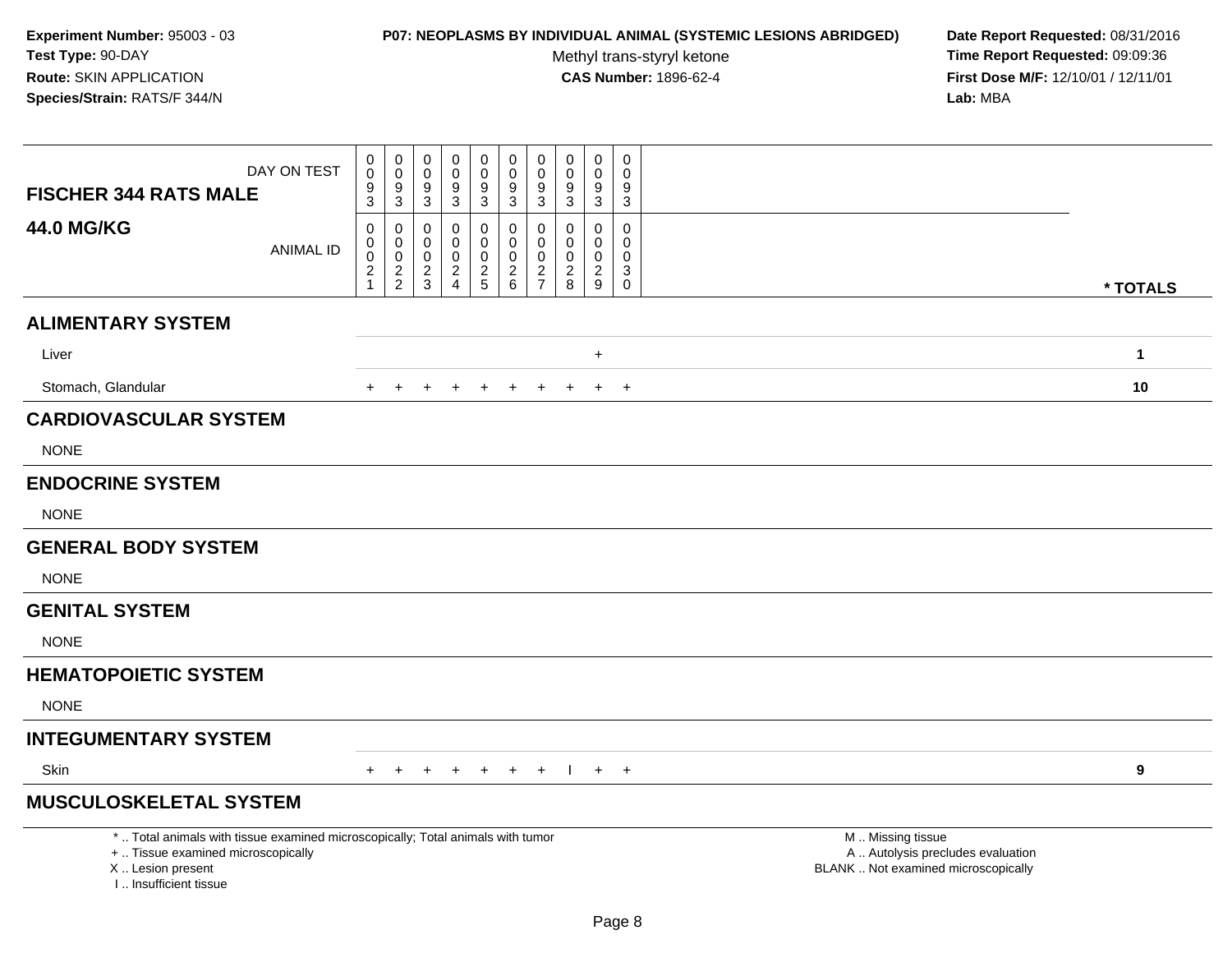# **P07: NEOPLASMS BY INDIVIDUAL ANIMAL (SYSTEMIC LESIONS ABRIDGED) Date Report Requested:** 08/31/2016

Methyl trans-styryl ketone<br>CAS Number: 1896-62-4

 **Time Report Requested:** 09:09:36 **First Dose M/F:** 12/10/01 / 12/11/01<br>**Lab:** MBA **Lab:** MBA

| <b>FISCHER 344 RATS MALE</b> | DAY ON TEST | 0<br>0<br>$\frac{9}{3}$ | $\begin{smallmatrix}0\0\0\9\end{smallmatrix}$<br>$\mathbf{3}$ | 0<br>$\mathsf 0$<br>9<br>3           | 0<br>$\pmb{0}$<br>9<br>3                                                | $\begin{smallmatrix}0\0\0\end{smallmatrix}$<br>9<br>3 | $\mathbf 0$<br>$\mathsf{O}\xspace$<br>$\boldsymbol{9}$<br>$\mathbf{3}$ | $\begin{smallmatrix} 0\\0 \end{smallmatrix}$<br>$\boldsymbol{9}$<br>$\sqrt{3}$ | $\begin{smallmatrix} 0\\0 \end{smallmatrix}$<br>9<br>$\mathbf{3}$ | 0<br>$\pmb{0}$<br>9<br>3                         | 0<br>0<br>9<br>$\ensuremath{\mathsf{3}}$                |          |  |
|------------------------------|-------------|-------------------------|---------------------------------------------------------------|--------------------------------------|-------------------------------------------------------------------------|-------------------------------------------------------|------------------------------------------------------------------------|--------------------------------------------------------------------------------|-------------------------------------------------------------------|--------------------------------------------------|---------------------------------------------------------|----------|--|
| <b>44.0 MG/KG</b>            | ANIMAL ID   | 0<br>0002               | 000002                                                        | 0<br>0<br>$\pmb{0}$<br>$\frac{2}{3}$ | 0<br>$\pmb{0}$<br>$\pmb{0}$<br>$\overline{c}$<br>$\boldsymbol{\Lambda}$ | 0<br>0<br>$\pmb{0}$<br>$\frac{2}{5}$                  | 0<br>$\pmb{0}$<br>$\pmb{0}$<br>$\frac{2}{6}$                           | 0<br>$\pmb{0}$<br>$\pmb{0}$<br>$\sqrt{2}$<br>$\overline{ }$                    | 0<br>$\boldsymbol{0}$<br>$\pmb{0}$<br>$^2_{\bf 8}$                | 0<br>$_{\rm 0}^{\rm 0}$<br>$\boldsymbol{2}$<br>9 | 0<br>0<br>0<br>$\ensuremath{\mathsf{3}}$<br>$\mathbf 0$ | * TOTALS |  |
| <b>NONE</b>                  |             |                         |                                                               |                                      |                                                                         |                                                       |                                                                        |                                                                                |                                                                   |                                                  |                                                         |          |  |
| <b>NERVOUS SYSTEM</b>        |             |                         |                                                               |                                      |                                                                         |                                                       |                                                                        |                                                                                |                                                                   |                                                  |                                                         |          |  |
| <b>NONE</b>                  |             |                         |                                                               |                                      |                                                                         |                                                       |                                                                        |                                                                                |                                                                   |                                                  |                                                         |          |  |
| <b>RESPIRATORY SYSTEM</b>    |             |                         |                                                               |                                      |                                                                         |                                                       |                                                                        |                                                                                |                                                                   |                                                  |                                                         |          |  |
| Nose                         |             | $+$                     |                                                               | $\div$                               | $+$                                                                     | $+$                                                   | $+$                                                                    | $+$                                                                            | $+$                                                               | $+$ $+$                                          |                                                         | 10       |  |
| <b>SPECIAL SENSES SYSTEM</b> |             |                         |                                                               |                                      |                                                                         |                                                       |                                                                        |                                                                                |                                                                   |                                                  |                                                         |          |  |
| <b>NONE</b>                  |             |                         |                                                               |                                      |                                                                         |                                                       |                                                                        |                                                                                |                                                                   |                                                  |                                                         |          |  |
| <b>URINARY SYSTEM</b>        |             |                         |                                                               |                                      |                                                                         |                                                       |                                                                        |                                                                                |                                                                   |                                                  |                                                         |          |  |
| Kidney                       |             | $+$                     | $\ddot{}$                                                     | $\ddot{}$                            | $+$                                                                     | $+$                                                   | $+$                                                                    | $+$                                                                            |                                                                   | $+$ $+$ $+$                                      |                                                         | 10       |  |
| <b>SYSTEMIC LESIONS</b>      |             |                         |                                                               |                                      |                                                                         |                                                       |                                                                        |                                                                                |                                                                   |                                                  |                                                         |          |  |
| Multiple Organ               |             |                         |                                                               |                                      |                                                                         | $\pm$                                                 | $+$                                                                    | $\ddot{}$                                                                      | $\ddot{}$                                                         |                                                  | $+$ $+$                                                 | 10       |  |

\* .. Total animals with tissue examined microscopically; Total animals with tumor

+ .. Tissue examined microscopically

X .. Lesion present

I .. Insufficient tissue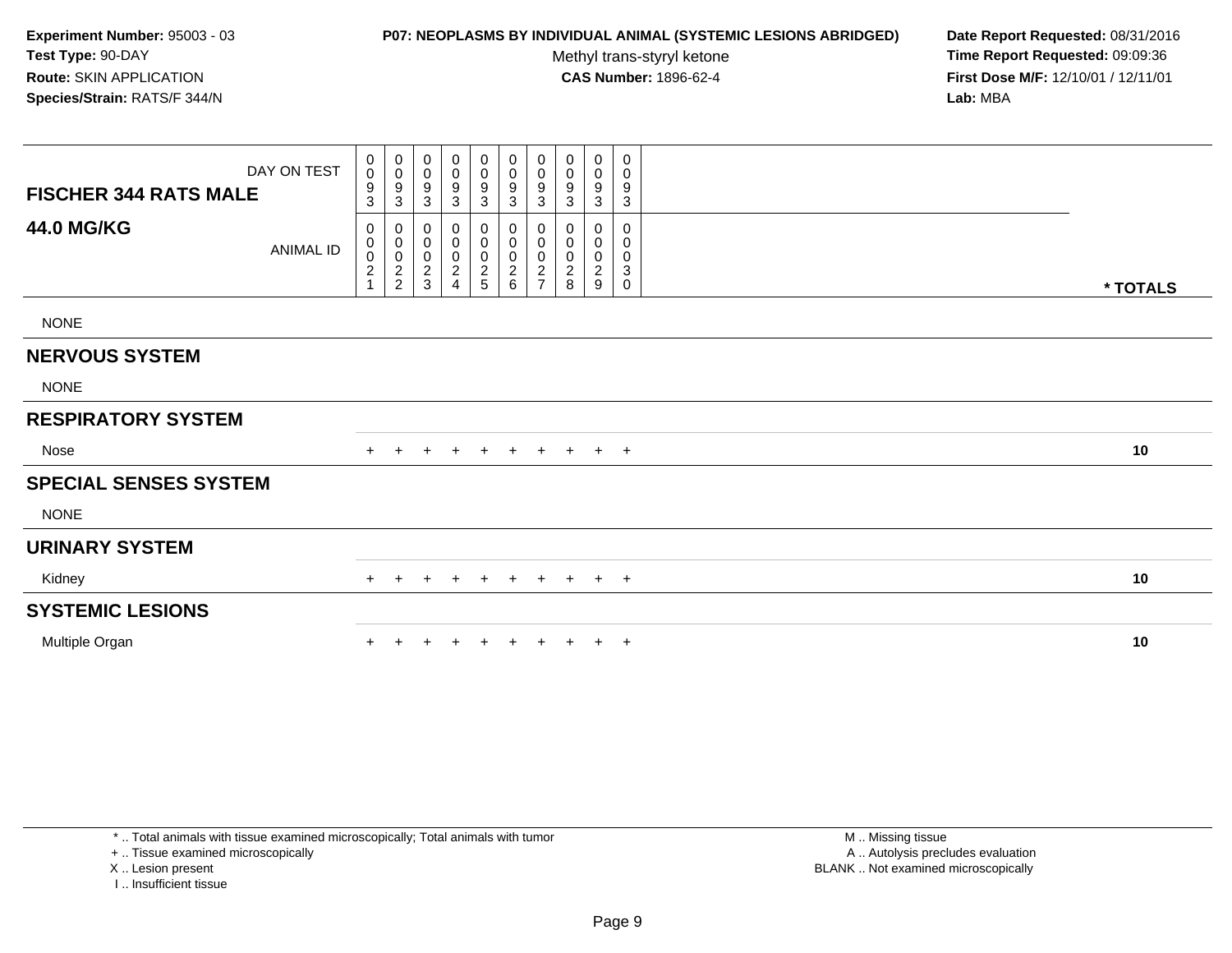# **P07: NEOPLASMS BY INDIVIDUAL ANIMAL (SYSTEMIC LESIONS ABRIDGED) Date Report Requested:** 08/31/2016

Methyl trans-styryl ketone<br>CAS Number: 1896-62-4

|                                                                                                                                                                     | DAY ON TEST      | $\pmb{0}$<br>$\ddot{\mathbf{0}}$                                              | $\mathbf 0$<br>$\mathbf 0$<br>9                      | $\pmb{0}$<br>$\mathbf 0$<br>9                                | $\mathsf 0$<br>$\mathbf 0$<br>$\boldsymbol{9}$            | $\mathbf 0$<br>$\mathbf 0$<br>$\boldsymbol{9}$ | $\mathbf 0$<br>$\mathbf 0$<br>$9\,$       | $\mathbf 0$<br>$\mathbf 0$<br>9                     | $\mathbf 0$<br>0<br>$9\,$                        | $\mathbf 0$<br>$\mathbf 0$<br>$\boldsymbol{9}$ | $\pmb{0}$<br>$\Omega$<br>9                                     |                                                                                               |          |
|---------------------------------------------------------------------------------------------------------------------------------------------------------------------|------------------|-------------------------------------------------------------------------------|------------------------------------------------------|--------------------------------------------------------------|-----------------------------------------------------------|------------------------------------------------|-------------------------------------------|-----------------------------------------------------|--------------------------------------------------|------------------------------------------------|----------------------------------------------------------------|-----------------------------------------------------------------------------------------------|----------|
| <b>FISCHER 344 RATS MALE</b>                                                                                                                                        |                  | $\frac{9}{3}$                                                                 | 3                                                    | $\mathbf{3}$                                                 | 3                                                         | $\mathbf{3}$                                   | 3                                         | 3                                                   | 3                                                | 3                                              | 3                                                              |                                                                                               |          |
| <b>87.5 MG/KG</b>                                                                                                                                                   | <b>ANIMAL ID</b> | 0<br>$\mathbf 0$<br>$\ddot{\mathbf{0}}$<br>$\sqrt{3}$<br>$\blacktriangleleft$ | 0<br>0<br>$\mathsf{O}\xspace$<br>3<br>$\overline{2}$ | $\Omega$<br>0<br>$\mathbf 0$<br>$\mathbf{3}$<br>$\mathbf{3}$ | $\mathbf 0$<br>0<br>$\pmb{0}$<br>$\mathbf{3}$<br>$\Delta$ | 0<br>$\mathbf 0$<br>$\pmb{0}$<br>$\frac{3}{5}$ | $\mathbf 0$<br>0<br>$\mathbf 0$<br>3<br>6 | $\Omega$<br>0<br>$\mathbf 0$<br>3<br>$\overline{7}$ | $\mathbf 0$<br>$\Omega$<br>$\mathbf 0$<br>3<br>8 | 0<br>0<br>$\mathbf 0$<br>3<br>9                | $\mathbf 0$<br>$\mathbf 0$<br>$\mathbf{0}$<br>4<br>$\mathbf 0$ |                                                                                               | * TOTALS |
| <b>ALIMENTARY SYSTEM</b>                                                                                                                                            |                  |                                                                               |                                                      |                                                              |                                                           |                                                |                                           |                                                     |                                                  |                                                |                                                                |                                                                                               |          |
| Stomach, Glandular                                                                                                                                                  |                  | $+$                                                                           | $+$                                                  |                                                              | + + + + + + +                                             |                                                |                                           |                                                     |                                                  |                                                | $+$                                                            |                                                                                               | 10       |
| <b>CARDIOVASCULAR SYSTEM</b>                                                                                                                                        |                  |                                                                               |                                                      |                                                              |                                                           |                                                |                                           |                                                     |                                                  |                                                |                                                                |                                                                                               |          |
| <b>NONE</b>                                                                                                                                                         |                  |                                                                               |                                                      |                                                              |                                                           |                                                |                                           |                                                     |                                                  |                                                |                                                                |                                                                                               |          |
| <b>ENDOCRINE SYSTEM</b>                                                                                                                                             |                  |                                                                               |                                                      |                                                              |                                                           |                                                |                                           |                                                     |                                                  |                                                |                                                                |                                                                                               |          |
| <b>NONE</b>                                                                                                                                                         |                  |                                                                               |                                                      |                                                              |                                                           |                                                |                                           |                                                     |                                                  |                                                |                                                                |                                                                                               |          |
| <b>GENERAL BODY SYSTEM</b>                                                                                                                                          |                  |                                                                               |                                                      |                                                              |                                                           |                                                |                                           |                                                     |                                                  |                                                |                                                                |                                                                                               |          |
| <b>NONE</b>                                                                                                                                                         |                  |                                                                               |                                                      |                                                              |                                                           |                                                |                                           |                                                     |                                                  |                                                |                                                                |                                                                                               |          |
| <b>GENITAL SYSTEM</b>                                                                                                                                               |                  |                                                                               |                                                      |                                                              |                                                           |                                                |                                           |                                                     |                                                  |                                                |                                                                |                                                                                               |          |
| <b>NONE</b>                                                                                                                                                         |                  |                                                                               |                                                      |                                                              |                                                           |                                                |                                           |                                                     |                                                  |                                                |                                                                |                                                                                               |          |
| <b>HEMATOPOIETIC SYSTEM</b>                                                                                                                                         |                  |                                                                               |                                                      |                                                              |                                                           |                                                |                                           |                                                     |                                                  |                                                |                                                                |                                                                                               |          |
| <b>NONE</b>                                                                                                                                                         |                  |                                                                               |                                                      |                                                              |                                                           |                                                |                                           |                                                     |                                                  |                                                |                                                                |                                                                                               |          |
| <b>INTEGUMENTARY SYSTEM</b>                                                                                                                                         |                  |                                                                               |                                                      |                                                              |                                                           |                                                |                                           |                                                     |                                                  |                                                |                                                                |                                                                                               |          |
| Skin                                                                                                                                                                |                  |                                                                               | $+$                                                  | $\pm$                                                        | $+$                                                       | $\pm$                                          | $\pm$                                     | $+$                                                 | $\pm$                                            | $+$                                            | $+$                                                            |                                                                                               | 10       |
| <b>MUSCULOSKELETAL SYSTEM</b>                                                                                                                                       |                  |                                                                               |                                                      |                                                              |                                                           |                                                |                                           |                                                     |                                                  |                                                |                                                                |                                                                                               |          |
| <b>NONE</b>                                                                                                                                                         |                  |                                                                               |                                                      |                                                              |                                                           |                                                |                                           |                                                     |                                                  |                                                |                                                                |                                                                                               |          |
| *  Total animals with tissue examined microscopically; Total animals with tumor<br>+  Tissue examined microscopically<br>X  Lesion present<br>I Insufficient tissue |                  |                                                                               |                                                      |                                                              |                                                           |                                                |                                           |                                                     |                                                  |                                                |                                                                | M  Missing tissue<br>A  Autolysis precludes evaluation<br>BLANK  Not examined microscopically |          |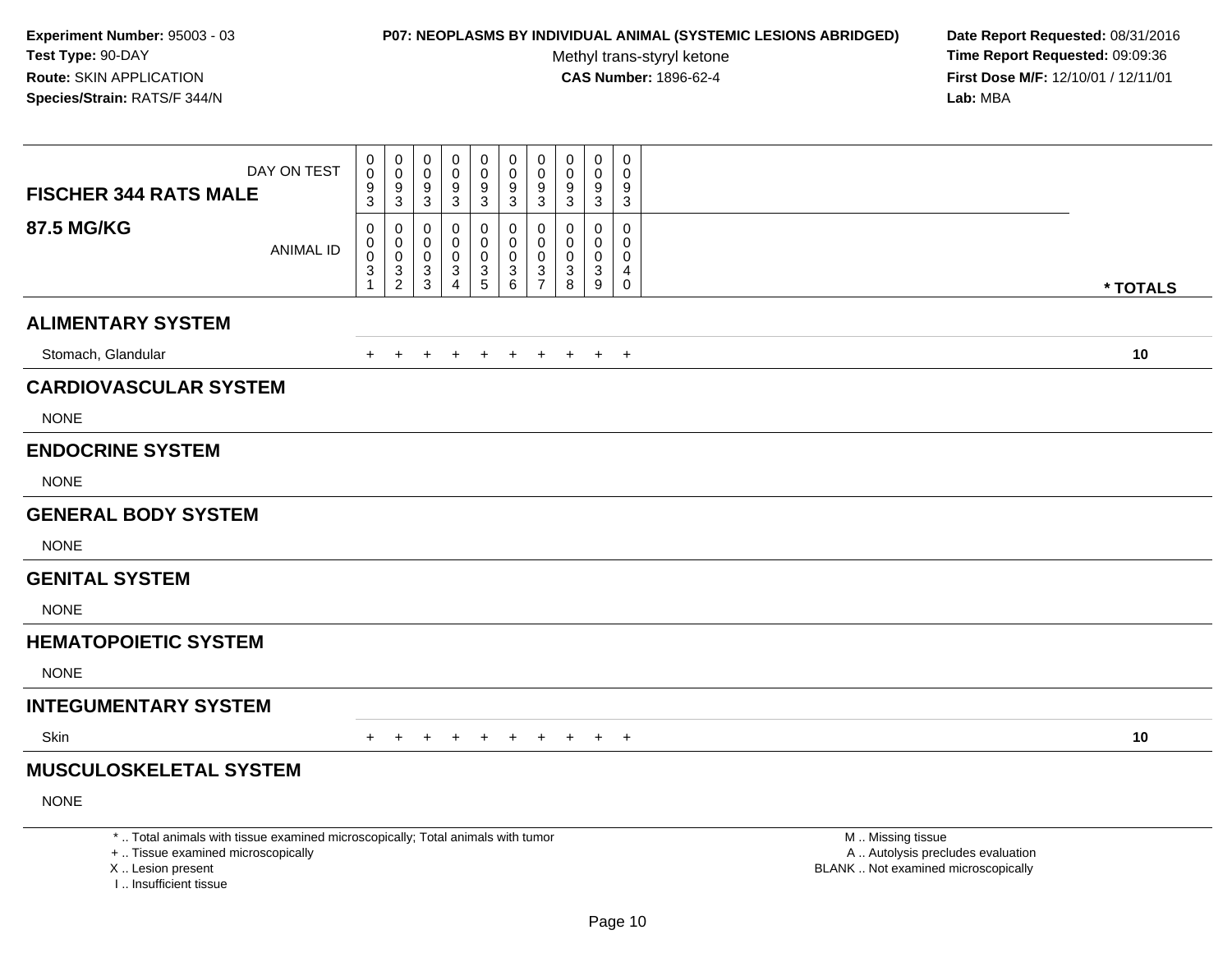### **P07: NEOPLASMS BY INDIVIDUAL ANIMAL (SYSTEMIC LESIONS ABRIDGED) Date Report Requested:** 08/31/2016

Methyl trans-styryl ketone<br>CAS Number: 1896-62-4

 **Time Report Requested:** 09:09:36 **First Dose M/F:** 12/10/01 / 12/11/01<br>**Lab:** MBA **Lab:** MBA

| <b>FISCHER 344 RATS MALE</b><br><b>87.5 MG/KG</b> | DAY ON TEST<br><b>ANIMAL ID</b> | $\begin{smallmatrix}0\0\0\end{smallmatrix}$<br>$\frac{9}{3}$<br>0<br>$\begin{smallmatrix}0\0\0\3\end{smallmatrix}$ | $_{\rm 0}^{\rm 0}$<br>$\boldsymbol{9}$<br>$\sqrt{3}$<br>0<br>$\begin{smallmatrix}0\\0\\3\end{smallmatrix}$ | $\begin{smallmatrix}0\0\0\end{smallmatrix}$<br>$\boldsymbol{9}$<br>3<br>0<br>$\boldsymbol{0}$<br>$\pmb{0}$ | $_{\rm 0}^{\rm 0}$<br>9<br>$\ensuremath{\mathsf{3}}$<br>0<br>$\pmb{0}$<br>$\pmb{0}$ | $_0^0$<br>9<br>3<br>0<br>$\pmb{0}$<br>$\mathsf{O}\xspace$ | $_{\rm 0}^{\rm 0}$<br>$\frac{9}{3}$<br>$_{\rm 0}^{\rm 0}$<br>$\frac{0}{3}$ | $_{\rm 0}^{\rm 0}$<br>$\boldsymbol{9}$<br>$\sqrt{3}$<br>0<br>$\pmb{0}$<br>$\pmb{0}$ | $\begin{smallmatrix} 0\\0 \end{smallmatrix}$<br>$\boldsymbol{9}$<br>$\sqrt{3}$<br>0<br>$\pmb{0}$<br>$\mathsf{O}\xspace$ | $_{\rm 0}^{\rm 0}$<br>$\boldsymbol{9}$<br>$\mathbf{3}$<br>0<br>$\pmb{0}$<br>$\mathsf 0$ | 0<br>0<br>9<br>3<br>0<br>0<br>0 |          |
|---------------------------------------------------|---------------------------------|--------------------------------------------------------------------------------------------------------------------|------------------------------------------------------------------------------------------------------------|------------------------------------------------------------------------------------------------------------|-------------------------------------------------------------------------------------|-----------------------------------------------------------|----------------------------------------------------------------------------|-------------------------------------------------------------------------------------|-------------------------------------------------------------------------------------------------------------------------|-----------------------------------------------------------------------------------------|---------------------------------|----------|
|                                                   |                                 |                                                                                                                    | $\overline{c}$                                                                                             | $\ensuremath{\mathsf{3}}$<br>3                                                                             | $\ensuremath{\mathsf{3}}$<br>4                                                      | 3<br>5                                                    | 6                                                                          | $\sqrt{3}$<br>$\overline{ }$                                                        | 3<br>8                                                                                                                  | $\sqrt{3}$<br>9                                                                         | 4<br>0                          | * TOTALS |
| <b>NERVOUS SYSTEM</b>                             |                                 |                                                                                                                    |                                                                                                            |                                                                                                            |                                                                                     |                                                           |                                                                            |                                                                                     |                                                                                                                         |                                                                                         |                                 |          |
| <b>NONE</b>                                       |                                 |                                                                                                                    |                                                                                                            |                                                                                                            |                                                                                     |                                                           |                                                                            |                                                                                     |                                                                                                                         |                                                                                         |                                 |          |
| <b>RESPIRATORY SYSTEM</b>                         |                                 |                                                                                                                    |                                                                                                            |                                                                                                            |                                                                                     |                                                           |                                                                            |                                                                                     |                                                                                                                         |                                                                                         |                                 |          |
| Nose                                              |                                 | $+$                                                                                                                | $\pm$                                                                                                      | $\ddot{}$                                                                                                  | $+$                                                                                 | $+$                                                       | $+$                                                                        | $+$                                                                                 |                                                                                                                         | $+$ $+$ $+$                                                                             |                                 | 10       |
| <b>SPECIAL SENSES SYSTEM</b>                      |                                 |                                                                                                                    |                                                                                                            |                                                                                                            |                                                                                     |                                                           |                                                                            |                                                                                     |                                                                                                                         |                                                                                         |                                 |          |
| <b>NONE</b>                                       |                                 |                                                                                                                    |                                                                                                            |                                                                                                            |                                                                                     |                                                           |                                                                            |                                                                                     |                                                                                                                         |                                                                                         |                                 |          |
| <b>URINARY SYSTEM</b>                             |                                 |                                                                                                                    |                                                                                                            |                                                                                                            |                                                                                     |                                                           |                                                                            |                                                                                     |                                                                                                                         |                                                                                         |                                 |          |
| Kidney                                            |                                 |                                                                                                                    | $\pm$                                                                                                      | $\pm$                                                                                                      |                                                                                     | $+$                                                       | $+$                                                                        | $+$                                                                                 | $+$                                                                                                                     | $+$ $+$                                                                                 |                                 | 10       |
| <b>SYSTEMIC LESIONS</b>                           |                                 |                                                                                                                    |                                                                                                            |                                                                                                            |                                                                                     |                                                           |                                                                            |                                                                                     |                                                                                                                         |                                                                                         |                                 |          |
| Multiple Organ                                    |                                 |                                                                                                                    |                                                                                                            |                                                                                                            |                                                                                     |                                                           | ÷                                                                          |                                                                                     |                                                                                                                         | $\pm$                                                                                   | $+$                             | 10       |

\* .. Total animals with tissue examined microscopically; Total animals with tumor

+ .. Tissue examined microscopically

X .. Lesion present

I .. Insufficient tissue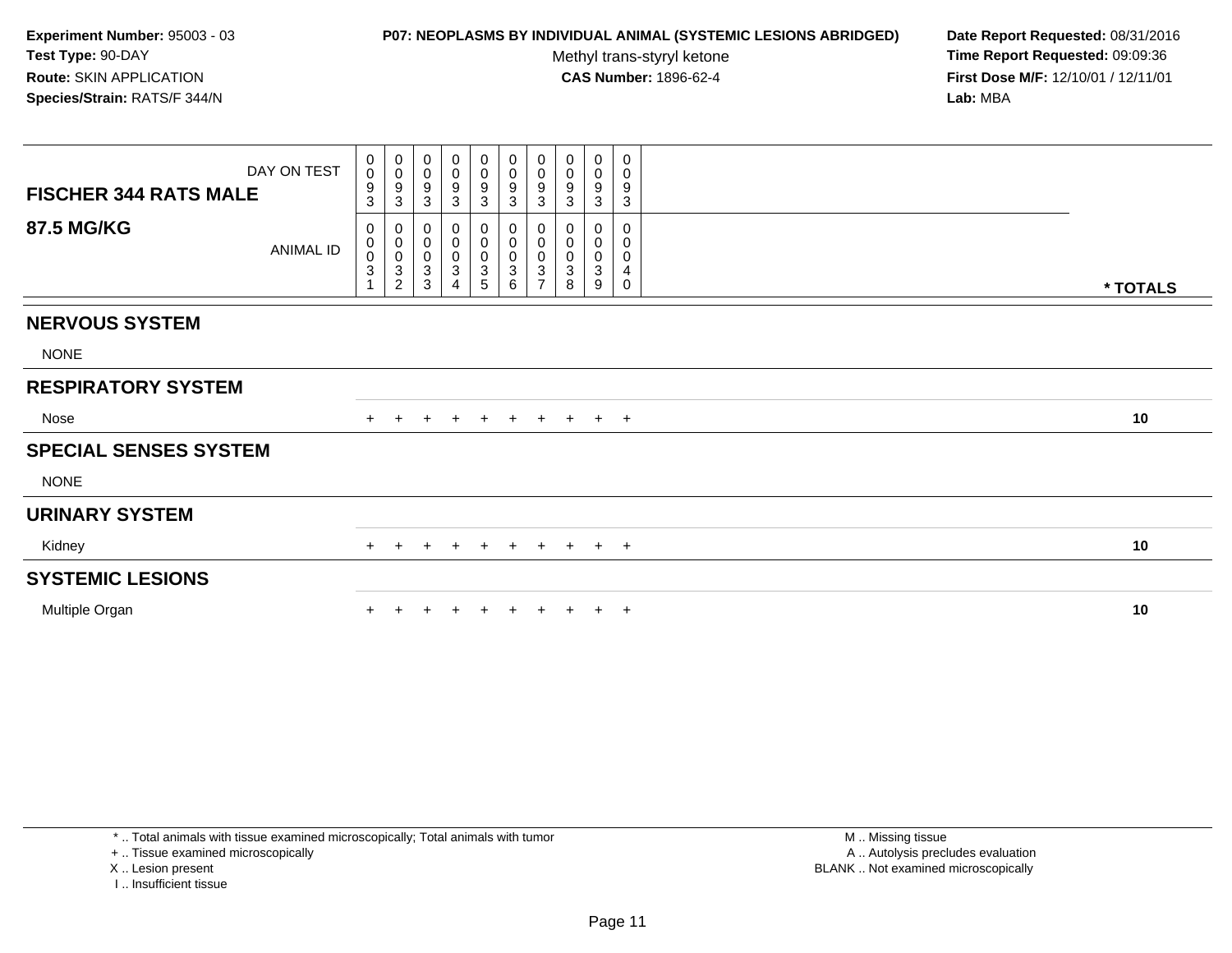# **P07: NEOPLASMS BY INDIVIDUAL ANIMAL (SYSTEMIC LESIONS ABRIDGED) Date Report Requested:** 08/31/2016

Methyl trans-styryl ketone<br>CAS Number: 1896-62-4

| <b>FISCHER 344 RATS MALE</b>                                                                                                                                        | DAY ON TEST      | $\mathbf 0$<br>0<br>$\boldsymbol{9}$ | $\mathsf{O}\xspace$<br>$\mathbf 0$<br>9 | $\mathbf 0$<br>$\mathbf 0$<br>9 | $\mathbf 0$<br>$\mathbf 0$<br>9 | $\pmb{0}$<br>$\mathsf{O}\xspace$<br>$\boldsymbol{9}$ | $\mathbf 0$<br>$\mathbf 0$<br>9 | $\pmb{0}$<br>$\mathbf 0$<br>9 | $\mathbf 0$<br>0<br>9 | $\pmb{0}$<br>0<br>9         | $\mathbf 0$<br>$\Omega$<br>9   |                                                                                               |          |
|---------------------------------------------------------------------------------------------------------------------------------------------------------------------|------------------|--------------------------------------|-----------------------------------------|---------------------------------|---------------------------------|------------------------------------------------------|---------------------------------|-------------------------------|-----------------------|-----------------------------|--------------------------------|-----------------------------------------------------------------------------------------------|----------|
|                                                                                                                                                                     |                  | 3                                    | $\sqrt{3}$                              | 3                               | 3                               | 3                                                    | $\mathbf{3}$                    | 3                             | 3                     | $\sqrt{3}$                  | $\mathbf{3}$                   |                                                                                               |          |
| <b>175 MG/KG</b>                                                                                                                                                    | <b>ANIMAL ID</b> | 0<br>$\mathbf 0$                     | $\mathbf 0$<br>$\mathbf 0$              | $\Omega$<br>0                   | 0<br>$\mathbf 0$                | 0<br>$\mathbf 0$                                     | $\mathbf 0$<br>$\mathbf 0$      | $\Omega$<br>0                 | $\Omega$<br>0         | $\Omega$<br>$\mathbf 0$     | $\Omega$<br>$\Omega$           |                                                                                               |          |
|                                                                                                                                                                     |                  | $\mathsf{O}\xspace$<br>4             | $\ddot{\mathbf{0}}$<br>$\overline{4}$   | $\mathbf 0$<br>$\overline{4}$   | $\mathbf 0$<br>$\overline{4}$   | $\pmb{0}$<br>$\frac{4}{5}$                           | $\mathbf 0$<br>4                | $\mathbf 0$<br>4              | 0<br>4                | $\pmb{0}$<br>$\overline{4}$ | $\mathbf 0$<br>$5\phantom{.0}$ |                                                                                               |          |
|                                                                                                                                                                     |                  | $\mathbf{1}$                         | $\overline{2}$                          | $\mathbf{3}$                    | $\overline{4}$                  |                                                      | 6                               | $\overline{7}$                | 8                     | 9                           | $\mathbf{0}$                   |                                                                                               | * TOTALS |
| <b>ALIMENTARY SYSTEM</b>                                                                                                                                            |                  |                                      |                                         |                                 |                                 |                                                      |                                 |                               |                       |                             |                                |                                                                                               |          |
| Stomach, Glandular                                                                                                                                                  |                  | $+$                                  | $\ddot{}$                               | $\ddot{}$                       | $+$                             | $+$                                                  | $\ddot{}$                       | $+$                           | $+$                   | $+$                         | $+$                            |                                                                                               | 10       |
| <b>CARDIOVASCULAR SYSTEM</b>                                                                                                                                        |                  |                                      |                                         |                                 |                                 |                                                      |                                 |                               |                       |                             |                                |                                                                                               |          |
| <b>NONE</b>                                                                                                                                                         |                  |                                      |                                         |                                 |                                 |                                                      |                                 |                               |                       |                             |                                |                                                                                               |          |
| <b>ENDOCRINE SYSTEM</b>                                                                                                                                             |                  |                                      |                                         |                                 |                                 |                                                      |                                 |                               |                       |                             |                                |                                                                                               |          |
| <b>NONE</b>                                                                                                                                                         |                  |                                      |                                         |                                 |                                 |                                                      |                                 |                               |                       |                             |                                |                                                                                               |          |
| <b>GENERAL BODY SYSTEM</b>                                                                                                                                          |                  |                                      |                                         |                                 |                                 |                                                      |                                 |                               |                       |                             |                                |                                                                                               |          |
| <b>NONE</b>                                                                                                                                                         |                  |                                      |                                         |                                 |                                 |                                                      |                                 |                               |                       |                             |                                |                                                                                               |          |
| <b>GENITAL SYSTEM</b>                                                                                                                                               |                  |                                      |                                         |                                 |                                 |                                                      |                                 |                               |                       |                             |                                |                                                                                               |          |
| <b>NONE</b>                                                                                                                                                         |                  |                                      |                                         |                                 |                                 |                                                      |                                 |                               |                       |                             |                                |                                                                                               |          |
| <b>HEMATOPOIETIC SYSTEM</b>                                                                                                                                         |                  |                                      |                                         |                                 |                                 |                                                      |                                 |                               |                       |                             |                                |                                                                                               |          |
| <b>NONE</b>                                                                                                                                                         |                  |                                      |                                         |                                 |                                 |                                                      |                                 |                               |                       |                             |                                |                                                                                               |          |
| <b>INTEGUMENTARY SYSTEM</b>                                                                                                                                         |                  |                                      |                                         |                                 |                                 |                                                      |                                 |                               |                       |                             |                                |                                                                                               |          |
| Skin                                                                                                                                                                |                  |                                      |                                         |                                 |                                 |                                                      |                                 |                               | $+$                   | $+$                         | $+$                            |                                                                                               | 10       |
| <b>MUSCULOSKELETAL SYSTEM</b>                                                                                                                                       |                  |                                      |                                         |                                 |                                 |                                                      |                                 |                               |                       |                             |                                |                                                                                               |          |
| <b>NONE</b>                                                                                                                                                         |                  |                                      |                                         |                                 |                                 |                                                      |                                 |                               |                       |                             |                                |                                                                                               |          |
| *  Total animals with tissue examined microscopically; Total animals with tumor<br>+  Tissue examined microscopically<br>X  Lesion present<br>I Insufficient tissue |                  |                                      |                                         |                                 |                                 |                                                      |                                 |                               |                       |                             |                                | M  Missing tissue<br>A  Autolysis precludes evaluation<br>BLANK  Not examined microscopically |          |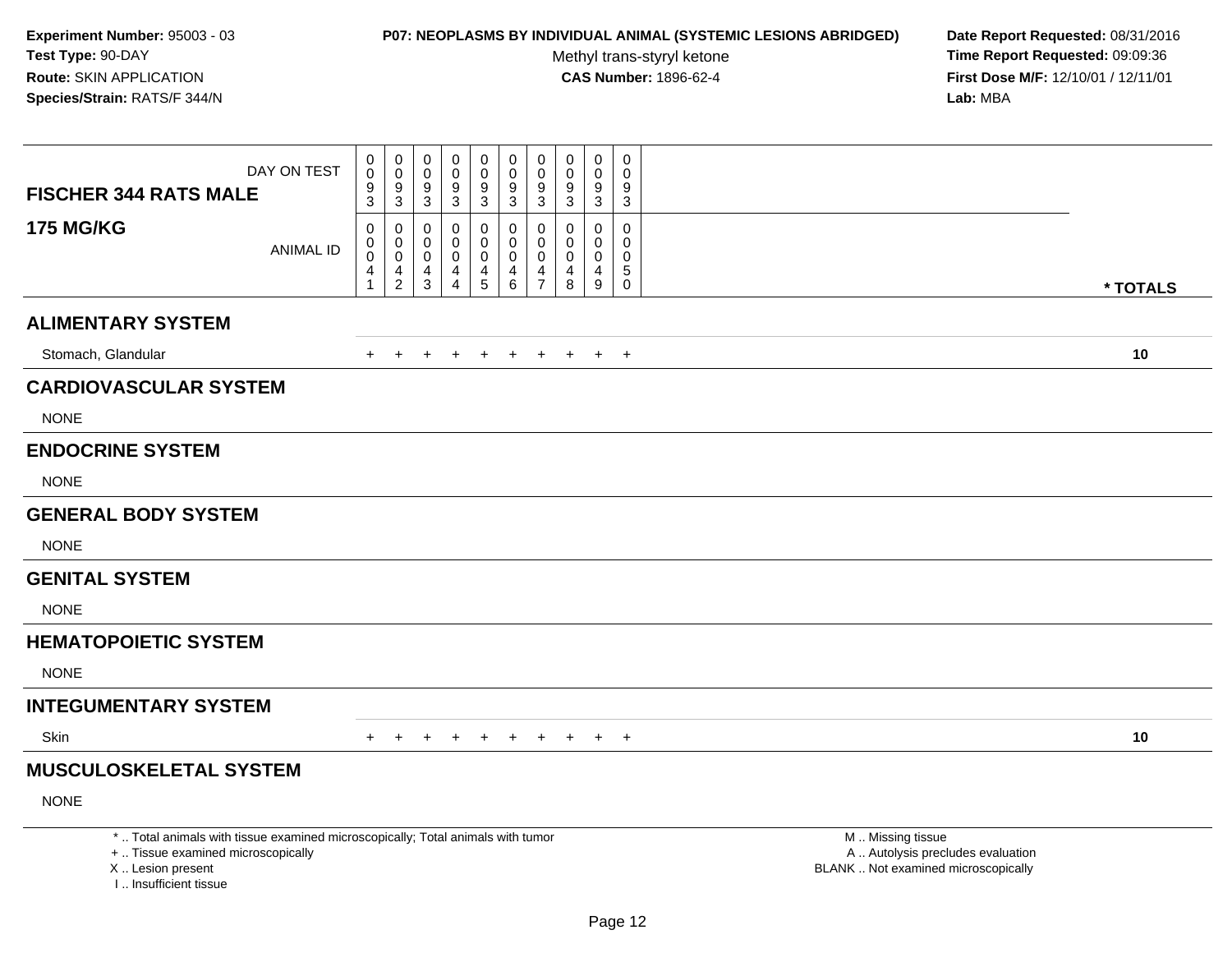### **P07: NEOPLASMS BY INDIVIDUAL ANIMAL (SYSTEMIC LESIONS ABRIDGED) Date Report Requested:** 08/31/2016

Methyl trans-styryl ketone<br>CAS Number: 1896-62-4

 **Time Report Requested:** 09:09:36 **First Dose M/F:** 12/10/01 / 12/11/01<br>**Lab:** MBA **Lab:** MBA

| DAY ON TEST<br><b>FISCHER 344 RATS MALE</b><br><b>175 MG/KG</b> | $\begin{smallmatrix}0\0\0\end{smallmatrix}$<br>9<br>3<br>0<br>$\mathbf 0$ | $\begin{smallmatrix}0\\0\end{smallmatrix}$<br>$\frac{9}{3}$<br>$\mathbf 0$ | 0<br>$\pmb{0}$<br>9<br>$\mathbf{3}$<br>0<br>$\pmb{0}$ | $\begin{smallmatrix}0\\0\end{smallmatrix}$<br>$\boldsymbol{9}$<br>$\mathbf{3}$<br>0 | $_{\rm 0}^{\rm 0}$<br>$\frac{9}{3}$<br>0<br>$\pmb{0}$ | $_0^0$<br>$\frac{9}{3}$<br>0<br>$\mathsf{O}\xspace$ | $\begin{array}{c} 0 \\ 0 \\ 9 \\ 3 \end{array}$<br>0<br>$\ddot{\mathbf{0}}$ | 0<br>$\pmb{0}$<br>$9\,$<br>$\mathbf{3}$<br>0<br>0 | $\boldsymbol{0}$<br>$\pmb{0}$<br>9<br>$\mathbf 3$<br>0<br>0 | 0<br>0<br>9<br>$\sqrt{3}$<br>0<br>0 |          |
|-----------------------------------------------------------------|---------------------------------------------------------------------------|----------------------------------------------------------------------------|-------------------------------------------------------|-------------------------------------------------------------------------------------|-------------------------------------------------------|-----------------------------------------------------|-----------------------------------------------------------------------------|---------------------------------------------------|-------------------------------------------------------------|-------------------------------------|----------|
| <b>ANIMAL ID</b>                                                | $\mathsf{O}\xspace$<br>4                                                  | $\overline{0}$<br>$\frac{4}{2}$                                            | $\pmb{0}$<br>4<br>3                                   | 0<br>4                                                                              | $\pmb{0}$<br>4<br>5                                   | 0<br>4<br>6                                         | $\pmb{0}$<br>$\overline{\mathbf{4}}$<br>$\overline{ }$                      | 0<br>4<br>8                                       | $\mathbf 0$<br>$\overline{4}$<br>9                          | 0<br>5<br>$\mathbf 0$               | * TOTALS |
| <b>NERVOUS SYSTEM</b>                                           |                                                                           |                                                                            |                                                       |                                                                                     |                                                       |                                                     |                                                                             |                                                   |                                                             |                                     |          |
| <b>NONE</b>                                                     |                                                                           |                                                                            |                                                       |                                                                                     |                                                       |                                                     |                                                                             |                                                   |                                                             |                                     |          |
| <b>RESPIRATORY SYSTEM</b>                                       |                                                                           |                                                                            |                                                       |                                                                                     |                                                       |                                                     |                                                                             |                                                   |                                                             |                                     |          |
| Nose                                                            | $+$                                                                       | $\pm$                                                                      | $\div$                                                | $\ddot{}$                                                                           | $+$                                                   | $+$                                                 |                                                                             | $+$ $+$ $+$ $+$                                   |                                                             |                                     | 10       |
| <b>SPECIAL SENSES SYSTEM</b>                                    |                                                                           |                                                                            |                                                       |                                                                                     |                                                       |                                                     |                                                                             |                                                   |                                                             |                                     |          |
| <b>NONE</b>                                                     |                                                                           |                                                                            |                                                       |                                                                                     |                                                       |                                                     |                                                                             |                                                   |                                                             |                                     |          |
| <b>URINARY SYSTEM</b>                                           |                                                                           |                                                                            |                                                       |                                                                                     |                                                       |                                                     |                                                                             |                                                   |                                                             |                                     |          |
| Kidney                                                          |                                                                           | $+$<br>$+$                                                                 | $\pm$                                                 | $+$                                                                                 | $+$                                                   | $+$                                                 | + + + +                                                                     |                                                   |                                                             |                                     | 10       |
| <b>SYSTEMIC LESIONS</b>                                         |                                                                           |                                                                            |                                                       |                                                                                     |                                                       |                                                     |                                                                             |                                                   |                                                             |                                     |          |
| Multiple Organ                                                  |                                                                           |                                                                            |                                                       |                                                                                     |                                                       |                                                     |                                                                             |                                                   |                                                             | $\pm$                               | 10       |

\* .. Total animals with tissue examined microscopically; Total animals with tumor

+ .. Tissue examined microscopically

X .. Lesion present

I .. Insufficient tissue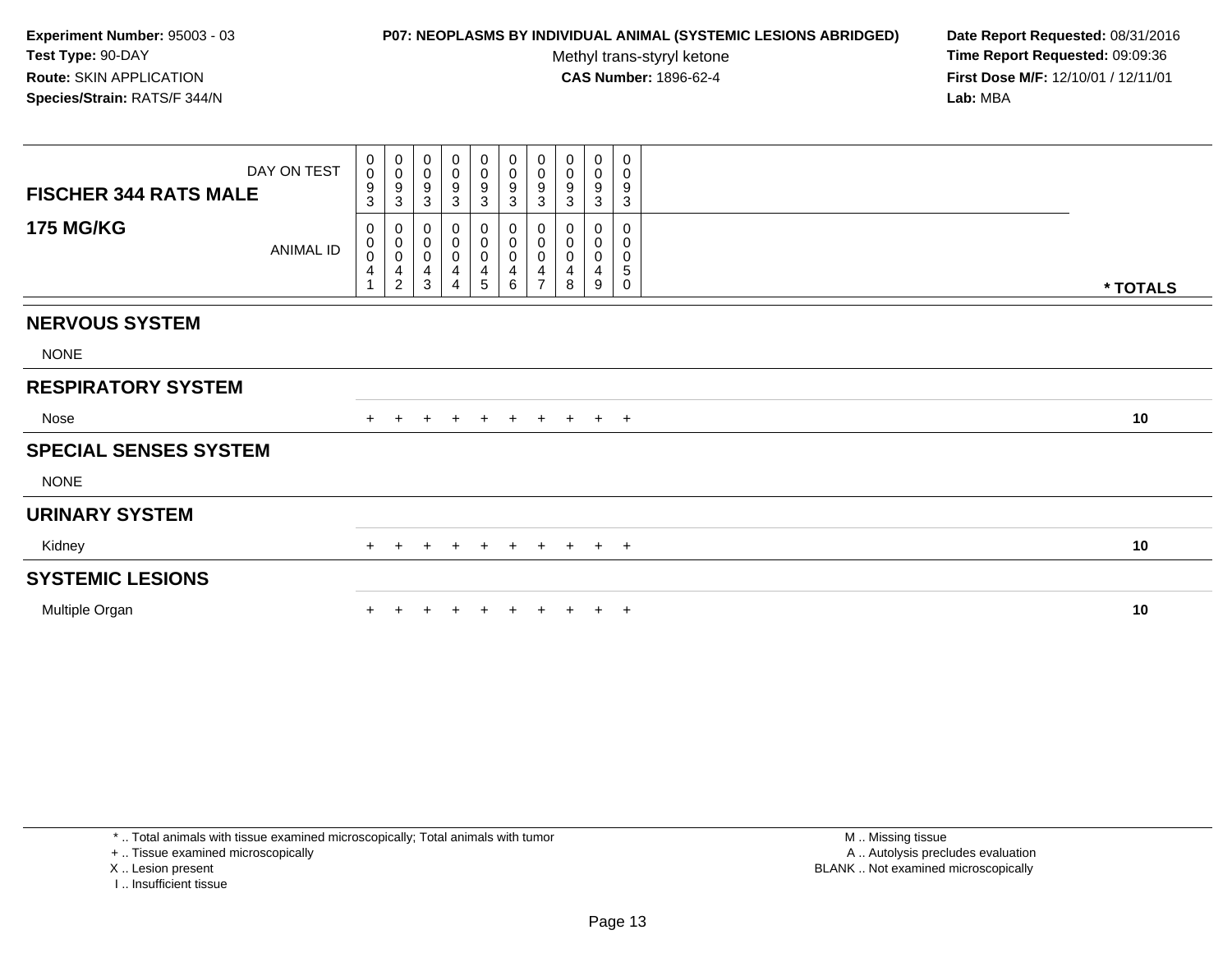#### **P07: NEOPLASMS BY INDIVIDUAL ANIMAL (SYSTEMIC LESIONS ABRIDGED) Date Report Requested:** 08/31/2016

Methyl trans-styryl ketone<br>CAS Number: 1896-62-4

| DAY ON TEST<br><b>FISCHER 344 RATS MALE</b>                                                                                                                         |                  | $\mathbf 0$<br>$\overline{0}$<br>$\frac{9}{3}$                   | $\begin{array}{c} 0 \\ 0 \\ 9 \\ 3 \end{array}$ | 0<br>$\mathbf 0$<br>$\frac{9}{3}$                           | $\mathbf 0$<br>$\pmb{0}$<br>$\frac{9}{3}$                                  | $\begin{smallmatrix}0\0\0\end{smallmatrix}$<br>$\frac{9}{3}$ | $_{\rm 0}^{\rm 0}$<br>$\boldsymbol{9}$<br>$\overline{3}$                         | $_{\rm 0}^{\rm 0}$<br>$\frac{9}{3}$                      | $\begin{smallmatrix}0\\0\end{smallmatrix}$<br>$\frac{9}{3}$                        | $\pmb{0}$<br>$\mathbf 0$<br>9<br>$\mathbf{3}$                | $\mathbf 0$<br>$\mathbf 0$<br>$\frac{9}{3}$                                    |                                                                                               |  |
|---------------------------------------------------------------------------------------------------------------------------------------------------------------------|------------------|------------------------------------------------------------------|-------------------------------------------------|-------------------------------------------------------------|----------------------------------------------------------------------------|--------------------------------------------------------------|----------------------------------------------------------------------------------|----------------------------------------------------------|------------------------------------------------------------------------------------|--------------------------------------------------------------|--------------------------------------------------------------------------------|-----------------------------------------------------------------------------------------------|--|
| <b>350 MG/KG</b>                                                                                                                                                    | <b>ANIMAL ID</b> | $\mathsf 0$<br>$\mathbf 0$<br>$\mathsf{O}\xspace$<br>$\,$ 5 $\,$ | $\pmb{0}$<br>$\overline{0}$<br>$\frac{5}{2}$    | $\mathbf 0$<br>$\mathbf 0$<br>$\mathbf{0}$<br>$\frac{5}{3}$ | $\mathbf 0$<br>$\mathbf 0$<br>$\mathbf 0$<br>$\,$ 5 $\,$<br>$\overline{4}$ | 0<br>$\mathsf 0$<br>0<br>$\frac{5}{5}$                       | $\pmb{0}$<br>$\mathbf 0$<br>$\mathbf 0$<br>$\begin{array}{c} 5 \\ 6 \end{array}$ | $\mathbf 0$<br>$\pmb{0}$<br>$\mathbf 0$<br>$\frac{5}{7}$ | $\mathbf 0$<br>$\mathbf 0$<br>$\mathbf 0$<br>$\begin{array}{c} 5 \\ 8 \end{array}$ | $\mathbf 0$<br>$\mathbf 0$<br>$\mathbf 0$<br>$\sqrt{5}$<br>9 | $\mathsf{O}\xspace$<br>$\mathbf 0$<br>$\mathbf 0$<br>$\,6\,$<br>$\overline{0}$ | * TOTALS                                                                                      |  |
| <b>ALIMENTARY SYSTEM</b>                                                                                                                                            |                  |                                                                  |                                                 |                                                             |                                                                            |                                                              |                                                                                  |                                                          |                                                                                    |                                                              |                                                                                |                                                                                               |  |
| Esophagus                                                                                                                                                           |                  |                                                                  |                                                 |                                                             |                                                                            |                                                              |                                                                                  |                                                          |                                                                                    |                                                              | $\overline{+}$                                                                 | 10                                                                                            |  |
| Intestine Large, Cecum                                                                                                                                              |                  | $\pm$                                                            |                                                 |                                                             |                                                                            |                                                              |                                                                                  |                                                          |                                                                                    | ÷                                                            | $+$                                                                            | 10                                                                                            |  |
| Intestine Large, Colon                                                                                                                                              |                  | +                                                                |                                                 |                                                             |                                                                            |                                                              |                                                                                  |                                                          |                                                                                    |                                                              | $+$                                                                            | 10                                                                                            |  |
| Intestine Large, Rectum                                                                                                                                             |                  | +                                                                |                                                 |                                                             |                                                                            |                                                              |                                                                                  |                                                          |                                                                                    |                                                              | $\overline{+}$                                                                 | 10                                                                                            |  |
| Intestine Small, Duodenum                                                                                                                                           |                  |                                                                  |                                                 |                                                             |                                                                            |                                                              |                                                                                  |                                                          |                                                                                    |                                                              | $\ddot{}$                                                                      | 10                                                                                            |  |
| Intestine Small, Ileum                                                                                                                                              |                  | +                                                                |                                                 |                                                             |                                                                            |                                                              |                                                                                  |                                                          |                                                                                    |                                                              | $\overline{+}$                                                                 | 10                                                                                            |  |
| Intestine Small, Jejunum                                                                                                                                            |                  | +                                                                |                                                 |                                                             |                                                                            |                                                              |                                                                                  |                                                          |                                                                                    |                                                              | $+$                                                                            | 10                                                                                            |  |
| Liver                                                                                                                                                               |                  |                                                                  |                                                 |                                                             |                                                                            |                                                              |                                                                                  |                                                          |                                                                                    |                                                              | $\ddot{}$                                                                      | 10                                                                                            |  |
| Pancreas                                                                                                                                                            |                  |                                                                  |                                                 |                                                             |                                                                            |                                                              |                                                                                  |                                                          |                                                                                    |                                                              | $\ddot{}$                                                                      | 10                                                                                            |  |
| Salivary Glands                                                                                                                                                     |                  | $+$                                                              |                                                 |                                                             |                                                                            |                                                              |                                                                                  |                                                          |                                                                                    |                                                              | $+$                                                                            | 10                                                                                            |  |
| Stomach, Forestomach                                                                                                                                                |                  |                                                                  |                                                 |                                                             |                                                                            |                                                              |                                                                                  |                                                          |                                                                                    |                                                              | $\overline{+}$                                                                 | 10                                                                                            |  |
| Stomach, Glandular                                                                                                                                                  |                  |                                                                  |                                                 |                                                             |                                                                            |                                                              |                                                                                  |                                                          |                                                                                    |                                                              |                                                                                | 10                                                                                            |  |
| Tongue                                                                                                                                                              |                  | $\pm$                                                            |                                                 |                                                             |                                                                            |                                                              |                                                                                  |                                                          |                                                                                    |                                                              | $\ddot{}$                                                                      | 10                                                                                            |  |
| <b>CARDIOVASCULAR SYSTEM</b>                                                                                                                                        |                  |                                                                  |                                                 |                                                             |                                                                            |                                                              |                                                                                  |                                                          |                                                                                    |                                                              |                                                                                |                                                                                               |  |
| <b>Blood Vessel</b>                                                                                                                                                 |                  | $+$                                                              | $\pm$                                           | $\pm$                                                       | $\ddot{}$                                                                  | $\pm$                                                        | $+$                                                                              | $+$                                                      | $+$                                                                                | $+$                                                          | $+$                                                                            | 10                                                                                            |  |
| *  Total animals with tissue examined microscopically; Total animals with tumor<br>+  Tissue examined microscopically<br>X  Lesion present<br>I Insufficient tissue |                  |                                                                  |                                                 |                                                             |                                                                            |                                                              |                                                                                  |                                                          |                                                                                    |                                                              |                                                                                | M  Missing tissue<br>A  Autolysis precludes evaluation<br>BLANK  Not examined microscopically |  |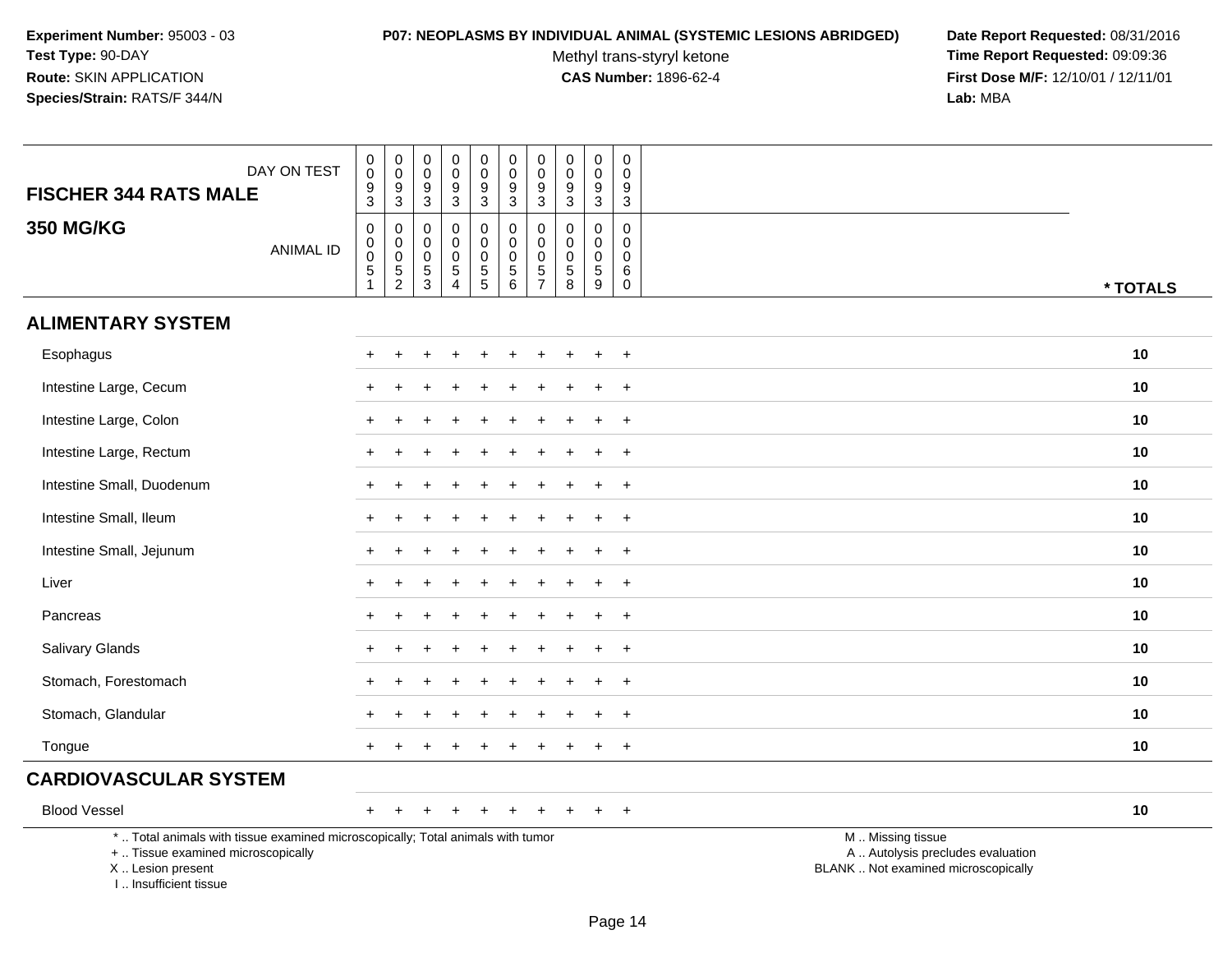#### **P07: NEOPLASMS BY INDIVIDUAL ANIMAL (SYSTEMIC LESIONS ABRIDGED) Date Report Requested:** 08/31/2016

Methyl trans-styryl ketone<br>CAS Number: 1896-62-4

 **Time Report Requested:** 09:09:36 **First Dose M/F:** 12/10/01 / 12/11/01<br>**Lab:** MBA **Lab:** MBA

| DAY ON TEST<br><b>FISCHER 344 RATS MALE</b> | $\pmb{0}$<br>$\pmb{0}$<br>$\boldsymbol{9}$<br>3 | $\begin{smallmatrix}0\\0\\9\end{smallmatrix}$<br>$\sqrt{3}$ | $_{\rm 0}^{\rm 0}$<br>$\boldsymbol{9}$<br>$\sqrt{3}$                 | $\mathbf 0$<br>$\pmb{0}$<br>$\boldsymbol{9}$<br>$\mathbf{3}$ | $_{\rm 0}^{\rm 0}$<br>$\boldsymbol{9}$<br>$\mathbf{3}$ | $_{\rm 0}^{\rm 0}$<br>$\boldsymbol{9}$<br>$\sqrt{3}$                    | $_{\rm 0}^{\rm 0}$<br>9<br>3                                          | $\begin{smallmatrix}0\\0\end{smallmatrix}$<br>9<br>3 | $\mathbf 0$<br>0<br>$\boldsymbol{9}$<br>3 | 0<br>$\pmb{0}$<br>$\boldsymbol{9}$<br>3 |                  |
|---------------------------------------------|-------------------------------------------------|-------------------------------------------------------------|----------------------------------------------------------------------|--------------------------------------------------------------|--------------------------------------------------------|-------------------------------------------------------------------------|-----------------------------------------------------------------------|------------------------------------------------------|-------------------------------------------|-----------------------------------------|------------------|
| <b>350 MG/KG</b><br>ANIMAL ID               | 0<br>$\pmb{0}$<br>$\pmb{0}$<br>$\sqrt{5}$       | 0<br>0<br>0<br>5<br>2                                       | $\boldsymbol{0}$<br>$_{\rm 0}^{\rm 0}$<br>$\mathbf 5$<br>$\mathsf 3$ | 0<br>$\pmb{0}$<br>$\mathbf 0$<br>$\sqrt{5}$<br>4             | $\pmb{0}$<br>$\pmb{0}$<br>0<br>$\mathbf 5$<br>5        | $\begin{smallmatrix}0\\0\\0\end{smallmatrix}$<br>$\mathbf 5$<br>$\,6\,$ | 0<br>$_{\rm 0}^{\rm 0}$<br>$\overline{5}$<br>$\overline{\phantom{a}}$ | $\pmb{0}$<br>$\pmb{0}$<br>5<br>8                     | 0<br>0<br>0<br>5<br>9                     | 0<br>0<br>0<br>6<br>0                   | * TOTALS         |
| Heart                                       | $\ddot{}$                                       |                                                             |                                                                      |                                                              |                                                        |                                                                         |                                                                       |                                                      | $\ddot{}$                                 | $+$                                     | 10               |
| <b>ENDOCRINE SYSTEM</b>                     |                                                 |                                                             |                                                                      |                                                              |                                                        |                                                                         |                                                                       |                                                      |                                           |                                         |                  |
| <b>Adrenal Cortex</b>                       | $+$                                             |                                                             | $\pm$                                                                | $\div$                                                       | $+$                                                    | $+$                                                                     | $+$                                                                   | $+$                                                  | $\pm$                                     | $+$                                     | 10               |
| Adrenal Medulla                             | $\pm$                                           |                                                             |                                                                      | $\div$                                                       | $+$                                                    | $+$                                                                     | $+$                                                                   | $+$                                                  | $\pm$                                     | $+$                                     | 10               |
| Islets, Pancreatic                          |                                                 |                                                             |                                                                      |                                                              | $+$                                                    | $+$                                                                     |                                                                       | $+$                                                  | $+$                                       | $+$                                     | 10               |
| Parathyroid Gland                           | M                                               | $\ddot{}$                                                   | $\div$                                                               |                                                              | $+$                                                    | $\pm$                                                                   |                                                                       | $\pm$                                                |                                           | $+$                                     | 9                |
| <b>Pituitary Gland</b>                      | $+$                                             |                                                             |                                                                      | $\div$                                                       | $+$                                                    | $\div$                                                                  |                                                                       |                                                      | $\div$                                    | $+$                                     | $\boldsymbol{9}$ |
| <b>Thyroid Gland</b>                        | $\ddot{}$                                       |                                                             |                                                                      | $\overline{ }$                                               | $\pm$                                                  | $\pm$                                                                   | ÷.                                                                    | $\pm$                                                | $\ddot{}$                                 | $+$                                     | 10               |

# **GENERAL BODY SYSTEM**

NONE

# **GENITAL SYSTEM**

| Epididymis             | + + + + + + + + + + |  |  |  |  | 10 |
|------------------------|---------------------|--|--|--|--|----|
| <b>Preputial Gland</b> | + + + + + + + + + + |  |  |  |  | 10 |
| Prostate               | + + + + + + + + + + |  |  |  |  | 10 |
| <b>Seminal Vesicle</b> | + + + + + + + + + + |  |  |  |  | 10 |
| <b>Testes</b>          | + + + + + + + + + + |  |  |  |  | 10 |

\* .. Total animals with tissue examined microscopically; Total animals with tumor

+ .. Tissue examined microscopically

X .. Lesion present

I .. Insufficient tissue

M .. Missing tissue

y the contract of the contract of the contract of the contract of the contract of the contract of the contract of  $A$ . Autolysis precludes evaluation

Lesion present BLANK .. Not examined microscopically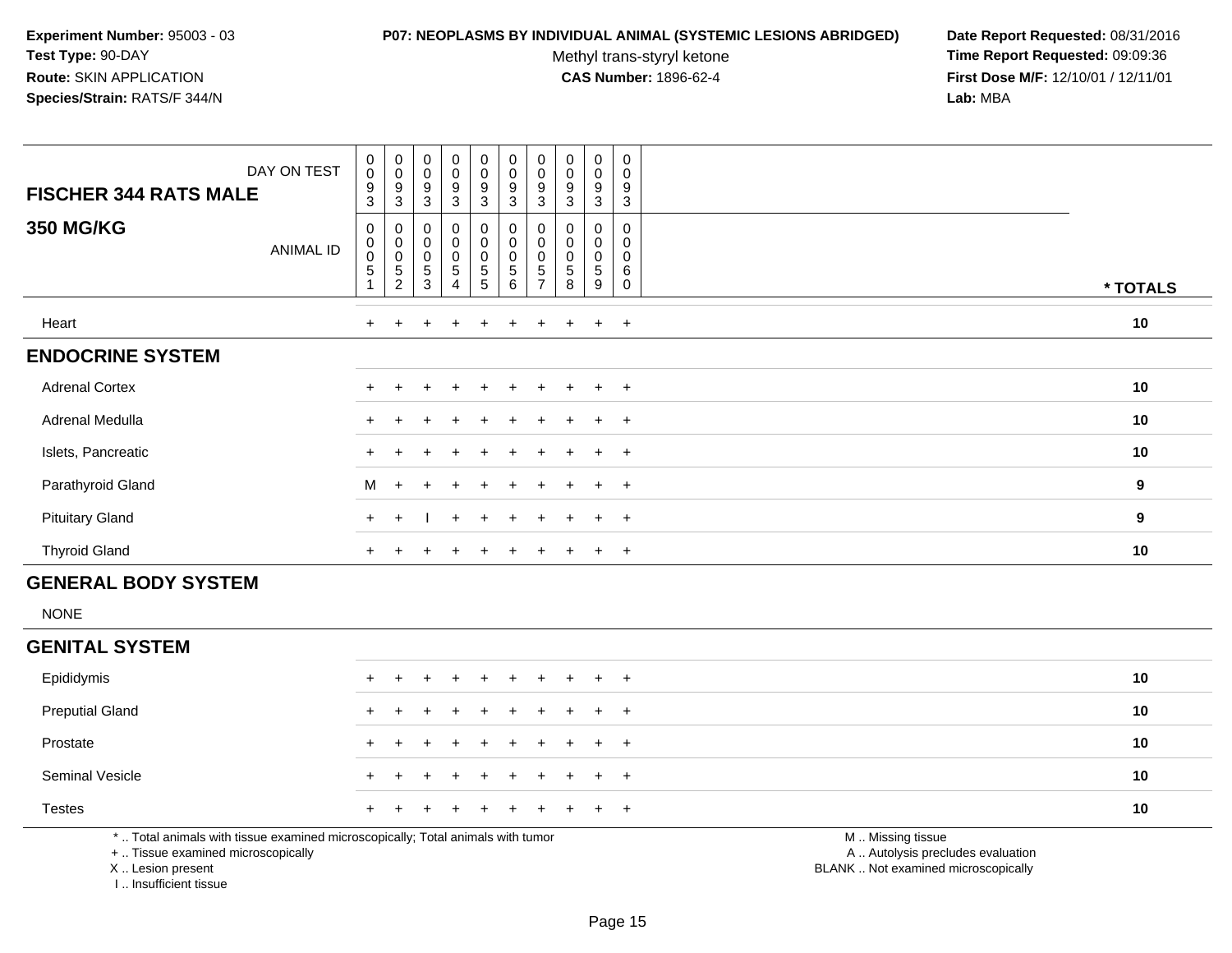#### **P07: NEOPLASMS BY INDIVIDUAL ANIMAL (SYSTEMIC LESIONS ABRIDGED) Date Report Requested:** 08/31/2016

Methyl trans-styryl ketone<br>CAS Number: 1896-62-4

 **Time Report Requested:** 09:09:36 **First Dose M/F:** 12/10/01 / 12/11/01<br>Lab: MBA **Lab:** MBA

| DAY ON TEST<br><b>FISCHER 344 RATS MALE</b>                                                                                                                        | $\mathbf 0$<br>$\ddot{\mathbf{0}}$<br>9                              | $\mathbf 0$<br>$\ddot{\mathbf{0}}$<br>$\frac{9}{3}$ | $\pmb{0}$<br>$\pmb{0}$<br>$\frac{9}{3}$    | $\mathsf 0$<br>$\ddot{\mathbf{0}}$<br>$\boldsymbol{9}$                                 | 0<br>$\mathbf 0$<br>$\boldsymbol{9}$      | $\pmb{0}$<br>$\boldsymbol{0}$<br>$9\,$                                     | $\pmb{0}$<br>$\pmb{0}$<br>9                                     | $\mathbf 0$<br>0<br>9                                                 | $\pmb{0}$<br>$\ddot{\mathbf{0}}$<br>$\boldsymbol{9}$                             | $\mathbf 0$<br>$\mathbf 0$<br>9                                                 |                                                                                               |             |
|--------------------------------------------------------------------------------------------------------------------------------------------------------------------|----------------------------------------------------------------------|-----------------------------------------------------|--------------------------------------------|----------------------------------------------------------------------------------------|-------------------------------------------|----------------------------------------------------------------------------|-----------------------------------------------------------------|-----------------------------------------------------------------------|----------------------------------------------------------------------------------|---------------------------------------------------------------------------------|-----------------------------------------------------------------------------------------------|-------------|
| <b>350 MG/KG</b><br><b>ANIMAL ID</b>                                                                                                                               | $\overline{3}$<br>0<br>$\pmb{0}$<br>$\mathbf 0$<br>5<br>$\mathbf{1}$ | 0<br>$\mathbf 0$<br>$\pmb{0}$<br>$\frac{5}{2}$      | 0<br>0<br>0<br>$\,$ 5 $\,$<br>$\mathbf{3}$ | $\overline{3}$<br>$\pmb{0}$<br>$\pmb{0}$<br>$\pmb{0}$<br>$\,$ 5 $\,$<br>$\overline{4}$ | 3<br>0<br>0<br>$\pmb{0}$<br>$\frac{5}{5}$ | $\sqrt{3}$<br>$\mathbf 0$<br>$\pmb{0}$<br>$\pmb{0}$<br>$\overline{5}$<br>6 | $\mathbf{3}$<br>0<br>0<br>0<br>$\overline{5}$<br>$\overline{7}$ | $\overline{3}$<br>$\Omega$<br>0<br>$\mathbf 0$<br>$\overline{5}$<br>8 | $\overline{3}$<br>$\mathbf 0$<br>0<br>$\mathsf{O}\xspace$<br>$\sqrt{5}$<br>$9\,$ | $\overline{3}$<br>$\mathbf 0$<br>$\mathbf 0$<br>$\mathbf 0$<br>6<br>$\mathbf 0$ |                                                                                               | * TOTALS    |
| <b>HEMATOPOIETIC SYSTEM</b>                                                                                                                                        |                                                                      |                                                     |                                            |                                                                                        |                                           |                                                                            |                                                                 |                                                                       |                                                                                  |                                                                                 |                                                                                               |             |
|                                                                                                                                                                    |                                                                      |                                                     |                                            |                                                                                        |                                           |                                                                            |                                                                 |                                                                       |                                                                                  |                                                                                 |                                                                                               |             |
| <b>Bone Marrow</b>                                                                                                                                                 |                                                                      | $\ddot{}$                                           |                                            |                                                                                        | $\div$                                    |                                                                            |                                                                 |                                                                       | $\ddot{}$                                                                        | $+$                                                                             |                                                                                               | 10          |
| Lymph Node, Mandibular                                                                                                                                             | М                                                                    | м                                                   | M                                          | м                                                                                      | М                                         | M                                                                          | M                                                               | M                                                                     | M M                                                                              |                                                                                 |                                                                                               | $\mathbf 0$ |
| Lymph Node, Mesenteric                                                                                                                                             |                                                                      |                                                     |                                            |                                                                                        |                                           |                                                                            |                                                                 |                                                                       | $\pm$                                                                            | $+$                                                                             |                                                                                               | 10          |
| Spleen                                                                                                                                                             |                                                                      | $\ddot{}$                                           |                                            |                                                                                        | $\pm$                                     | ٠                                                                          | $\div$                                                          | ÷                                                                     | $\ddot{}$                                                                        | $+$                                                                             |                                                                                               | 10          |
| Thymus                                                                                                                                                             |                                                                      |                                                     |                                            |                                                                                        |                                           |                                                                            |                                                                 |                                                                       | $\ddot{}$                                                                        | $+$                                                                             |                                                                                               | 10          |
| <b>INTEGUMENTARY SYSTEM</b>                                                                                                                                        |                                                                      |                                                     |                                            |                                                                                        |                                           |                                                                            |                                                                 |                                                                       |                                                                                  |                                                                                 |                                                                                               |             |
| Mammary Gland                                                                                                                                                      | M                                                                    | M                                                   |                                            | M M                                                                                    | <b>M</b>                                  | M                                                                          | M                                                               |                                                                       | M M M                                                                            |                                                                                 |                                                                                               | $\mathbf 0$ |
| <b>Skin</b>                                                                                                                                                        | $+$                                                                  | $\ddot{}$                                           |                                            | $\overline{1}$                                                                         | $\ddot{}$                                 | $\ddot{}$                                                                  | $\ddot{}$                                                       | $\ddot{}$                                                             | $+$                                                                              | $+$                                                                             |                                                                                               | 10          |
| <b>MUSCULOSKELETAL SYSTEM</b>                                                                                                                                      |                                                                      |                                                     |                                            |                                                                                        |                                           |                                                                            |                                                                 |                                                                       |                                                                                  |                                                                                 |                                                                                               |             |
| Bone                                                                                                                                                               |                                                                      |                                                     |                                            |                                                                                        |                                           |                                                                            |                                                                 |                                                                       | $\ddot{}$                                                                        | $+$                                                                             |                                                                                               | 10          |
| <b>NERVOUS SYSTEM</b>                                                                                                                                              |                                                                      |                                                     |                                            |                                                                                        |                                           |                                                                            |                                                                 |                                                                       |                                                                                  |                                                                                 |                                                                                               |             |
| <b>Brain</b>                                                                                                                                                       | $+$                                                                  | $+$                                                 | $\ddot{}$                                  | $+$                                                                                    | $+$                                       | $\ddot{}$                                                                  | $\pm$                                                           | $+$                                                                   | $+$                                                                              | $+$                                                                             |                                                                                               | 10          |
| <b>RESPIRATORY SYSTEM</b>                                                                                                                                          |                                                                      |                                                     |                                            |                                                                                        |                                           |                                                                            |                                                                 |                                                                       |                                                                                  |                                                                                 |                                                                                               |             |
| Lung                                                                                                                                                               |                                                                      |                                                     |                                            |                                                                                        |                                           |                                                                            |                                                                 |                                                                       | $\div$                                                                           | $\ddot{}$                                                                       |                                                                                               | 10          |
| Nose                                                                                                                                                               |                                                                      |                                                     |                                            |                                                                                        |                                           |                                                                            |                                                                 |                                                                       |                                                                                  | $\overline{+}$                                                                  |                                                                                               | 10          |
| *  Total animals with tissue examined microscopically; Total animals with tumor<br>+  Tissue examined microscopically<br>X Lesion present<br>I Insufficient tissue |                                                                      |                                                     |                                            |                                                                                        |                                           |                                                                            |                                                                 |                                                                       |                                                                                  |                                                                                 | M  Missing tissue<br>A  Autolysis precludes evaluation<br>BLANK  Not examined microscopically |             |

Page 16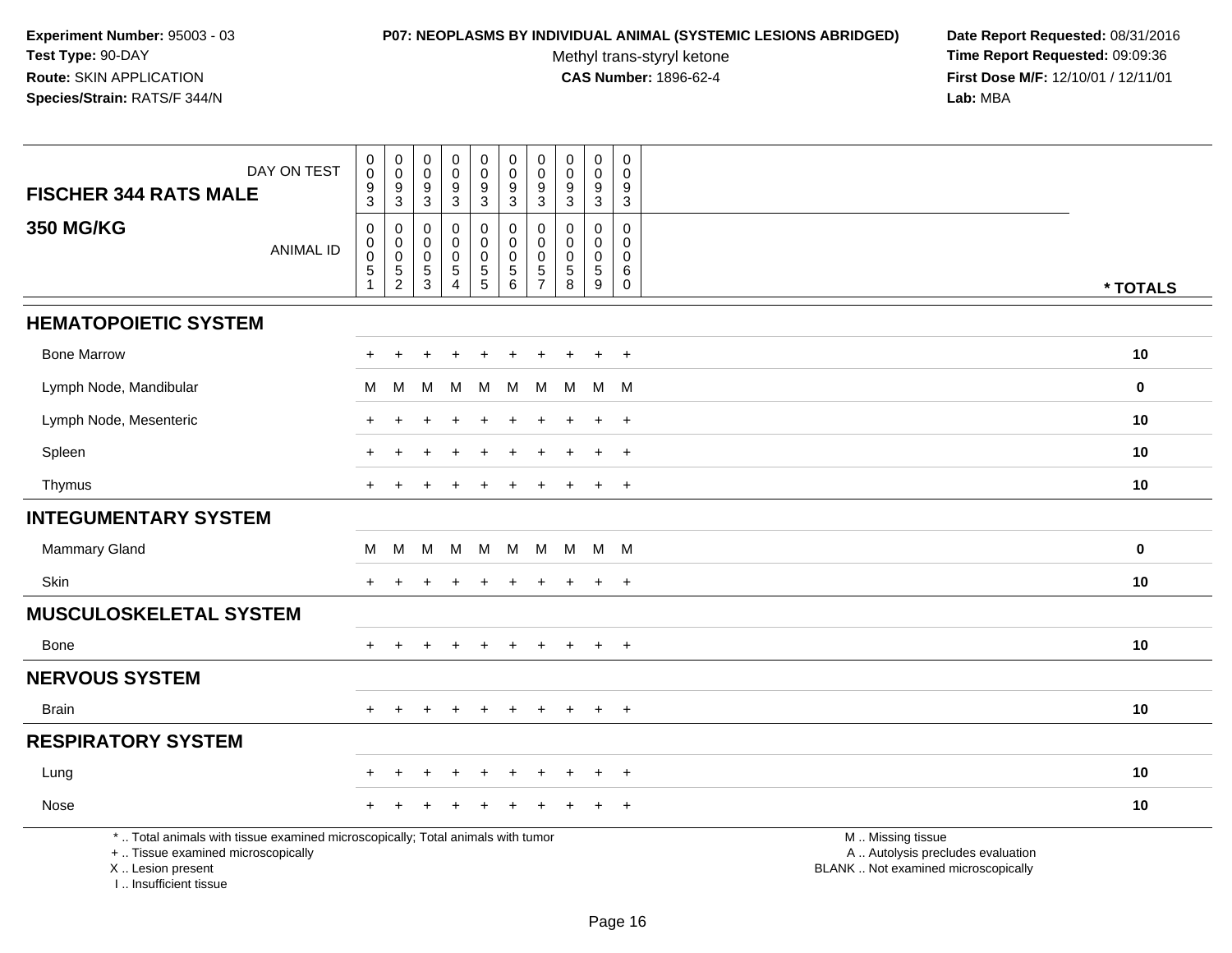#### **P07: NEOPLASMS BY INDIVIDUAL ANIMAL (SYSTEMIC LESIONS ABRIDGED) Date Report Requested:** 08/31/2016

Methyl trans-styryl ketone<br>CAS Number: 1896-62-4

 **Time Report Requested:** 09:09:36 **First Dose M/F:** 12/10/01 / 12/11/01<br>**Lab:** MBA **Lab:** MBA

| DAY ON TEST<br><b>FISCHER 344 RATS MALE</b> | $_{\rm 0}^{\rm 0}$<br>$\boldsymbol{9}$<br>3                         | $_{\rm 0}^{\rm 0}$<br>9<br>3                                               | $_{0}^{0}$<br>$\boldsymbol{9}$<br>3                                      | $\begin{smallmatrix}0\0\0\9\end{smallmatrix}$<br>3 | $\begin{array}{c} 0 \\ 0 \\ 9 \\ 3 \end{array}$                  | $\begin{matrix} 0 \\ 0 \\ 9 \end{matrix}$<br>$\mathbf{3}$ | $_{\rm 0}^{\rm 0}$<br>9<br>3                             | $\begin{smallmatrix}0\\0\end{smallmatrix}$<br>9<br>3 | $\begin{smallmatrix}0\0\0\end{smallmatrix}$<br>$\boldsymbol{9}$<br>3 | $\pmb{0}$<br>$\mathbf 0$<br>$\boldsymbol{9}$<br>3 |          |
|---------------------------------------------|---------------------------------------------------------------------|----------------------------------------------------------------------------|--------------------------------------------------------------------------|----------------------------------------------------|------------------------------------------------------------------|-----------------------------------------------------------|----------------------------------------------------------|------------------------------------------------------|----------------------------------------------------------------------|---------------------------------------------------|----------|
| <b>350 MG/KG</b><br>ANIMAL ID               | 0<br>$\begin{smallmatrix} 0\\0 \end{smallmatrix}$<br>$\overline{5}$ | $\begin{matrix} 0 \\ 0 \\ 0 \end{matrix}$<br>$\,$ 5 $\,$<br>$\overline{c}$ | $\boldsymbol{0}$<br>$\begin{smallmatrix}0\\0\end{smallmatrix}$<br>5<br>3 | 0<br>$\overline{0}$<br>0<br>5<br>4                 | $\begin{smallmatrix}0\0\0\0\end{smallmatrix}$<br>$\sqrt{5}$<br>5 | $\pmb{0}$<br>$\overline{0}$<br>$\sqrt{5}$<br>6            | 0<br>$_{\rm 0}^{\rm 0}$<br>$\mathbf 5$<br>$\overline{ }$ | $\pmb{0}$<br>$\mathbf 0$<br>5<br>8                   | 0<br>0<br>0<br>5<br>9                                                | 0<br>0<br>0<br>6<br>$\mathbf 0$                   | * TOTALS |
| Trachea                                     | $+$                                                                 |                                                                            |                                                                          |                                                    | $\pm$                                                            | $\pm$                                                     | $\ddot{}$                                                | $+$                                                  | $\pm$                                                                | $+$                                               | 10       |
| <b>SPECIAL SENSES SYSTEM</b>                |                                                                     |                                                                            |                                                                          |                                                    |                                                                  |                                                           |                                                          |                                                      |                                                                      |                                                   |          |
| Eye                                         |                                                                     |                                                                            |                                                                          | $\div$                                             | $+$                                                              | $+$                                                       | $+$                                                      | $+$                                                  | $+$                                                                  | $+$                                               | 10       |
| Harderian Gland                             | $\ddot{}$                                                           |                                                                            |                                                                          |                                                    |                                                                  |                                                           |                                                          | $\pm$                                                | $\ddot{}$                                                            | $+$                                               | 10       |
| <b>URINARY SYSTEM</b>                       |                                                                     |                                                                            |                                                                          |                                                    |                                                                  |                                                           |                                                          |                                                      |                                                                      |                                                   |          |
| Kidney                                      | $\ddot{}$                                                           | $\div$                                                                     | $\pm$                                                                    | $\ddot{}$                                          | $+$                                                              | $+$                                                       | $+$                                                      | $+$                                                  | $+$                                                                  | $+$                                               | 10       |
| <b>Urinary Bladder</b>                      | $+$                                                                 |                                                                            |                                                                          |                                                    | $\pm$                                                            |                                                           | $\pm$                                                    | $+$                                                  | $\pm$                                                                | $+$                                               | 10       |
| <b>SYSTEMIC LESIONS</b>                     |                                                                     |                                                                            |                                                                          |                                                    |                                                                  |                                                           |                                                          |                                                      |                                                                      |                                                   |          |
| Multiple Organ                              |                                                                     |                                                                            |                                                                          |                                                    |                                                                  |                                                           |                                                          |                                                      | $\pm$                                                                | $+$                                               | 10       |

\* .. Total animals with tissue examined microscopically; Total animals with tumor

+ .. Tissue examined microscopically

X .. Lesion present

I .. Insufficient tissue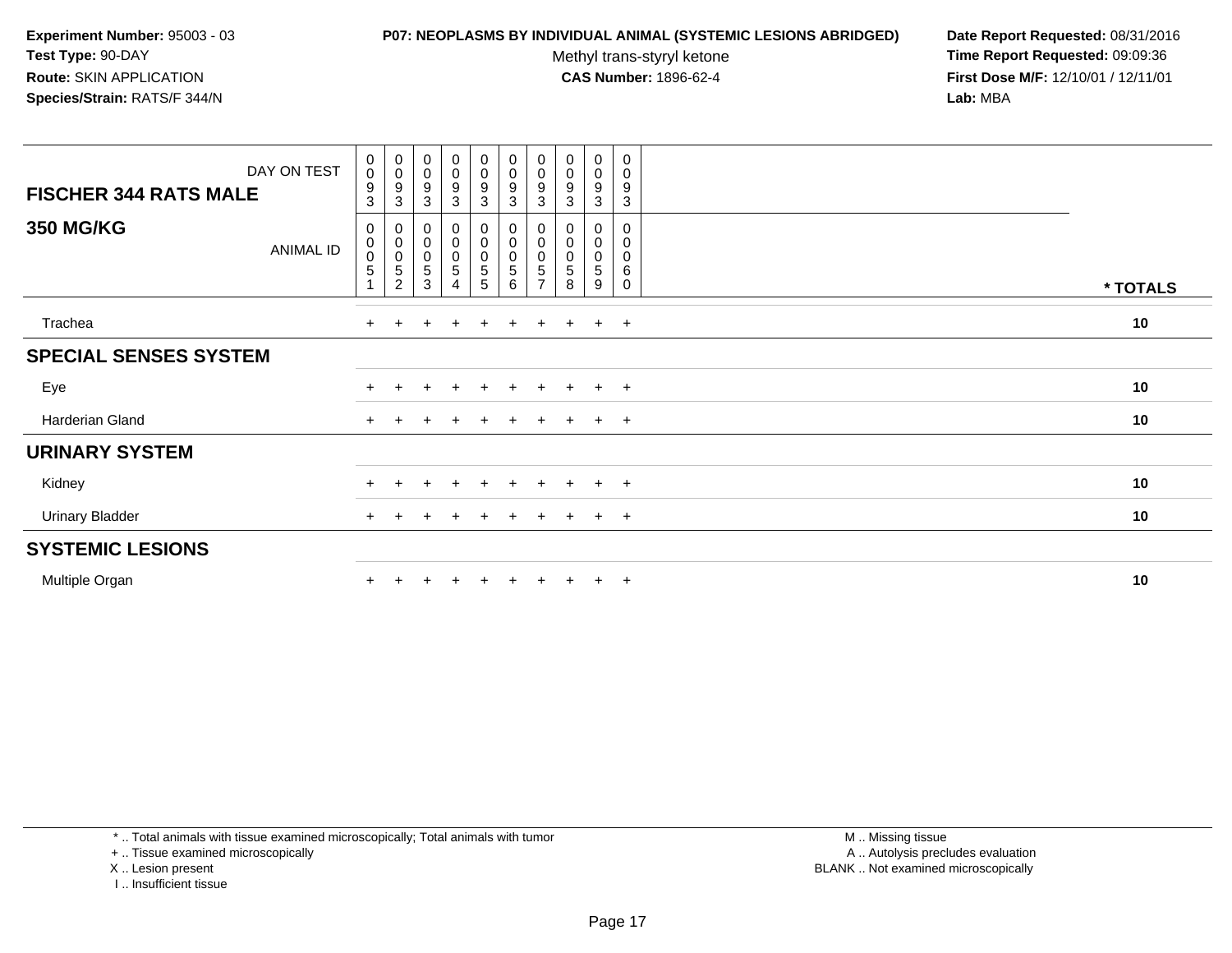DAY ON TEST**FISCHER 344 RATS MALECONTROL SPECIAL**ANIMAL ID**\* TOTALSALIMENTARY SYSTEMNONE CARDIOVASCULAR SYSTEM**NONE**ENDOCRINE SYSTEM**NONE**GENERAL BODY SYSTEM**NONE**GENITAL SYSTEM**NONE**HEMATOPOIETIC SYSTEMNONE INTEGUMENTARY SYSTEM**NONE**MUSCULOSKELETAL SYSTEM**NONE**Experiment Number:** 95003 - 03 **P07: NEOPLASMS BY INDIVIDUAL ANIMAL (SYSTEMIC LESIONS ABRIDGED) Date Report Requested:** 08/31/2016 **Test Type:** 90-DAYMethyl trans-styryl ketone<br>CAS Number: 1896-62-4 **Time Report Requested:** 09:09:36 **Route:** SKIN APPLICATION**First Dose M/F:** 12/10/01 / 12/11/01<br>**Lab:** MBA **Species/Strain:** RATS/F 344/N**Lab:** MBA

\* .. Total animals with tissue examined microscopically; Total animals with tumor

+ .. Tissue examined microscopically

X .. Lesion present

I .. Insufficient tissue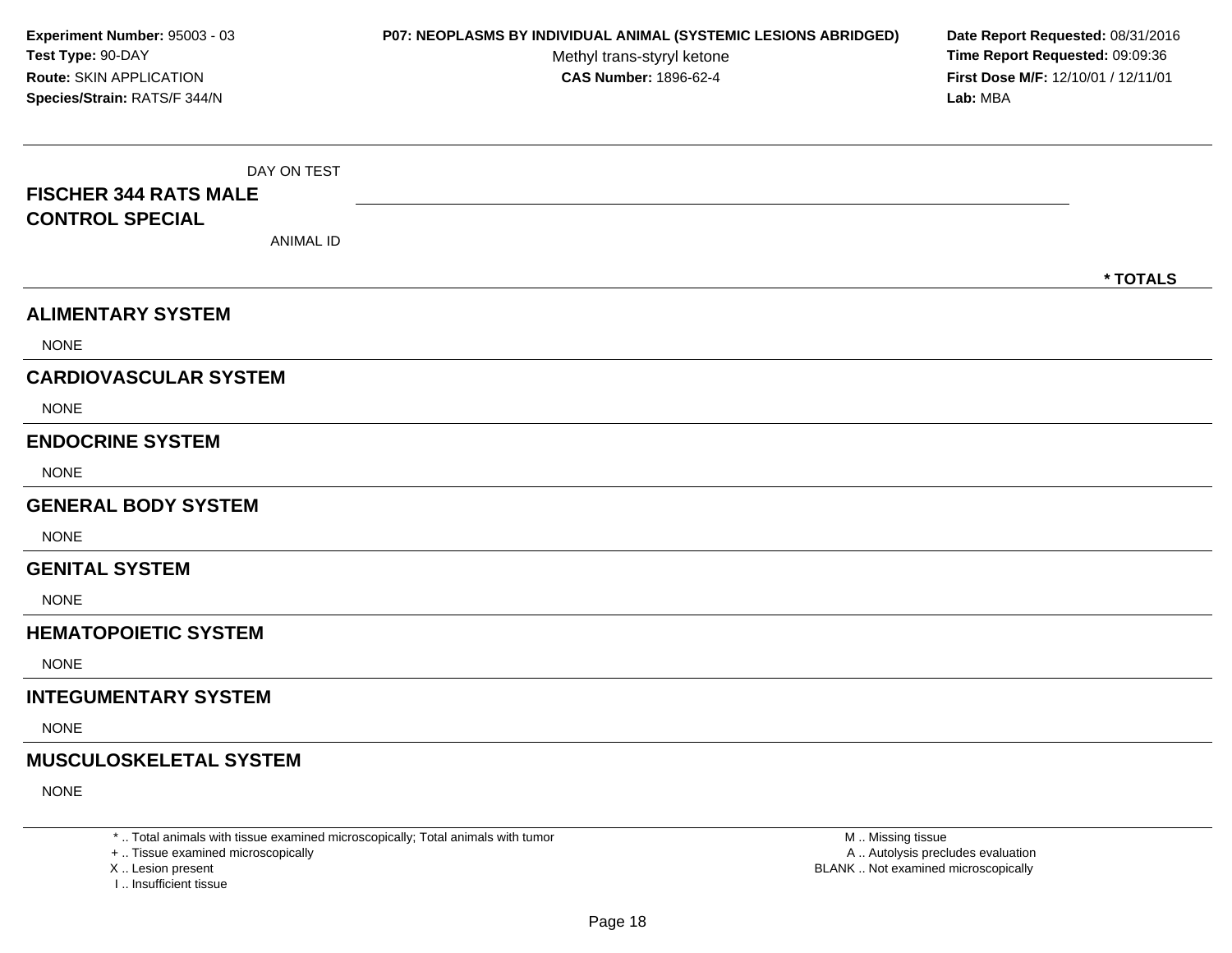DAY ON TEST**FISCHER 344 RATS MALECONTROL SPECIAL**ANIMAL ID**\* TOTALSNERVOUS SYSTEM**NONE**RESPIRATORY SYSTEM**NONE**SPECIAL SENSES SYSTEM**NONE**URINARY SYSTEM**NONE**SYSTEMIC LESIONSExperiment Number:** 95003 - 03 **P07: NEOPLASMS BY INDIVIDUAL ANIMAL (SYSTEMIC LESIONS ABRIDGED) Date Report Requested:** 08/31/2016 **Test Type:** 90-DAYMethyl trans-styryl ketone<br>CAS Number: 1896-62-4 **Time Report Requested:** 09:09:36 **Route:** SKIN APPLICATION**First Dose M/F:** 12/10/01 / 12/11/01<br>**Lab:** MBA **Species/Strain:** RATS/F 344/N**Lab:** MBA

Multiple Organ**<sup>0</sup>**

\* .. Total animals with tissue examined microscopically; Total animals with tumor

+ .. Tissue examined microscopically

X .. Lesion present

I .. Insufficient tissue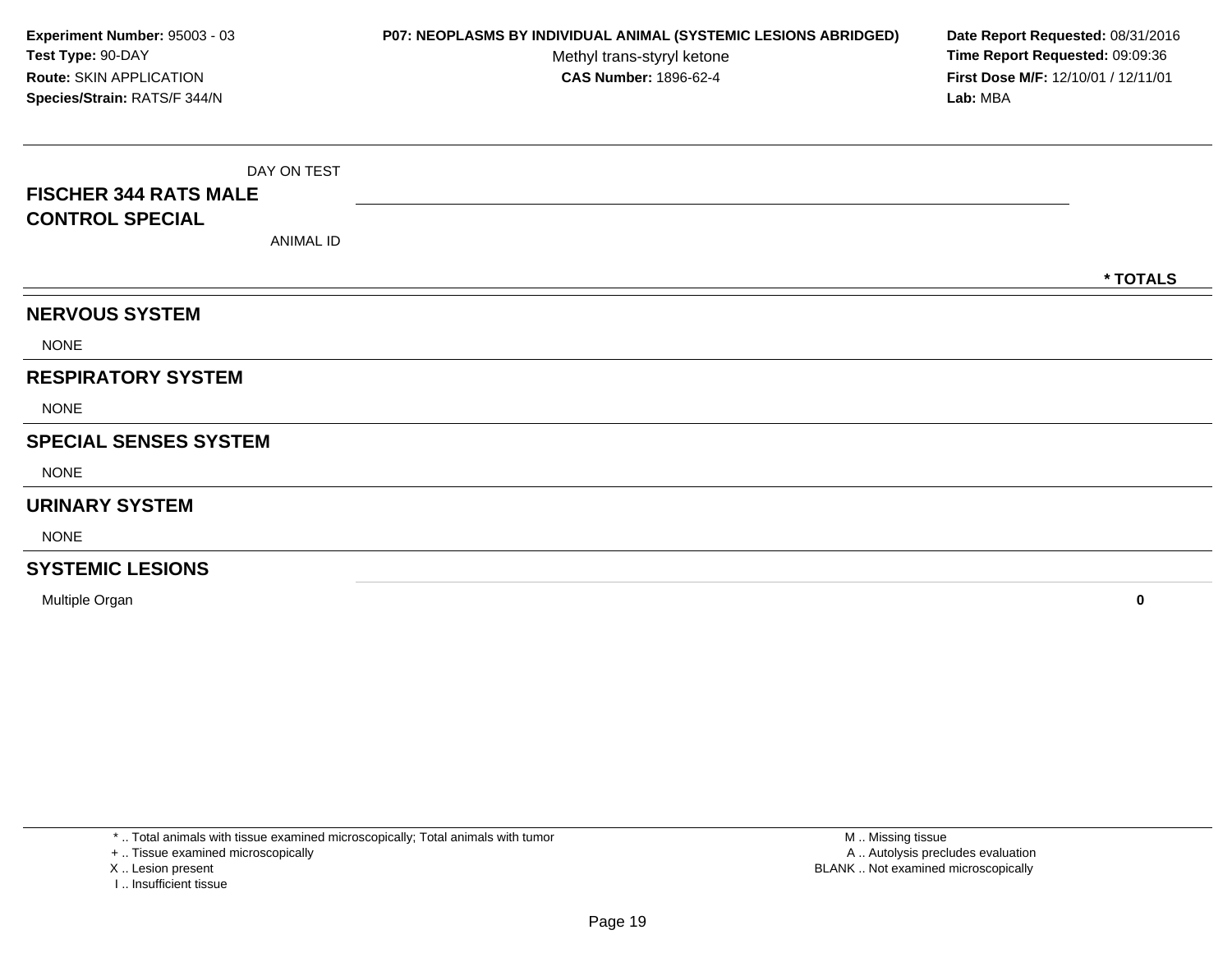DAY ON TEST**FISCHER 344 RATS MALETK 22.0 MG/KG**ANIMAL ID**\* TOTALSALIMENTARY SYSTEMNONE CARDIOVASCULAR SYSTEM**NONE**ENDOCRINE SYSTEM**NONE**GENERAL BODY SYSTEM**NONE**GENITAL SYSTEM**NONE**HEMATOPOIETIC SYSTEMNONE INTEGUMENTARY SYSTEM**NONE**MUSCULOSKELETAL SYSTEM**NONE**Experiment Number:** 95003 - 03 **P07: NEOPLASMS BY INDIVIDUAL ANIMAL (SYSTEMIC LESIONS ABRIDGED) Date Report Requested:** 08/31/2016 **Test Type:** 90-DAYMethyl trans-styryl ketone<br>CAS Number: 1896-62-4 **Time Report Requested:** 09:09:36 **Route:** SKIN APPLICATION**First Dose M/F:** 12/10/01 / 12/11/01<br>**Lab:** MBA **Species/Strain:** RATS/F 344/N**Lab:** MBA

\* .. Total animals with tissue examined microscopically; Total animals with tumor

+ .. Tissue examined microscopically

X .. Lesion present

I .. Insufficient tissue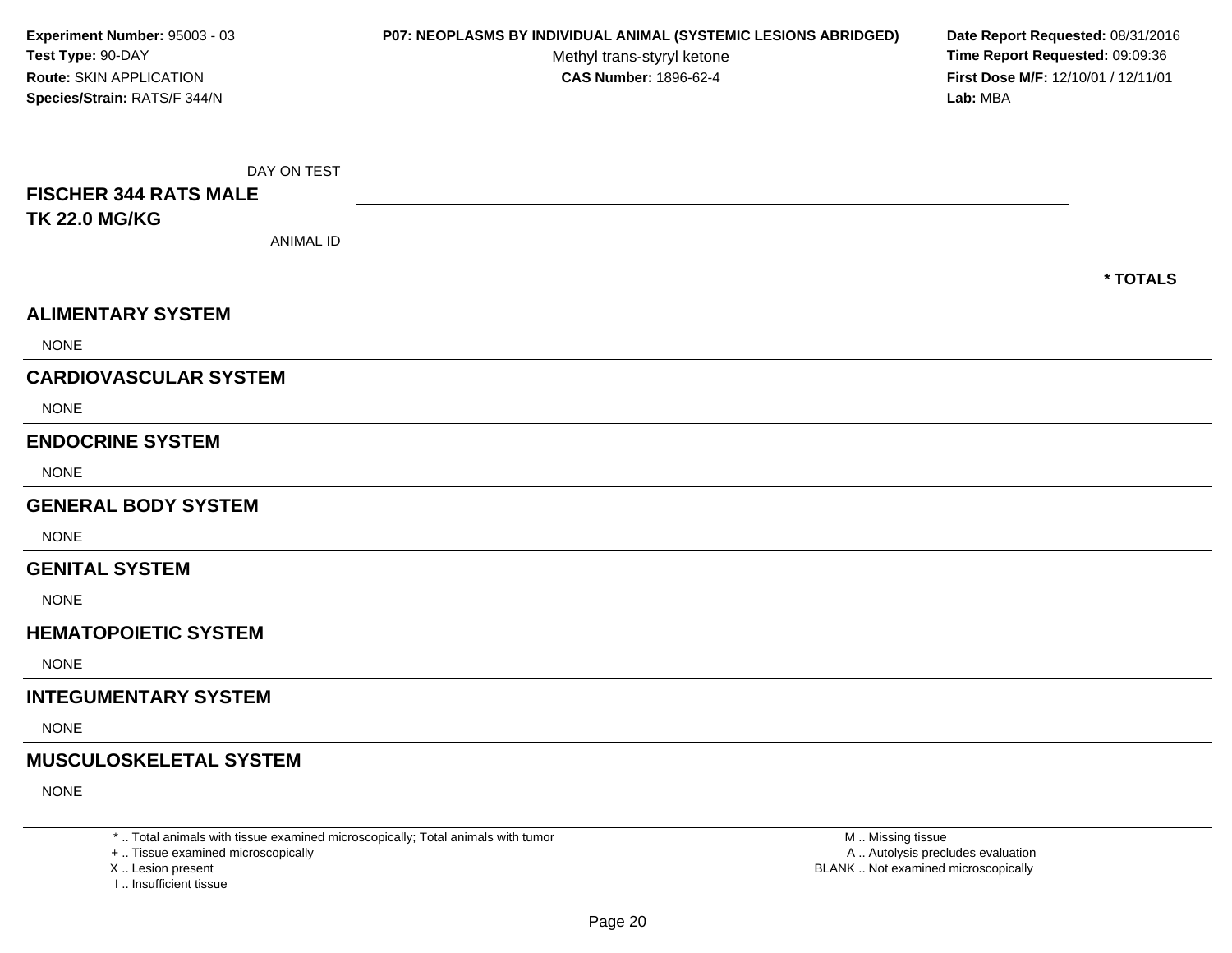DAY ON TEST**FISCHER 344 RATS MALETK 22.0 MG/KG**ANIMAL ID**\* TOTALSNERVOUS SYSTEM**NONE**RESPIRATORY SYSTEM**NONE**SPECIAL SENSES SYSTEM**NONE**URINARY SYSTEM**NONE**SYSTEMIC LESIONSExperiment Number:** 95003 - 03 **P07: NEOPLASMS BY INDIVIDUAL ANIMAL (SYSTEMIC LESIONS ABRIDGED) Date Report Requested:** 08/31/2016 **Test Type:** 90-DAYMethyl trans-styryl ketone<br>CAS Number: 1896-62-4 **Time Report Requested:** 09:09:36 **Route:** SKIN APPLICATION**First Dose M/F:** 12/10/01 / 12/11/01<br>**Lab:** MBA **Species/Strain:** RATS/F 344/N**Lab:** MBA

Multiple Organ**<sup>0</sup>**

\* .. Total animals with tissue examined microscopically; Total animals with tumor

+ .. Tissue examined microscopically

X .. Lesion present

I .. Insufficient tissue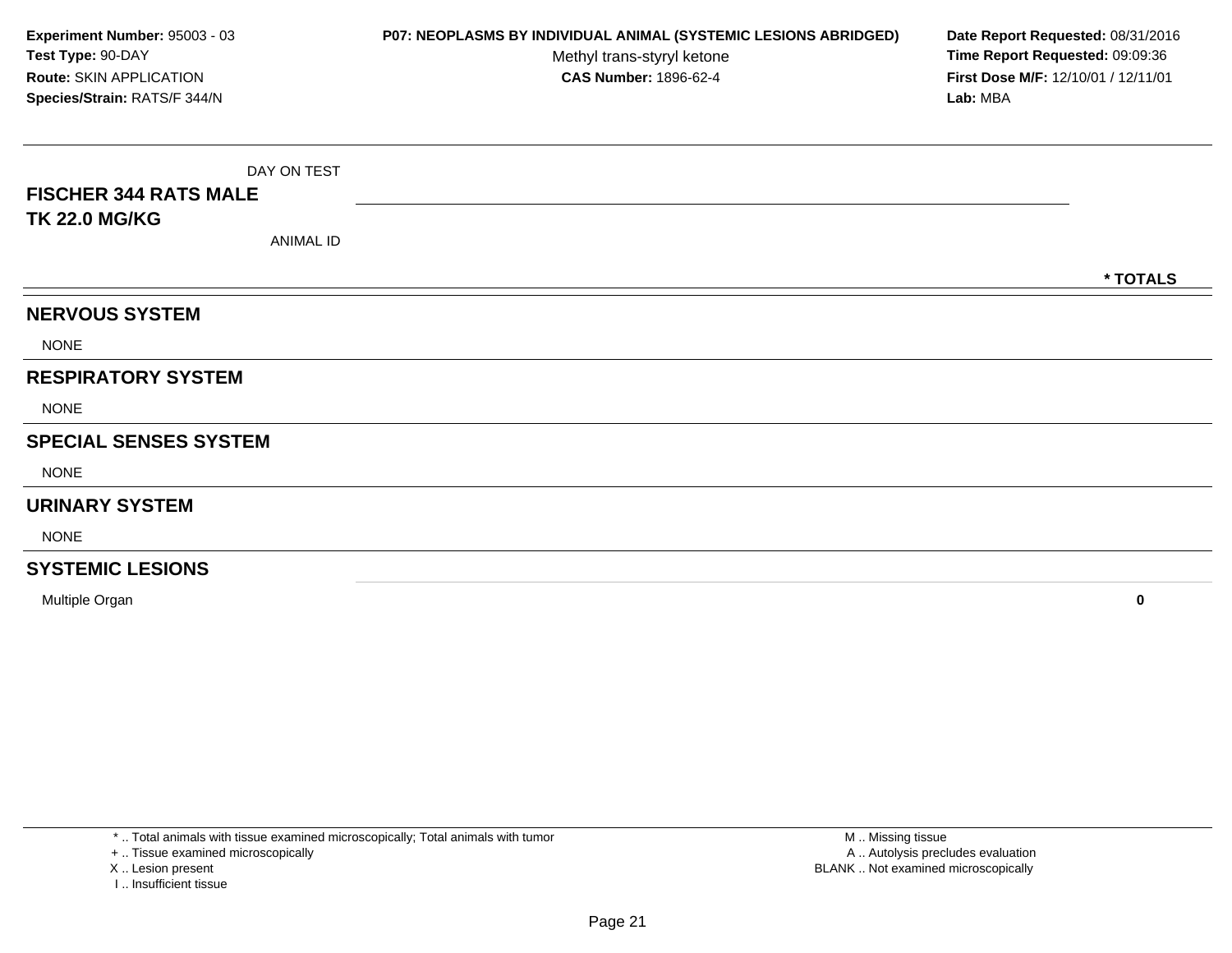DAY ON TEST**FISCHER 344 RATS MALETK 44.0 MG/KG**ANIMAL ID**\* TOTALSALIMENTARY SYSTEMNONE CARDIOVASCULAR SYSTEM**NONE**ENDOCRINE SYSTEM**NONE**GENERAL BODY SYSTEM**NONE**GENITAL SYSTEM**NONE**HEMATOPOIETIC SYSTEMNONE INTEGUMENTARY SYSTEM**NONE**MUSCULOSKELETAL SYSTEM**NONE**Experiment Number:** 95003 - 03 **P07: NEOPLASMS BY INDIVIDUAL ANIMAL (SYSTEMIC LESIONS ABRIDGED) Date Report Requested:** 08/31/2016 **Test Type:** 90-DAYMethyl trans-styryl ketone<br>CAS Number: 1896-62-4 **Time Report Requested:** 09:09:36 **Route:** SKIN APPLICATION**First Dose M/F:** 12/10/01 / 12/11/01<br>**Lab:** MBA **Species/Strain:** RATS/F 344/N**Lab:** MBA

\* .. Total animals with tissue examined microscopically; Total animals with tumor

+ .. Tissue examined microscopically

X .. Lesion present

I .. Insufficient tissue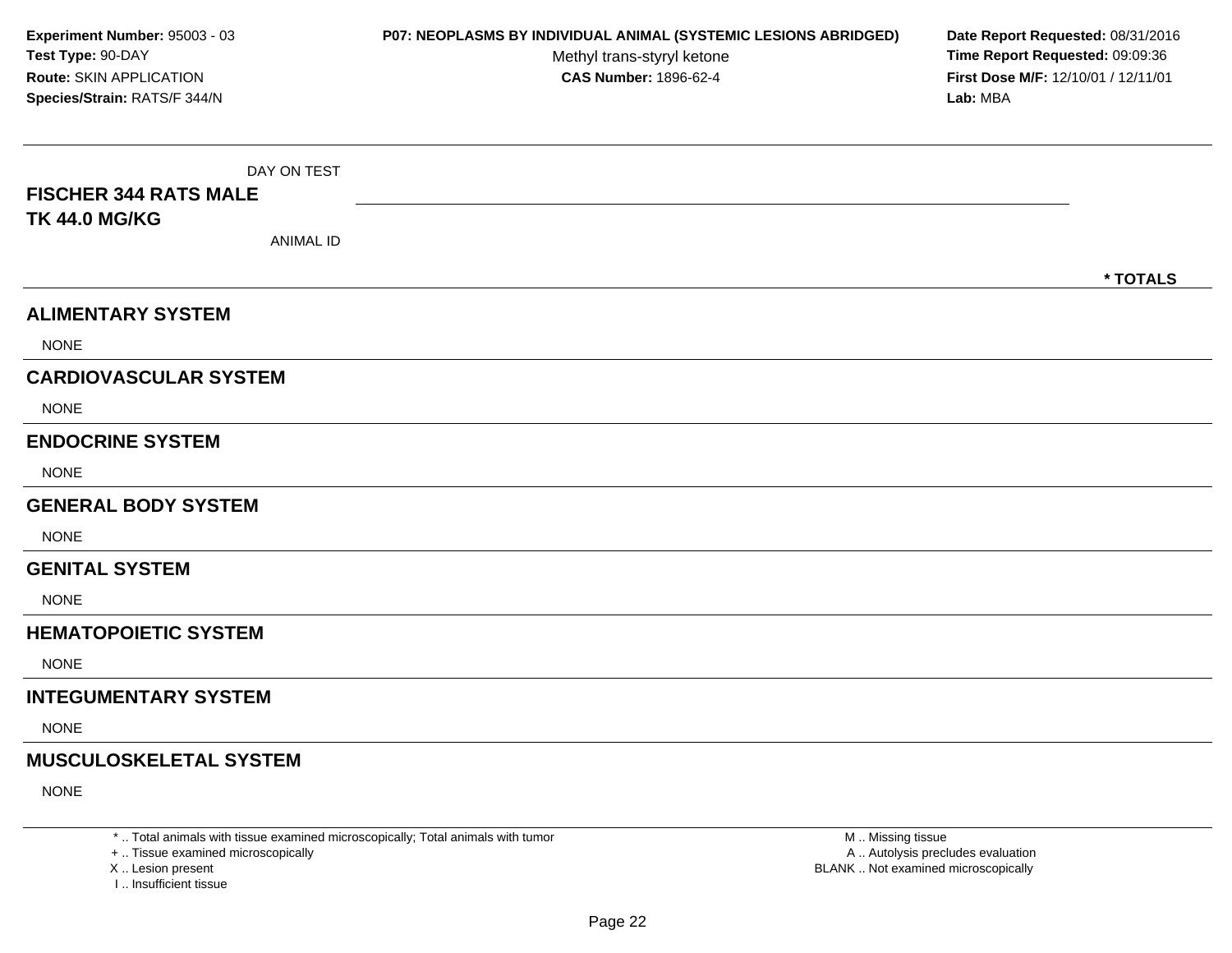DAY ON TEST**FISCHER 344 RATS MALETK 44.0 MG/KG**ANIMAL ID**\* TOTALSNERVOUS SYSTEM**NONE**RESPIRATORY SYSTEM**NONE**SPECIAL SENSES SYSTEM**NONE**URINARY SYSTEM**NONE**SYSTEMIC LESIONSExperiment Number:** 95003 - 03 **P07: NEOPLASMS BY INDIVIDUAL ANIMAL (SYSTEMIC LESIONS ABRIDGED) Date Report Requested:** 08/31/2016 **Test Type:** 90-DAYMethyl trans-styryl ketone<br>CAS Number: 1896-62-4 **Time Report Requested:** 09:09:36 **Route:** SKIN APPLICATION**First Dose M/F:** 12/10/01 / 12/11/01<br>**Lab:** MBA **Species/Strain:** RATS/F 344/N**Lab:** MBA

Multiple Organ**<sup>0</sup>**

\* .. Total animals with tissue examined microscopically; Total animals with tumor

+ .. Tissue examined microscopically

X .. Lesion present

I .. Insufficient tissue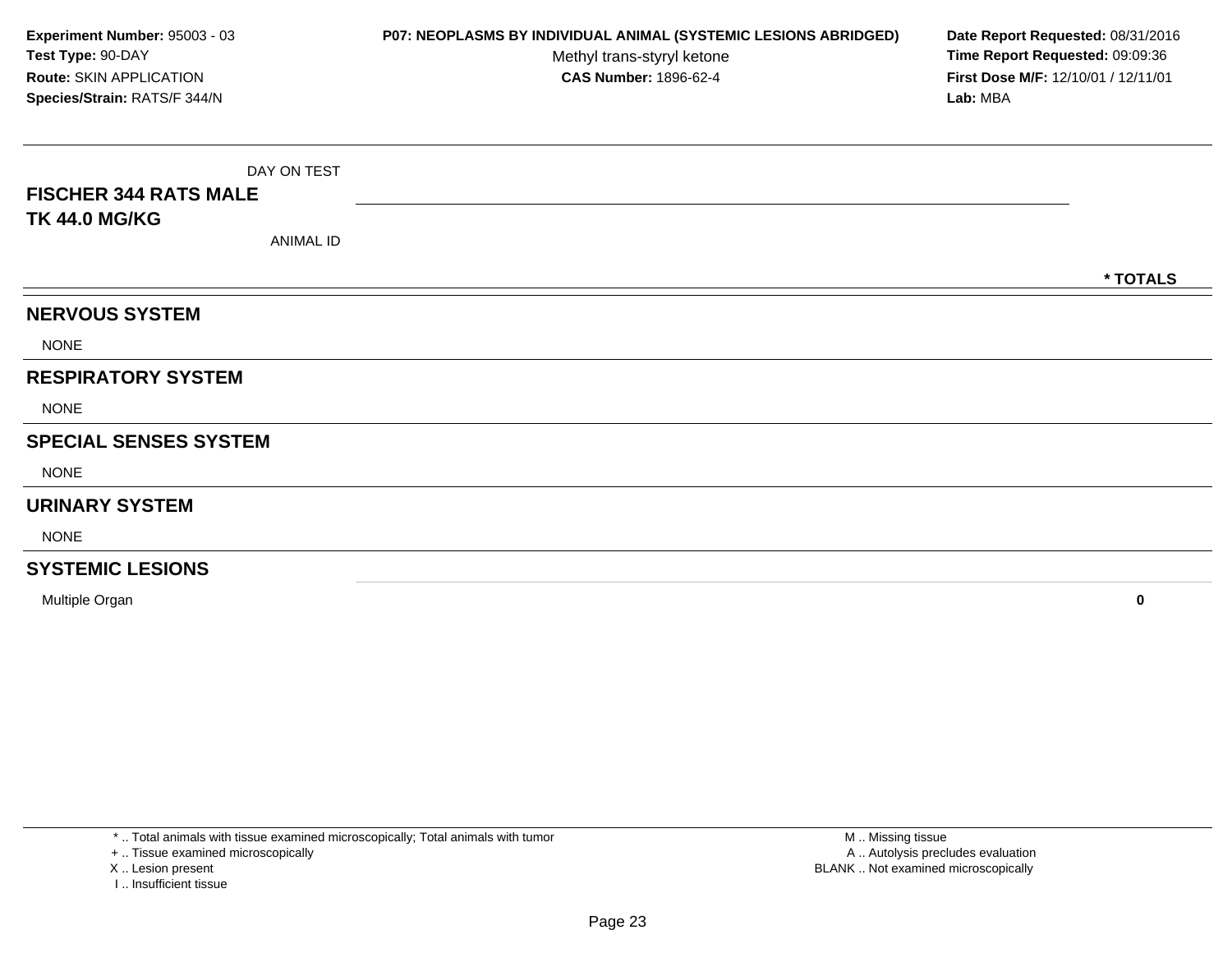DAY ON TEST**FISCHER 344 RATS MALETK 87.5 MG/KG**ANIMAL ID**\* TOTALSALIMENTARY SYSTEM**NONE**CARDIOVASCULAR SYSTEM**NONE**ENDOCRINE SYSTEM**NONE**GENERAL BODY SYSTEM**NONE**GENITAL SYSTEM**NONE**HEMATOPOIETIC SYSTEMNONE INTEGUMENTARY SYSTEM**NONE**MUSCULOSKELETAL SYSTEM**NONE**Experiment Number:** 95003 - 03 **P07: NEOPLASMS BY INDIVIDUAL ANIMAL (SYSTEMIC LESIONS ABRIDGED) Date Report Requested:** 08/31/2016 **Test Type:** 90-DAYMethyl trans-styryl ketone<br>CAS Number: 1896-62-4 **Time Report Requested:** 09:09:36 **Route:** SKIN APPLICATION**First Dose M/F:** 12/10/01 / 12/11/01<br>**Lab:** MBA **Species/Strain:** RATS/F 344/N**Lab:** MBA

\* .. Total animals with tissue examined microscopically; Total animals with tumor

+ .. Tissue examined microscopically

X .. Lesion present

I .. Insufficient tissue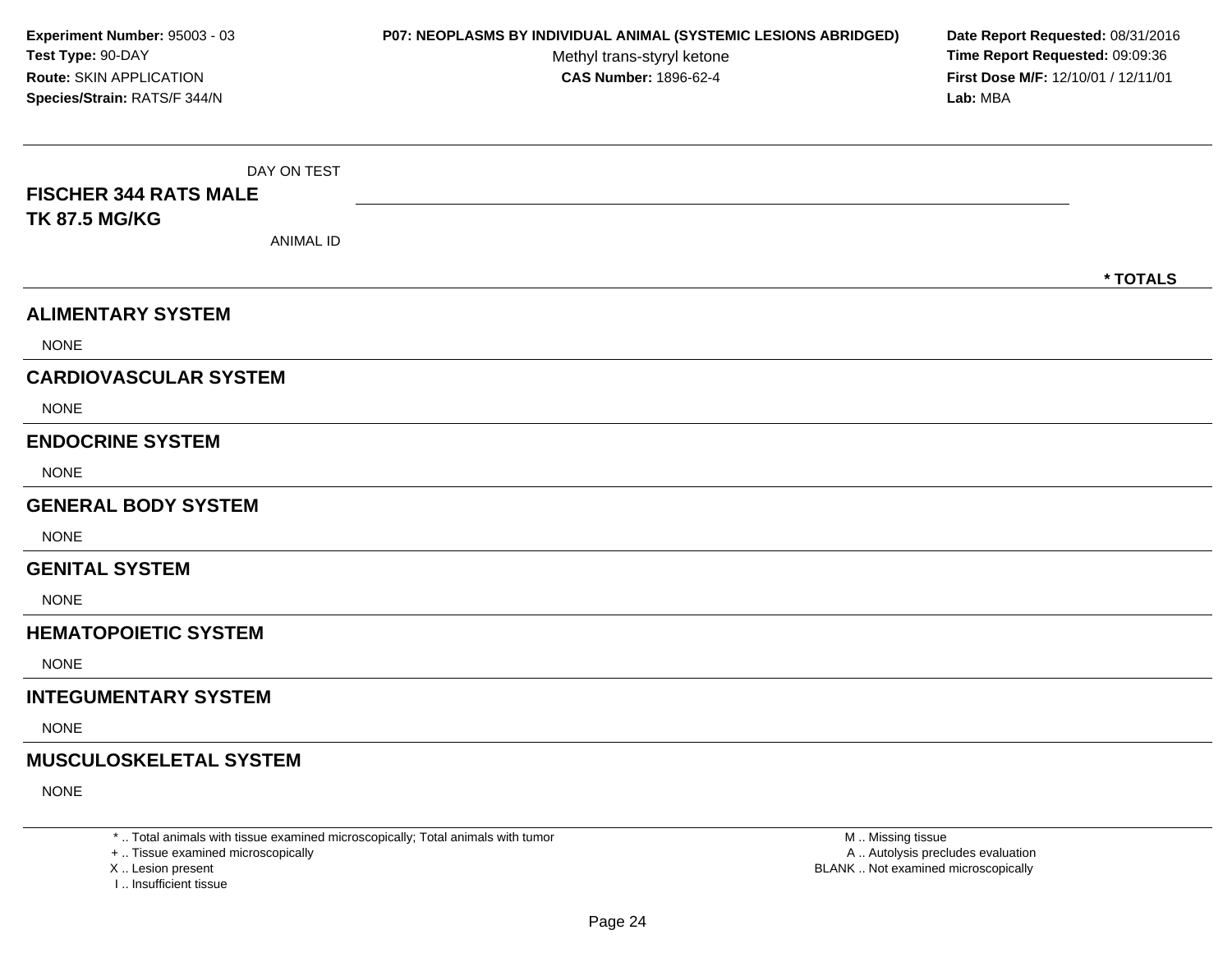DAY ON TEST**FISCHER 344 RATS MALETK 87.5 MG/KG**ANIMAL ID**\* TOTALSNERVOUS SYSTEM**NONE**RESPIRATORY SYSTEM**NONE**SPECIAL SENSES SYSTEM**NONE**URINARY SYSTEM**NONE**SYSTEMIC LESIONSExperiment Number:** 95003 - 03 **P07: NEOPLASMS BY INDIVIDUAL ANIMAL (SYSTEMIC LESIONS ABRIDGED) Date Report Requested:** 08/31/2016 **Test Type:** 90-DAYMethyl trans-styryl ketone<br>CAS Number: 1896-62-4 **Time Report Requested:** 09:09:36 **Route:** SKIN APPLICATION**First Dose M/F:** 12/10/01 / 12/11/01<br>**Lab:** MBA **Species/Strain:** RATS/F 344/N**Lab:** MBA

Multiple Organ**<sup>0</sup>**

\* .. Total animals with tissue examined microscopically; Total animals with tumor

+ .. Tissue examined microscopically

X .. Lesion present

I .. Insufficient tissue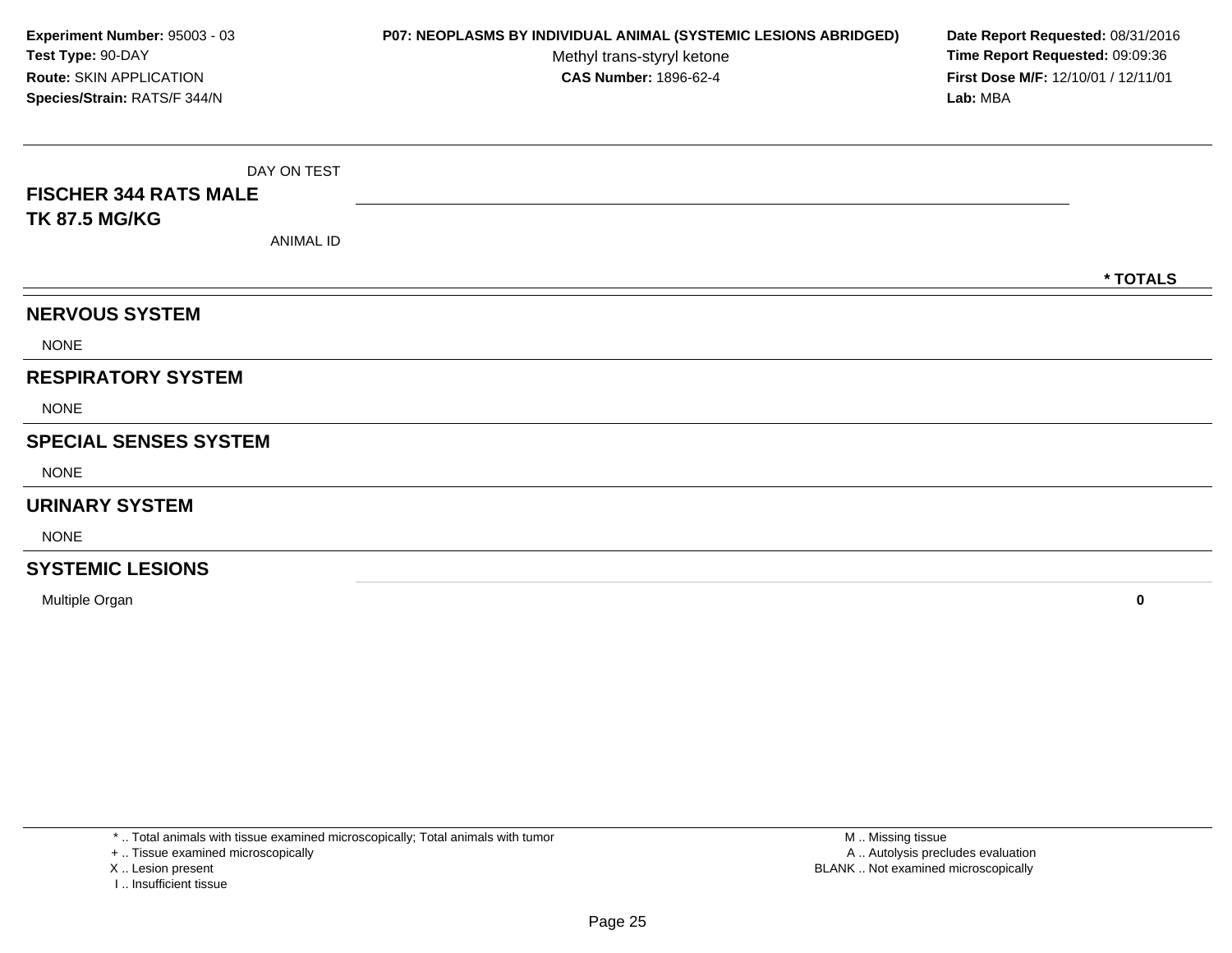DAY ON TEST**FISCHER 344 RATS MALETK 175 MG/KG**ANIMAL ID**\* TOTALSALIMENTARY SYSTEM**NONE**CARDIOVASCULAR SYSTEM**NONE**ENDOCRINE SYSTEM**NONE**GENERAL BODY SYSTEM**NONE**GENITAL SYSTEM**NONE**HEMATOPOIETIC SYSTEMNONE INTEGUMENTARY SYSTEM**NONE**MUSCULOSKELETAL SYSTEM**NONE**Experiment Number:** 95003 - 03 **P07: NEOPLASMS BY INDIVIDUAL ANIMAL (SYSTEMIC LESIONS ABRIDGED) Date Report Requested:** 08/31/2016 **Test Type:** 90-DAYMethyl trans-styryl ketone<br>CAS Number: 1896-62-4 **Time Report Requested:** 09:09:36 **Route:** SKIN APPLICATION**First Dose M/F:** 12/10/01 / 12/11/01<br>**Lab:** MBA **Species/Strain:** RATS/F 344/N**Lab:** MBA

\* .. Total animals with tissue examined microscopically; Total animals with tumor

+ .. Tissue examined microscopically

X .. Lesion present

I .. Insufficient tissue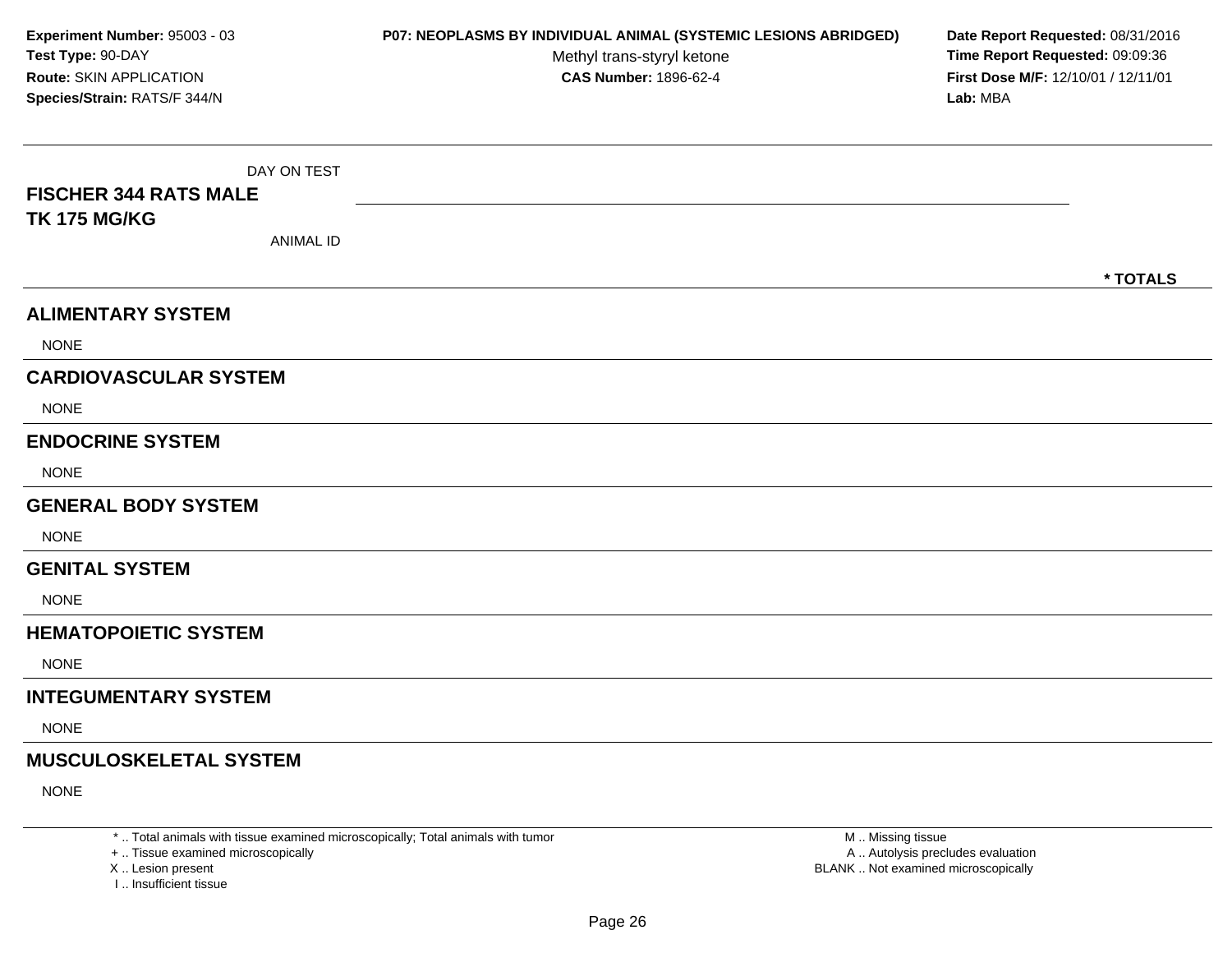DAY ON TEST**FISCHER 344 RATS MALETK 175 MG/KG**ANIMAL ID**\* TOTALSNERVOUS SYSTEM**NONE**RESPIRATORY SYSTEM**NONE**SPECIAL SENSES SYSTEM**NONE**URINARY SYSTEM**NONE**SYSTEMIC LESIONSExperiment Number:** 95003 - 03 **P07: NEOPLASMS BY INDIVIDUAL ANIMAL (SYSTEMIC LESIONS ABRIDGED) Date Report Requested:** 08/31/2016 **Test Type:** 90-DAYMethyl trans-styryl ketone<br>CAS Number: 1896-62-4 **Time Report Requested:** 09:09:36 **Route:** SKIN APPLICATION**First Dose M/F:** 12/10/01 / 12/11/01<br>**Lab:** MBA **Species/Strain:** RATS/F 344/N**Lab:** MBA

Multiple Organ**<sup>0</sup>**

\* .. Total animals with tissue examined microscopically; Total animals with tumor

+ .. Tissue examined microscopically

X .. Lesion present

I .. Insufficient tissue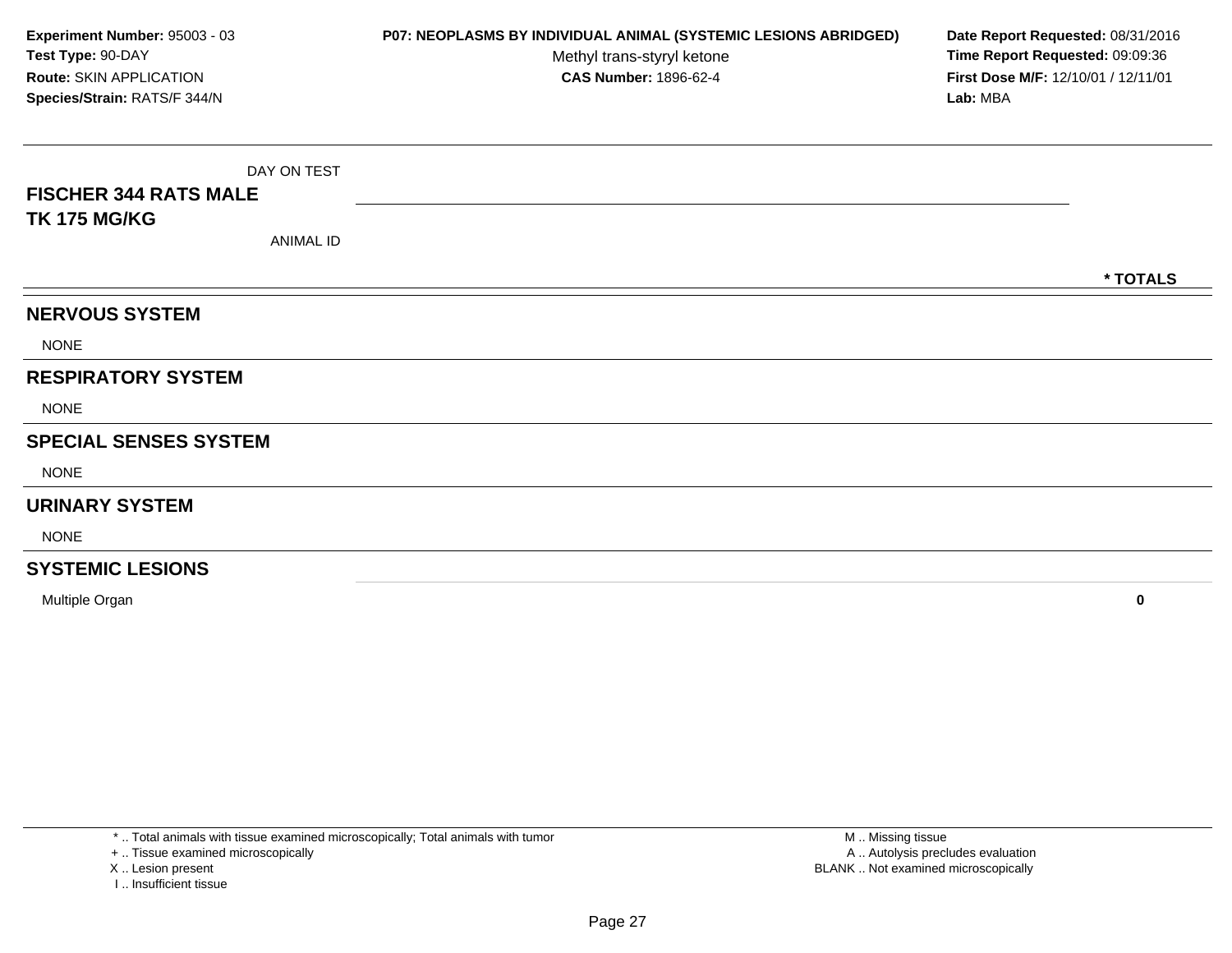DAY ON TEST**FISCHER 344 RATS MALETK 350 MG/KG**ANIMAL ID**\* TOTALSALIMENTARY SYSTEM**NONE**CARDIOVASCULAR SYSTEM**NONE**ENDOCRINE SYSTEM**NONE**GENERAL BODY SYSTEM**NONE**GENITAL SYSTEM**NONE**HEMATOPOIETIC SYSTEMNONE INTEGUMENTARY SYSTEM**NONE**MUSCULOSKELETAL SYSTEM**NONE**Experiment Number:** 95003 - 03 **P07: NEOPLASMS BY INDIVIDUAL ANIMAL (SYSTEMIC LESIONS ABRIDGED) Date Report Requested:** 08/31/2016 **Test Type:** 90-DAYMethyl trans-styryl ketone<br>CAS Number: 1896-62-4 **Time Report Requested:** 09:09:36 **Route:** SKIN APPLICATION**First Dose M/F:** 12/10/01 / 12/11/01<br>**Lab:** MBA **Species/Strain:** RATS/F 344/N**Lab:** MBA

\* .. Total animals with tissue examined microscopically; Total animals with tumor

+ .. Tissue examined microscopically

X .. Lesion present

I .. Insufficient tissue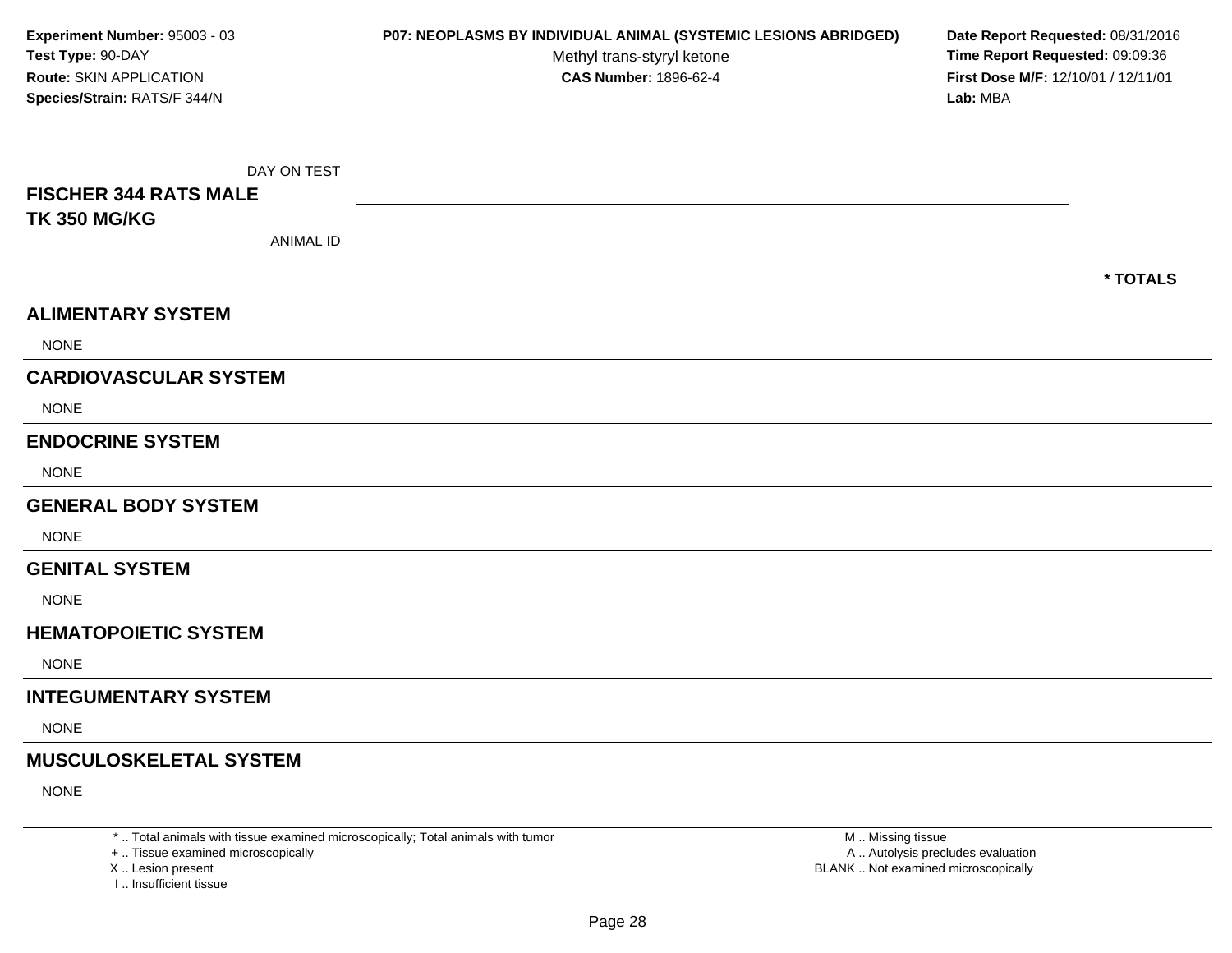DAY ON TEST**FISCHER 344 RATS MALETK 350 MG/KG**ANIMAL ID**\* TOTALSNERVOUS SYSTEM**NONE**RESPIRATORY SYSTEM**NONE**SPECIAL SENSES SYSTEM**NONE**URINARY SYSTEM**NONE**SYSTEMIC LESIONS**Multiple Organ **<sup>0</sup> Experiment Number:** 95003 - 03 **P07: NEOPLASMS BY INDIVIDUAL ANIMAL (SYSTEMIC LESIONS ABRIDGED) Date Report Requested:** 08/31/2016 **Test Type:** 90-DAYMethyl trans-styryl ketone<br>CAS Number: 1896-62-4 **Time Report Requested:** 09:09:36 **Route:** SKIN APPLICATION**First Dose M/F:** 12/10/01 / 12/11/01<br>**Lab:** MBA **Species/Strain:** RATS/F 344/N**Lab:** MBA

\*\*\* END OF MALE DATA \*\*\*

\* .. Total animals with tissue examined microscopically; Total animals with tumor

+ .. Tissue examined microscopically

X .. Lesion present

I .. Insufficient tissue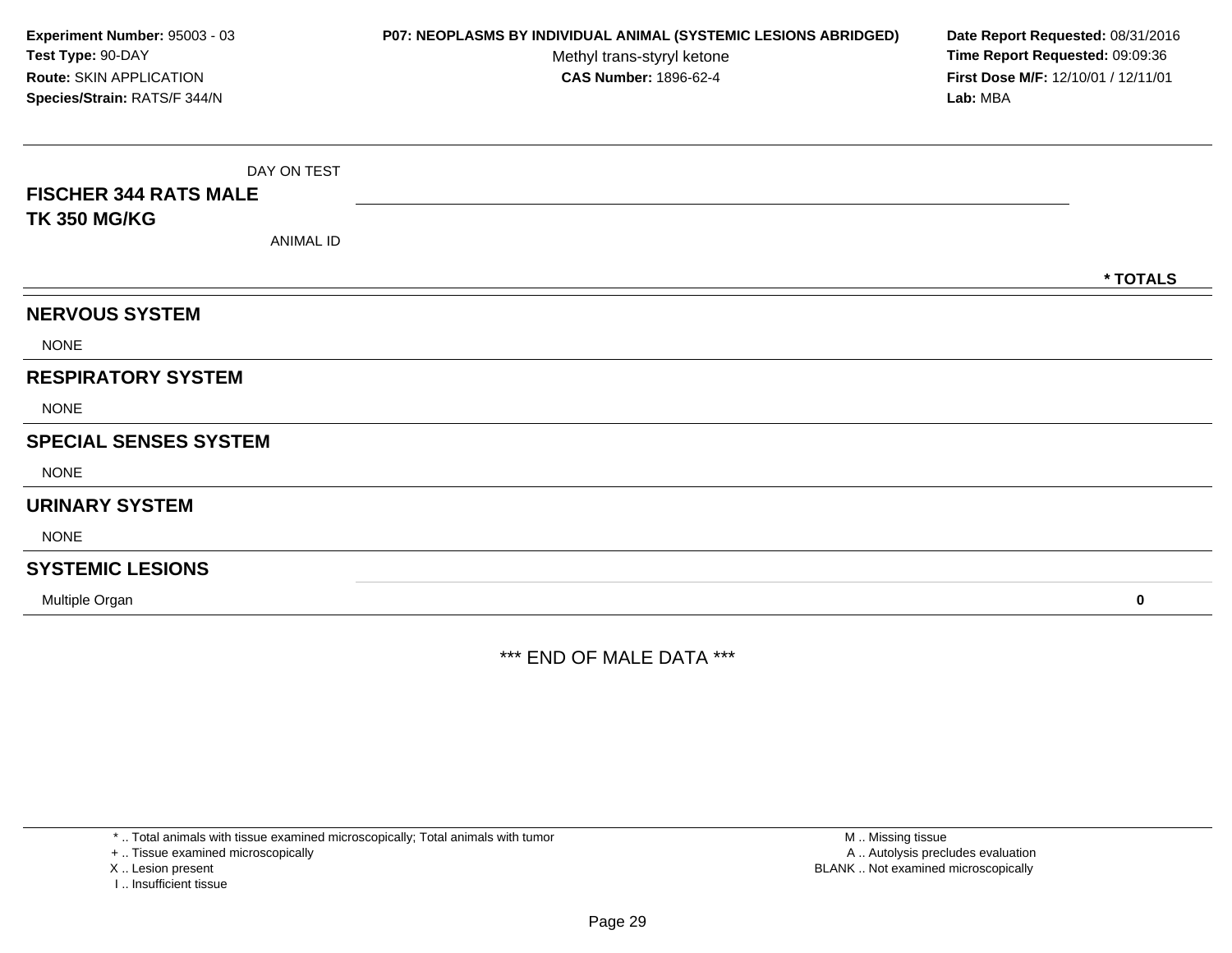### **P07: NEOPLASMS BY INDIVIDUAL ANIMAL (SYSTEMIC LESIONS ABRIDGED) Date Report Requested:** 08/31/2016

Methyl trans-styryl ketone<br>CAS Number: 1896-62-4

| DAY ON TEST<br><b>FISCHER 344 RATS FEMALE</b>                                                                                                                       | 0<br>$\ddot{\mathbf{0}}$<br>$\frac{9}{3}$                           | $\pmb{0}$<br>$\overline{0}$<br>$\frac{9}{3}$                | 0<br>$\overline{0}$<br>$\frac{9}{3}$              | $\mathbf 0$<br>$\ddot{\mathbf{0}}$<br>$\boldsymbol{9}$<br>$\overline{3}$         | $\pmb{0}$<br>$\overline{0}$<br>$\frac{9}{3}$    | $\mathbf 0$<br>$\overline{0}$<br>$\frac{9}{3}$                | $\mathsf{O}\xspace$<br>$\overline{0}$<br>$\boldsymbol{9}$<br>$\overline{3}$ | $\pmb{0}$<br>$\overline{0}$<br>$\boldsymbol{9}$<br>$\overline{3}$ | $\pmb{0}$<br>$\overline{0}$<br>$\boldsymbol{9}$<br>$\overline{3}$ | 0<br>$\mathbf 0$<br>$\boldsymbol{9}$<br>$\overline{3}$           |                                                                                               |
|---------------------------------------------------------------------------------------------------------------------------------------------------------------------|---------------------------------------------------------------------|-------------------------------------------------------------|---------------------------------------------------|----------------------------------------------------------------------------------|-------------------------------------------------|---------------------------------------------------------------|-----------------------------------------------------------------------------|-------------------------------------------------------------------|-------------------------------------------------------------------|------------------------------------------------------------------|-----------------------------------------------------------------------------------------------|
| <b>VEHICLE CONTROL</b><br><b>ANIMAL ID</b>                                                                                                                          | $\pmb{0}$<br>$\mathbf 0$<br>$\overline{0}$<br>$\,6$<br>$\mathbf{1}$ | $\boldsymbol{0}$<br>$\mathbf 0$<br>$\overline{0}$<br>$^6_2$ | $\mathsf{O}\xspace$<br>$\mathbf 0$<br>0<br>$^6_3$ | $\pmb{0}$<br>$\mathbf 0$<br>$\mathbf 0$<br>$\begin{array}{c} 6 \\ 4 \end{array}$ | $\pmb{0}$<br>$\mathbf 0$<br>$\pmb{0}$<br>$^6_5$ | $\pmb{0}$<br>$\mathbf 0$<br>$\mathsf{O}\xspace$<br>$^6_{\ 6}$ | $\pmb{0}$<br>$\mathbf 0$<br>$\mathbf 0$<br>$\frac{6}{7}$                    | $\pmb{0}$<br>$\mathbf 0$<br>$\mathbf 0$<br>$\,6$<br>8             | $\pmb{0}$<br>$\mathbf 0$<br>$\pmb{0}$<br>6<br>$\overline{9}$      | $\pmb{0}$<br>$\mathbf 0$<br>0<br>$\boldsymbol{7}$<br>$\mathbf 0$ | * TOTALS                                                                                      |
| <b>ALIMENTARY SYSTEM</b>                                                                                                                                            |                                                                     |                                                             |                                                   |                                                                                  |                                                 |                                                               |                                                                             |                                                                   |                                                                   |                                                                  |                                                                                               |
| Esophagus                                                                                                                                                           |                                                                     |                                                             |                                                   |                                                                                  |                                                 |                                                               |                                                                             |                                                                   |                                                                   | $\ddot{}$                                                        | 10                                                                                            |
| Intestine Large, Cecum                                                                                                                                              |                                                                     |                                                             |                                                   |                                                                                  |                                                 |                                                               |                                                                             |                                                                   |                                                                   | $\ddot{}$                                                        | 10                                                                                            |
| Intestine Large, Colon                                                                                                                                              |                                                                     |                                                             |                                                   |                                                                                  |                                                 |                                                               |                                                                             |                                                                   |                                                                   | $\ddot{}$                                                        | 10                                                                                            |
| Intestine Large, Rectum                                                                                                                                             |                                                                     |                                                             |                                                   |                                                                                  |                                                 |                                                               |                                                                             |                                                                   |                                                                   | $\div$                                                           | 10                                                                                            |
| Intestine Small, Duodenum                                                                                                                                           |                                                                     |                                                             |                                                   |                                                                                  |                                                 |                                                               |                                                                             |                                                                   |                                                                   | $\ddot{}$                                                        | 10                                                                                            |
| Intestine Small, Ileum                                                                                                                                              | +                                                                   |                                                             |                                                   |                                                                                  |                                                 |                                                               |                                                                             |                                                                   |                                                                   | $\pm$                                                            | 10                                                                                            |
| Intestine Small, Jejunum                                                                                                                                            | $+$                                                                 |                                                             |                                                   |                                                                                  |                                                 |                                                               |                                                                             |                                                                   |                                                                   | $\ddot{}$                                                        | 10                                                                                            |
| Liver                                                                                                                                                               |                                                                     |                                                             |                                                   |                                                                                  |                                                 |                                                               |                                                                             |                                                                   |                                                                   | $\overline{ }$                                                   | 10                                                                                            |
| Pancreas                                                                                                                                                            |                                                                     |                                                             |                                                   |                                                                                  |                                                 |                                                               |                                                                             |                                                                   |                                                                   | $\ddot{}$                                                        | 10                                                                                            |
| Salivary Glands                                                                                                                                                     | $\div$                                                              |                                                             |                                                   |                                                                                  |                                                 |                                                               |                                                                             |                                                                   |                                                                   | $\ddot{}$                                                        | 10                                                                                            |
| Stomach, Forestomach                                                                                                                                                |                                                                     |                                                             |                                                   |                                                                                  |                                                 |                                                               |                                                                             |                                                                   |                                                                   | $\ddot{}$                                                        | 10                                                                                            |
| Stomach, Glandular                                                                                                                                                  |                                                                     |                                                             |                                                   |                                                                                  |                                                 |                                                               |                                                                             |                                                                   |                                                                   | $\overline{ }$                                                   | 10                                                                                            |
| Tongue                                                                                                                                                              |                                                                     |                                                             |                                                   |                                                                                  |                                                 |                                                               |                                                                             |                                                                   |                                                                   | $\ddot{}$                                                        | 10                                                                                            |
| <b>CARDIOVASCULAR SYSTEM</b>                                                                                                                                        |                                                                     |                                                             |                                                   |                                                                                  |                                                 |                                                               |                                                                             |                                                                   |                                                                   |                                                                  |                                                                                               |
| <b>Blood Vessel</b>                                                                                                                                                 | $^+$                                                                |                                                             |                                                   |                                                                                  |                                                 |                                                               |                                                                             |                                                                   |                                                                   | $\ddot{}$                                                        | 10                                                                                            |
| *  Total animals with tissue examined microscopically; Total animals with tumor<br>+  Tissue examined microscopically<br>X  Lesion present<br>I Insufficient tissue |                                                                     |                                                             |                                                   |                                                                                  |                                                 |                                                               |                                                                             |                                                                   |                                                                   |                                                                  | M  Missing tissue<br>A  Autolysis precludes evaluation<br>BLANK  Not examined microscopically |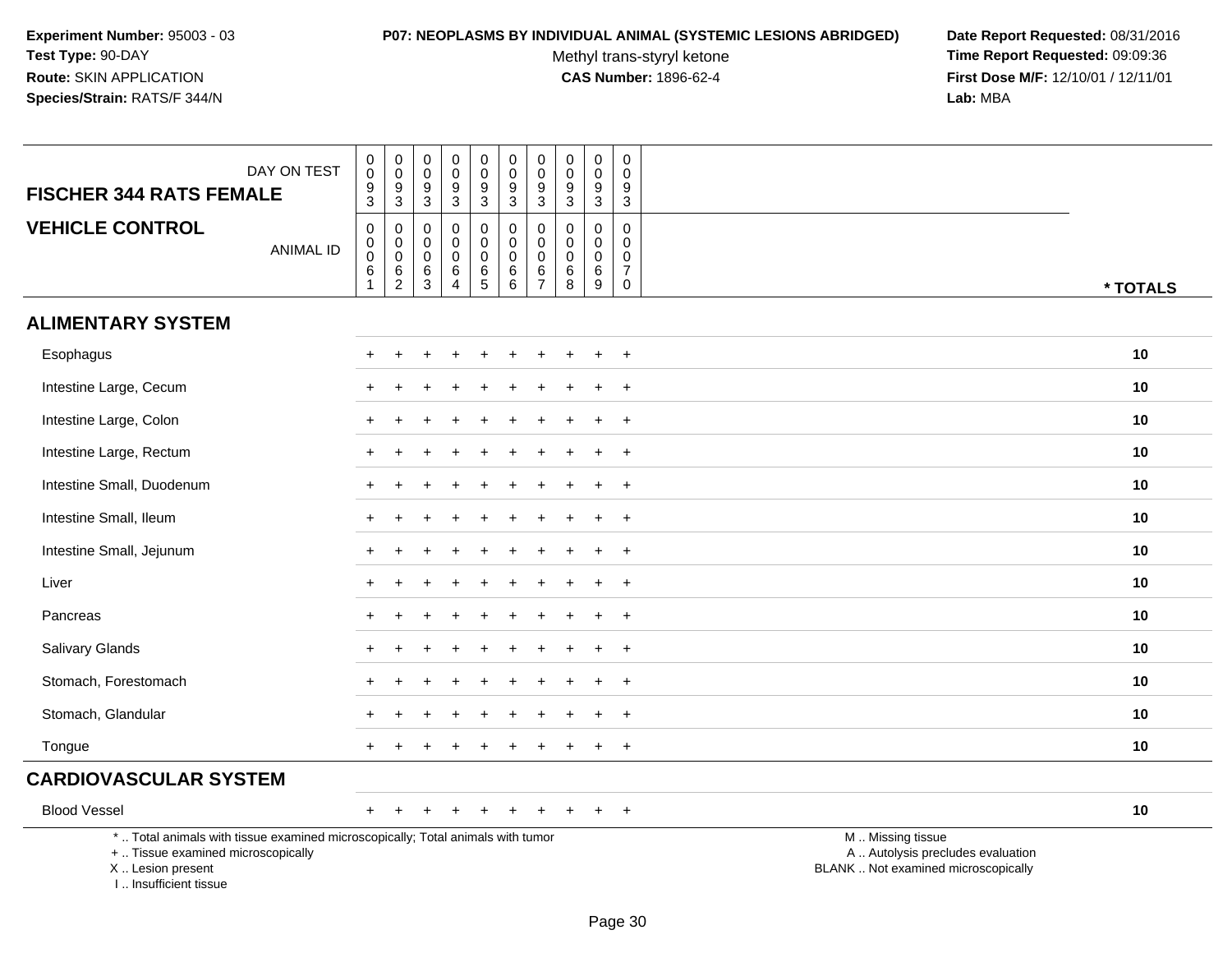#### **P07: NEOPLASMS BY INDIVIDUAL ANIMAL (SYSTEMIC LESIONS ABRIDGED) Date Report Requested:** 08/31/2016

Methyl trans-styryl ketone<br>CAS Number: 1896-62-4

| DAY ON TEST<br><b>FISCHER 344 RATS FEMALE</b>                                                                                                                       | $\pmb{0}$<br>$\boldsymbol{0}$<br>9<br>$\mathbf{3}$                                   | $\pmb{0}$<br>$\mathbf 0$<br>9<br>$\mathbf{3}$      | 0<br>$\mathbf 0$<br>9<br>$\sqrt{3}$          | $\pmb{0}$<br>$\mathbf 0$<br>$\boldsymbol{9}$<br>$\sqrt{3}$     | $\pmb{0}$<br>$\pmb{0}$<br>$\boldsymbol{9}$<br>$\mathbf{3}$                       | $\pmb{0}$<br>$\boldsymbol{0}$<br>$\boldsymbol{9}$<br>$\mathbf{3}$ | $\pmb{0}$<br>$\mathbf 0$<br>$9\,$<br>3       | $\mathbf 0$<br>0<br>9<br>$\mathfrak{Z}$ | $\pmb{0}$<br>$\mathsf{O}\xspace$<br>$\boldsymbol{9}$<br>$\mathfrak{Z}$ | $\mathbf 0$<br>$\mathbf 0$<br>9<br>$\sqrt{3}$                                      |                                                                                               |
|---------------------------------------------------------------------------------------------------------------------------------------------------------------------|--------------------------------------------------------------------------------------|----------------------------------------------------|----------------------------------------------|----------------------------------------------------------------|----------------------------------------------------------------------------------|-------------------------------------------------------------------|----------------------------------------------|-----------------------------------------|------------------------------------------------------------------------|------------------------------------------------------------------------------------|-----------------------------------------------------------------------------------------------|
| <b>VEHICLE CONTROL</b><br><b>ANIMAL ID</b>                                                                                                                          | $\boldsymbol{0}$<br>$\boldsymbol{0}$<br>$\pmb{0}$<br>$6\phantom{1}6$<br>$\mathbf{1}$ | 0<br>$\pmb{0}$<br>$\pmb{0}$<br>6<br>$\overline{2}$ | 0<br>0<br>$\mathbf 0$<br>6<br>$\overline{3}$ | $\mathbf 0$<br>$\mathbf 0$<br>$\pmb{0}$<br>6<br>$\overline{4}$ | $\mathbf 0$<br>$\mathbf 0$<br>$\pmb{0}$<br>$\begin{array}{c} 6 \\ 5 \end{array}$ | $\mathbf 0$<br>$\mathbf 0$<br>$\mathbf 0$<br>$\,6$<br>6           | 0<br>0<br>$\mathbf 0$<br>6<br>$\overline{7}$ | $\mathbf 0$<br>$\Omega$<br>0<br>6<br>8  | $\mathbf 0$<br>$\mathbf 0$<br>$\pmb{0}$<br>6<br>$\overline{9}$         | $\mathbf 0$<br>$\mathbf 0$<br>$\mathbf 0$<br>$\overline{7}$<br>$\mathsf{O}\xspace$ | * TOTALS                                                                                      |
| Heart                                                                                                                                                               | $\ddot{}$                                                                            | $\ddot{}$                                          |                                              | $\div$                                                         | $\ddot{}$                                                                        | $\ddot{}$                                                         | $\ddot{}$                                    | $\ddot{}$                               | $\ddot{}$                                                              | $+$                                                                                | 10                                                                                            |
| <b>ENDOCRINE SYSTEM</b>                                                                                                                                             |                                                                                      |                                                    |                                              |                                                                |                                                                                  |                                                                   |                                              |                                         |                                                                        |                                                                                    |                                                                                               |
| <b>Adrenal Cortex</b>                                                                                                                                               |                                                                                      |                                                    |                                              |                                                                |                                                                                  |                                                                   |                                              |                                         |                                                                        | $\overline{+}$                                                                     | 10                                                                                            |
| Adrenal Medulla                                                                                                                                                     |                                                                                      |                                                    |                                              |                                                                |                                                                                  |                                                                   |                                              |                                         | ÷                                                                      | $^{+}$                                                                             | 10                                                                                            |
| Islets, Pancreatic                                                                                                                                                  |                                                                                      |                                                    |                                              |                                                                |                                                                                  |                                                                   |                                              |                                         | $\ddot{}$                                                              | $+$                                                                                | 10                                                                                            |
| Parathyroid Gland                                                                                                                                                   | М                                                                                    | $\ddot{}$                                          |                                              | M                                                              | М                                                                                | М                                                                 | $+$                                          | м                                       | M M                                                                    |                                                                                    | $\mathbf{3}$                                                                                  |
| <b>Pituitary Gland</b>                                                                                                                                              |                                                                                      |                                                    |                                              |                                                                |                                                                                  |                                                                   |                                              |                                         |                                                                        | $\ddot{}$                                                                          | 10                                                                                            |
| <b>Thyroid Gland</b>                                                                                                                                                | $\pm$                                                                                | $\pm$                                              |                                              | $\div$                                                         | $\ddot{}$                                                                        |                                                                   |                                              |                                         | $+$                                                                    | $+$                                                                                | 10                                                                                            |
| <b>GENERAL BODY SYSTEM</b>                                                                                                                                          |                                                                                      |                                                    |                                              |                                                                |                                                                                  |                                                                   |                                              |                                         |                                                                        |                                                                                    |                                                                                               |
| <b>Tissue NOS</b>                                                                                                                                                   |                                                                                      |                                                    |                                              |                                                                |                                                                                  |                                                                   | $\ddot{}$                                    |                                         |                                                                        |                                                                                    | $\mathbf{1}$                                                                                  |
| <b>GENITAL SYSTEM</b>                                                                                                                                               |                                                                                      |                                                    |                                              |                                                                |                                                                                  |                                                                   |                                              |                                         |                                                                        |                                                                                    |                                                                                               |
| <b>Clitoral Gland</b>                                                                                                                                               |                                                                                      |                                                    |                                              |                                                                |                                                                                  |                                                                   |                                              |                                         | $\ddot{}$                                                              | $^{+}$                                                                             | 10                                                                                            |
| Ovary                                                                                                                                                               |                                                                                      |                                                    |                                              |                                                                |                                                                                  |                                                                   |                                              |                                         | $\ddot{}$                                                              | $\ddot{}$                                                                          | 10                                                                                            |
| <b>Uterus</b>                                                                                                                                                       |                                                                                      |                                                    |                                              |                                                                |                                                                                  |                                                                   |                                              |                                         |                                                                        | $+$                                                                                | 10                                                                                            |
| <b>HEMATOPOIETIC SYSTEM</b>                                                                                                                                         |                                                                                      |                                                    |                                              |                                                                |                                                                                  |                                                                   |                                              |                                         |                                                                        |                                                                                    |                                                                                               |
| <b>Bone Marrow</b>                                                                                                                                                  | $\pm$                                                                                |                                                    |                                              | $\div$                                                         |                                                                                  |                                                                   |                                              |                                         | ÷                                                                      | $+$                                                                                | 10                                                                                            |
| *  Total animals with tissue examined microscopically; Total animals with tumor<br>+  Tissue examined microscopically<br>X  Lesion present<br>I Insufficient tissue |                                                                                      |                                                    |                                              |                                                                |                                                                                  |                                                                   |                                              |                                         |                                                                        |                                                                                    | M  Missing tissue<br>A  Autolysis precludes evaluation<br>BLANK  Not examined microscopically |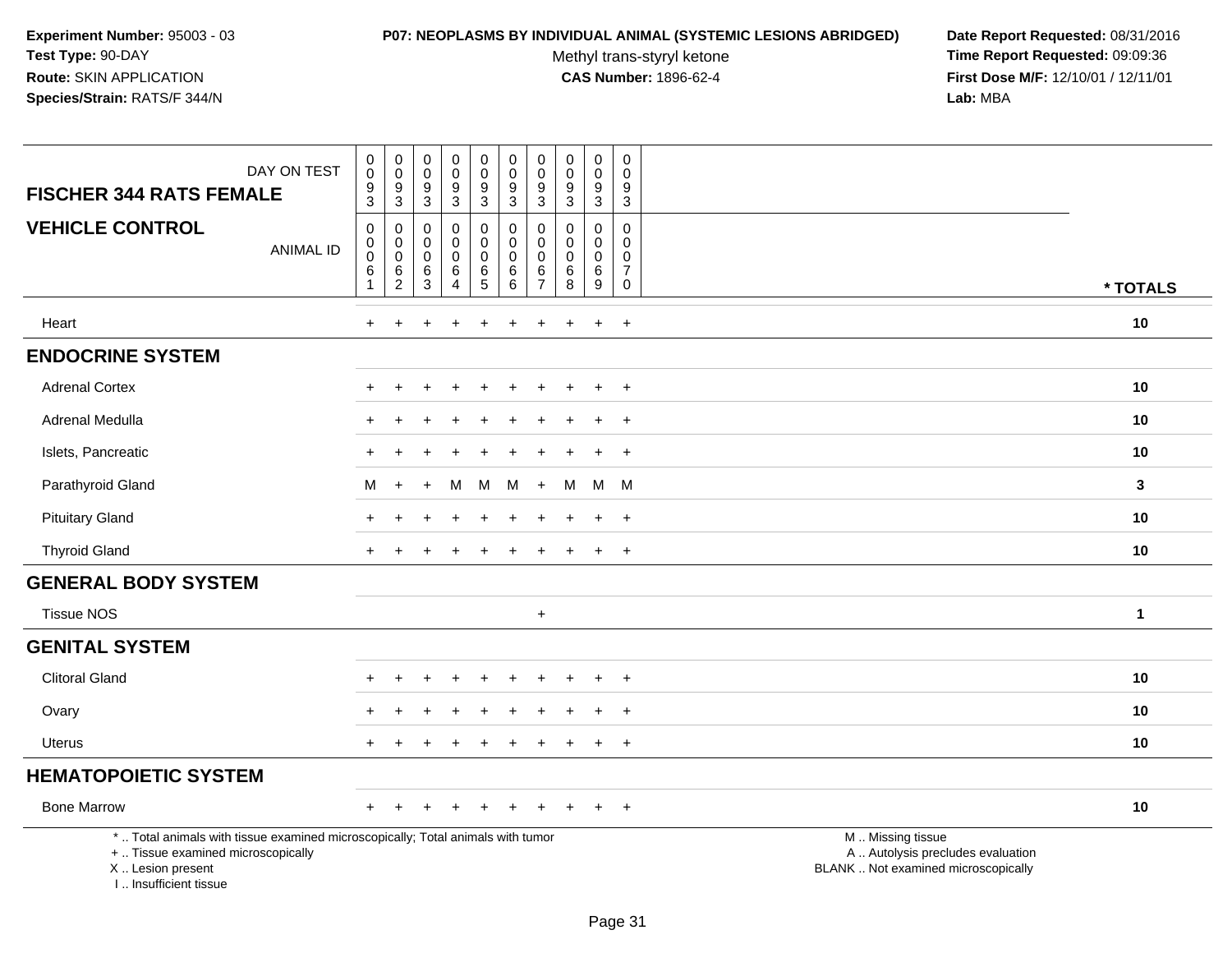#### **P07: NEOPLASMS BY INDIVIDUAL ANIMAL (SYSTEMIC LESIONS ABRIDGED) Date Report Requested:** 08/31/2016

Methyl trans-styryl ketone<br>CAS Number: 1896-62-4

 **Time Report Requested:** 09:09:36 **First Dose M/F:** 12/10/01 / 12/11/01<br>**Lab:** MBA **Lab:** MBA

| DAY ON TEST<br><b>FISCHER 344 RATS FEMALE</b> | $\pmb{0}$<br>$\pmb{0}$<br>$^9_3$    | $\pmb{0}$<br>$\pmb{0}$<br>$\frac{9}{3}$                      | $\pmb{0}$<br>$\,0\,$<br>$\boldsymbol{9}$<br>$\mathbf{3}$ | $\pmb{0}$<br>$\pmb{0}$<br>9<br>$\mathbf{3}$                    | $\pmb{0}$<br>$\mathbf 0$<br>$\boldsymbol{9}$<br>$\mathbf{3}$ | $\pmb{0}$<br>$\pmb{0}$<br>$\boldsymbol{9}$<br>$\sqrt{3}$ | $\pmb{0}$<br>$\mathbf 0$<br>$\frac{9}{3}$                  | 0<br>$\mathbf 0$<br>$\boldsymbol{9}$<br>$\sqrt{3}$    | $\pmb{0}$<br>$\mathbf 0$<br>9<br>$\mathbf{3}$ | $\,0\,$<br>$\pmb{0}$<br>$\boldsymbol{9}$<br>$\mathbf{3}$         |             |
|-----------------------------------------------|-------------------------------------|--------------------------------------------------------------|----------------------------------------------------------|----------------------------------------------------------------|--------------------------------------------------------------|----------------------------------------------------------|------------------------------------------------------------|-------------------------------------------------------|-----------------------------------------------|------------------------------------------------------------------|-------------|
| <b>VEHICLE CONTROL</b><br><b>ANIMAL ID</b>    | 0<br>0<br>$\pmb{0}$<br>$\,6\,$<br>1 | $\mathbf 0$<br>$_{\rm 0}^{\rm 0}$<br>$\,6$<br>$\overline{2}$ | $\pmb{0}$<br>$\pmb{0}$<br>$\,0\,$<br>$\,6\,$<br>3        | $\pmb{0}$<br>$\pmb{0}$<br>$\pmb{0}$<br>$\,6$<br>$\overline{4}$ | 0<br>0<br>$\pmb{0}$<br>$\,6\,$<br>$5\phantom{.0}$            | $\pmb{0}$<br>$\pmb{0}$<br>$\pmb{0}$<br>$\,6\,$<br>$\,6$  | $\mathbf 0$<br>0<br>$\pmb{0}$<br>$\,6\,$<br>$\overline{7}$ | $\pmb{0}$<br>$\mathbf 0$<br>$\pmb{0}$<br>$\,6\,$<br>8 | 0<br>$\mathbf 0$<br>$\mathbf 0$<br>6<br>9     | $\mathbf 0$<br>$\mathbf 0$<br>0<br>$\overline{7}$<br>$\mathbf 0$ | * TOTALS    |
| Lymph Node, Mandibular                        | M                                   | M                                                            | M                                                        | M                                                              | M                                                            | M                                                        | M                                                          | M                                                     | $M$ M                                         |                                                                  | $\mathbf 0$ |
| Lymph Node, Mesenteric                        | $\pm$                               |                                                              |                                                          |                                                                |                                                              | ٠                                                        |                                                            | ÷                                                     | $\ddot{}$                                     | $+$                                                              | 10          |
| Spleen                                        | $\div$                              |                                                              |                                                          |                                                                |                                                              | $\ddot{}$                                                |                                                            | ÷.                                                    | $\ddot{}$                                     | $+$                                                              | 10          |
| Thymus                                        | $\ddot{}$                           |                                                              |                                                          |                                                                |                                                              | $\div$                                                   |                                                            |                                                       | $\ddot{}$                                     | $+$                                                              | 10          |
| <b>INTEGUMENTARY SYSTEM</b>                   |                                     |                                                              |                                                          |                                                                |                                                              |                                                          |                                                            |                                                       |                                               |                                                                  |             |
| Mammary Gland                                 | $\ddot{}$                           |                                                              |                                                          |                                                                |                                                              |                                                          |                                                            |                                                       | ÷                                             | $^{+}$                                                           | 10          |
| Skin                                          | $\ddot{}$                           |                                                              |                                                          |                                                                |                                                              |                                                          |                                                            |                                                       | ÷                                             | $\overline{+}$                                                   | 10          |
| <b>MUSCULOSKELETAL SYSTEM</b>                 |                                     |                                                              |                                                          |                                                                |                                                              |                                                          |                                                            |                                                       |                                               |                                                                  |             |
| Bone                                          | $+$                                 | $\ddot{}$                                                    | $\ddot{}$                                                | $+$                                                            | $+$                                                          | $\ddot{}$                                                | $\ddot{}$                                                  | $+$                                                   | $+$                                           | $+$                                                              | 10          |
| <b>NERVOUS SYSTEM</b>                         |                                     |                                                              |                                                          |                                                                |                                                              |                                                          |                                                            |                                                       |                                               |                                                                  |             |
| <b>Brain</b>                                  | $\pm$                               |                                                              |                                                          | $\div$                                                         | $\div$                                                       | $\pm$                                                    | $\div$                                                     | $\div$                                                | $\ddot{}$                                     | $^{+}$                                                           | 10          |
| <b>RESPIRATORY SYSTEM</b>                     |                                     |                                                              |                                                          |                                                                |                                                              |                                                          |                                                            |                                                       |                                               |                                                                  |             |
| Lung                                          | $\pm$                               | ÷                                                            |                                                          |                                                                |                                                              |                                                          |                                                            |                                                       | $\ddot{}$                                     | $^{+}$                                                           | 10          |
| Nose                                          |                                     |                                                              |                                                          |                                                                |                                                              |                                                          |                                                            |                                                       | ÷                                             | $\overline{+}$                                                   | 10          |
| Trachea                                       |                                     |                                                              |                                                          |                                                                |                                                              |                                                          |                                                            |                                                       | ÷                                             | $^{+}$                                                           | 10          |

# **SPECIAL SENSES SYSTEM**

\* .. Total animals with tissue examined microscopically; Total animals with tumor

+ .. Tissue examined microscopically

X .. Lesion present

I .. Insufficient tissue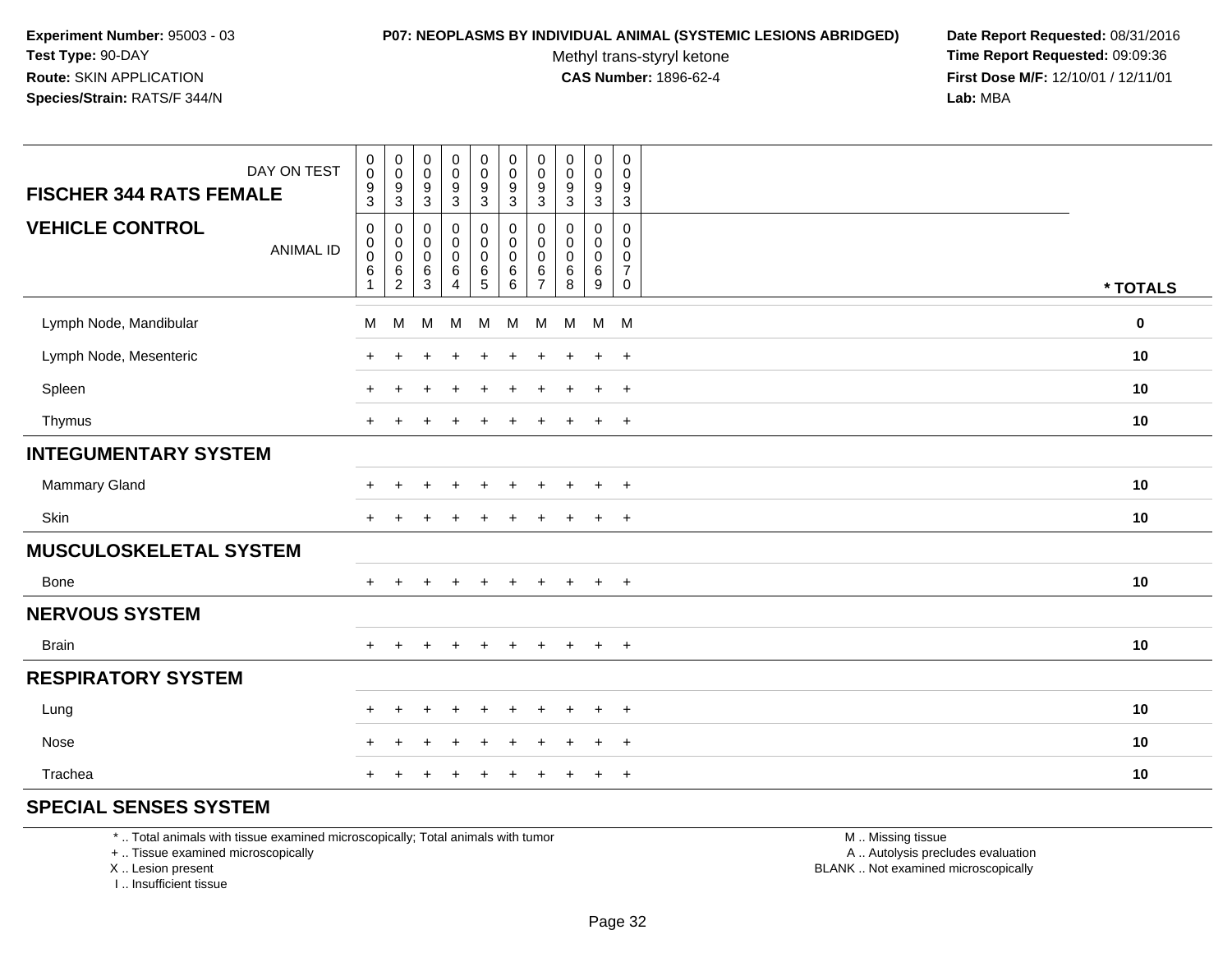#### **P07: NEOPLASMS BY INDIVIDUAL ANIMAL (SYSTEMIC LESIONS ABRIDGED) Date Report Requested:** 08/31/2016

Methyl trans-styryl ketone<br>CAS Number: 1896-62-4

| DAY ON TEST<br><b>FISCHER 344 RATS FEMALE</b> | $\begin{smallmatrix} 0\\0 \end{smallmatrix}$<br>$9\,$<br>3 | $_{\rm 0}^{\rm 0}$<br>9<br>3                                     | $\begin{smallmatrix}0\\0\end{smallmatrix}$<br>9<br>3 | $\begin{smallmatrix}0\0\0\end{smallmatrix}$<br>9<br>3 | $_{\rm 0}^{\rm 0}$<br>$\boldsymbol{9}$<br>3         | $\begin{smallmatrix} 0\\0 \end{smallmatrix}$<br>$\boldsymbol{9}$<br>3 | $_{\rm 0}^{\rm 0}$<br>9<br>3      | $\begin{smallmatrix}0\\0\end{smallmatrix}$<br>9<br>3 | 0<br>0<br>9<br>3 | $\pmb{0}$<br>$\pmb{0}$<br>9<br>3          |          |
|-----------------------------------------------|------------------------------------------------------------|------------------------------------------------------------------|------------------------------------------------------|-------------------------------------------------------|-----------------------------------------------------|-----------------------------------------------------------------------|-----------------------------------|------------------------------------------------------|------------------|-------------------------------------------|----------|
| <b>VEHICLE CONTROL</b><br>ANIMAL ID           | 0<br>$_{\rm 0}^{\rm 0}$<br>$\,6\,$                         | $\begin{matrix} 0 \\ 0 \\ 0 \\ 6 \end{matrix}$<br>$\overline{2}$ | 0<br>$\mathbf 0$<br>$\mathbf 0$<br>$\,6$<br>3        | 0<br>$\begin{matrix} 0 \\ 0 \end{matrix}$<br>6        | 0<br>$\begin{matrix} 0 \\ 0 \end{matrix}$<br>6<br>5 | $\pmb{0}$<br>$\overline{0}$<br>$\,6\,$<br>6                           | 0<br>0<br>$\,6$<br>$\overline{ }$ | 0<br>0<br>6<br>8                                     | 0<br>0<br>6<br>9 | 0<br>0<br>0<br>$\overline{7}$<br>$\Omega$ | * TOTALS |
| Eye                                           |                                                            |                                                                  |                                                      | $\ddot{}$                                             | $+$                                                 | $\pm$                                                                 | $\pm$                             | $\pm$                                                | $\pm$            | $+$                                       | 10       |
| Harderian Gland                               |                                                            |                                                                  |                                                      | $\mathbf +$                                           | $\pm$                                               | $\pm$                                                                 | $+$                               | $+$                                                  | $+$ $+$          |                                           | 10       |
| <b>URINARY SYSTEM</b>                         |                                                            |                                                                  |                                                      |                                                       |                                                     |                                                                       |                                   |                                                      |                  |                                           |          |
| Kidney                                        |                                                            |                                                                  |                                                      |                                                       | ÷.                                                  |                                                                       | $\pm$                             | $+$                                                  | $\ddot{}$        | $+$                                       | 10       |
| <b>Urinary Bladder</b>                        | $+$                                                        |                                                                  |                                                      | $\ddot{}$                                             | $\pm$                                               | $+$                                                                   | $\pm$                             | $+$                                                  | $+$              | $+$                                       | 10       |
| <b>SYSTEMIC LESIONS</b>                       |                                                            |                                                                  |                                                      |                                                       |                                                     |                                                                       |                                   |                                                      |                  |                                           |          |
| Multiple Organ                                |                                                            |                                                                  |                                                      |                                                       | $\pm$                                               | $\pm$                                                                 | $\pm$                             | $+$                                                  | $\pm$            | $+$                                       | 10       |

- X .. Lesion present
- I .. Insufficient tissue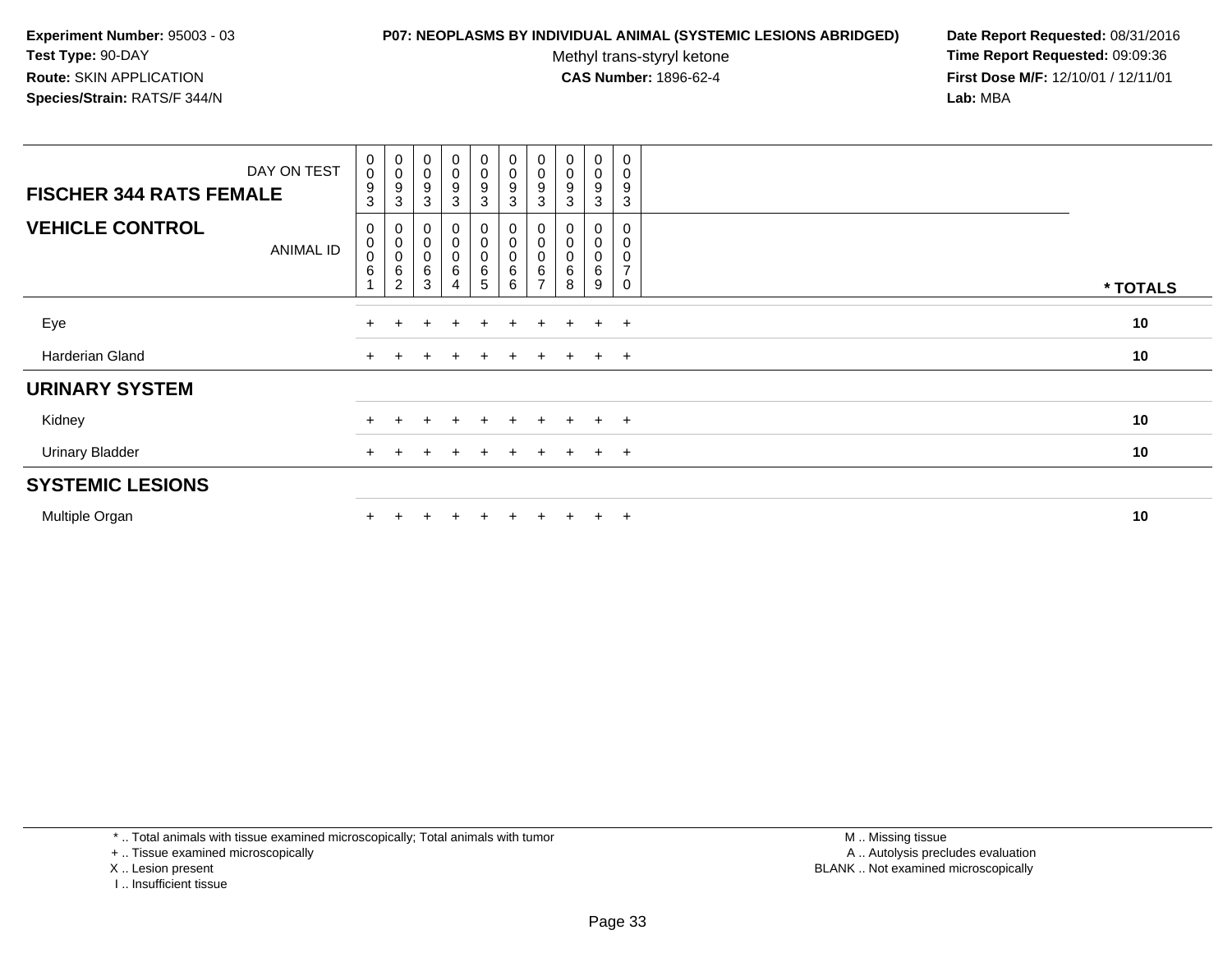# **P07: NEOPLASMS BY INDIVIDUAL ANIMAL (SYSTEMIC LESIONS ABRIDGED) Date Report Requested:** 08/31/2016

Methyl trans-styryl ketone<br>CAS Number: 1896-62-4

| DAY ON TEST<br><b>FISCHER 344 RATS FEMALE</b>                                                                                                                       | 0<br>$\pmb{0}$                                                        | $\pmb{0}$<br>$\mathsf{O}\xspace$                                                         | 0<br>$\mathsf{O}\xspace$                                           | $\mathbf 0$<br>$\mathbf 0$<br>9                                                 | $\pmb{0}$<br>$\pmb{0}$                           | 0<br>$\mathsf{O}\xspace$                                         | $\pmb{0}$<br>$\mathbf 0$                                   | 0<br>0                                              | $\mathbf 0$<br>$\mathbf 0$<br>$\boldsymbol{9}$                | 0<br>$\mathbf 0$<br>9                                                |                                                                                               |  |
|---------------------------------------------------------------------------------------------------------------------------------------------------------------------|-----------------------------------------------------------------------|------------------------------------------------------------------------------------------|--------------------------------------------------------------------|---------------------------------------------------------------------------------|--------------------------------------------------|------------------------------------------------------------------|------------------------------------------------------------|-----------------------------------------------------|---------------------------------------------------------------|----------------------------------------------------------------------|-----------------------------------------------------------------------------------------------|--|
|                                                                                                                                                                     | $\frac{9}{3}$                                                         | $\frac{9}{3}$                                                                            | $\frac{9}{3}$                                                      | $\overline{3}$                                                                  | $\frac{9}{3}$                                    | $\frac{9}{3}$                                                    | $\frac{9}{3}$                                              | $\frac{9}{3}$                                       | $\overline{3}$                                                | $\mathbf{3}$                                                         |                                                                                               |  |
| <b>22.0 MG/KG</b><br><b>ANIMAL ID</b>                                                                                                                               | $\pmb{0}$<br>$\pmb{0}$<br>$\pmb{0}$<br>$\overline{7}$<br>$\mathbf{1}$ | $\boldsymbol{0}$<br>$\pmb{0}$<br>$\begin{array}{c} 0 \\ 7 \end{array}$<br>$\overline{c}$ | $\mathbf 0$<br>$\mathbf 0$<br>$\mathbf 0$<br>$\boldsymbol{7}$<br>3 | $\mathbf 0$<br>$\mathbf 0$<br>$\mathbf 0$<br>$\boldsymbol{7}$<br>$\overline{4}$ | 0<br>$\mathbf 0$<br>$\mathbf 0$<br>$\frac{7}{5}$ | $\pmb{0}$<br>$\mathsf 0$<br>$\mathbf 0$<br>$\boldsymbol{7}$<br>6 | 0<br>$\mathbf{0}$<br>0<br>$\overline{7}$<br>$\overline{7}$ | $\mathbf 0$<br>$\Omega$<br>0<br>$\overline{7}$<br>8 | $\mathbf 0$<br>$\Omega$<br>$\mathbf 0$<br>$\overline{7}$<br>9 | $\mathbf 0$<br>$\mathbf{0}$<br>$\mathbf 0$<br>$\bf 8$<br>$\mathbf 0$ | * TOTALS                                                                                      |  |
| <b>ALIMENTARY SYSTEM</b>                                                                                                                                            |                                                                       |                                                                                          |                                                                    |                                                                                 |                                                  |                                                                  |                                                            |                                                     |                                                               |                                                                      |                                                                                               |  |
| Liver                                                                                                                                                               |                                                                       |                                                                                          |                                                                    |                                                                                 |                                                  |                                                                  |                                                            |                                                     |                                                               | $\ddot{}$                                                            | 1                                                                                             |  |
| Stomach, Glandular                                                                                                                                                  |                                                                       |                                                                                          |                                                                    |                                                                                 |                                                  |                                                                  | $\ddot{}$                                                  | $\pm$                                               | $\ddot{}$                                                     | $+$                                                                  | 10                                                                                            |  |
| <b>CARDIOVASCULAR SYSTEM</b>                                                                                                                                        |                                                                       |                                                                                          |                                                                    |                                                                                 |                                                  |                                                                  |                                                            |                                                     |                                                               |                                                                      |                                                                                               |  |
| <b>NONE</b>                                                                                                                                                         |                                                                       |                                                                                          |                                                                    |                                                                                 |                                                  |                                                                  |                                                            |                                                     |                                                               |                                                                      |                                                                                               |  |
| <b>ENDOCRINE SYSTEM</b>                                                                                                                                             |                                                                       |                                                                                          |                                                                    |                                                                                 |                                                  |                                                                  |                                                            |                                                     |                                                               |                                                                      |                                                                                               |  |
| <b>Adrenal Cortex</b>                                                                                                                                               |                                                                       |                                                                                          |                                                                    | $\ddot{}$                                                                       |                                                  |                                                                  |                                                            |                                                     |                                                               |                                                                      | 1                                                                                             |  |
| <b>GENERAL BODY SYSTEM</b>                                                                                                                                          |                                                                       |                                                                                          |                                                                    |                                                                                 |                                                  |                                                                  |                                                            |                                                     |                                                               |                                                                      |                                                                                               |  |
| <b>Tissue NOS</b>                                                                                                                                                   |                                                                       | $+$                                                                                      |                                                                    |                                                                                 |                                                  |                                                                  |                                                            |                                                     |                                                               |                                                                      | $\mathbf{1}$                                                                                  |  |
| <b>GENITAL SYSTEM</b>                                                                                                                                               |                                                                       |                                                                                          |                                                                    |                                                                                 |                                                  |                                                                  |                                                            |                                                     |                                                               |                                                                      |                                                                                               |  |
| Uterus                                                                                                                                                              |                                                                       |                                                                                          |                                                                    |                                                                                 |                                                  |                                                                  | $\pm$                                                      | $\pm$                                               | $+$                                                           | $+$                                                                  | 10                                                                                            |  |
| <b>HEMATOPOIETIC SYSTEM</b>                                                                                                                                         |                                                                       |                                                                                          |                                                                    |                                                                                 |                                                  |                                                                  |                                                            |                                                     |                                                               |                                                                      |                                                                                               |  |
| Lymph Node                                                                                                                                                          |                                                                       |                                                                                          |                                                                    |                                                                                 |                                                  | $\ddot{}$                                                        |                                                            |                                                     |                                                               |                                                                      | 1                                                                                             |  |
| <b>INTEGUMENTARY SYSTEM</b>                                                                                                                                         |                                                                       |                                                                                          |                                                                    |                                                                                 |                                                  |                                                                  |                                                            |                                                     |                                                               |                                                                      |                                                                                               |  |
| Skin                                                                                                                                                                | $+$                                                                   | $\ddot{}$                                                                                |                                                                    |                                                                                 | $\ddot{}$                                        | $\pm$                                                            | $\ddot{}$                                                  | $\pm$                                               | $+$                                                           | $+$                                                                  | 10                                                                                            |  |
| <b>MUSCULOSKELETAL SYSTEM</b>                                                                                                                                       |                                                                       |                                                                                          |                                                                    |                                                                                 |                                                  |                                                                  |                                                            |                                                     |                                                               |                                                                      |                                                                                               |  |
| *  Total animals with tissue examined microscopically; Total animals with tumor<br>+  Tissue examined microscopically<br>X  Lesion present<br>I Insufficient tissue |                                                                       |                                                                                          |                                                                    |                                                                                 |                                                  |                                                                  |                                                            |                                                     |                                                               |                                                                      | M  Missing tissue<br>A  Autolysis precludes evaluation<br>BLANK  Not examined microscopically |  |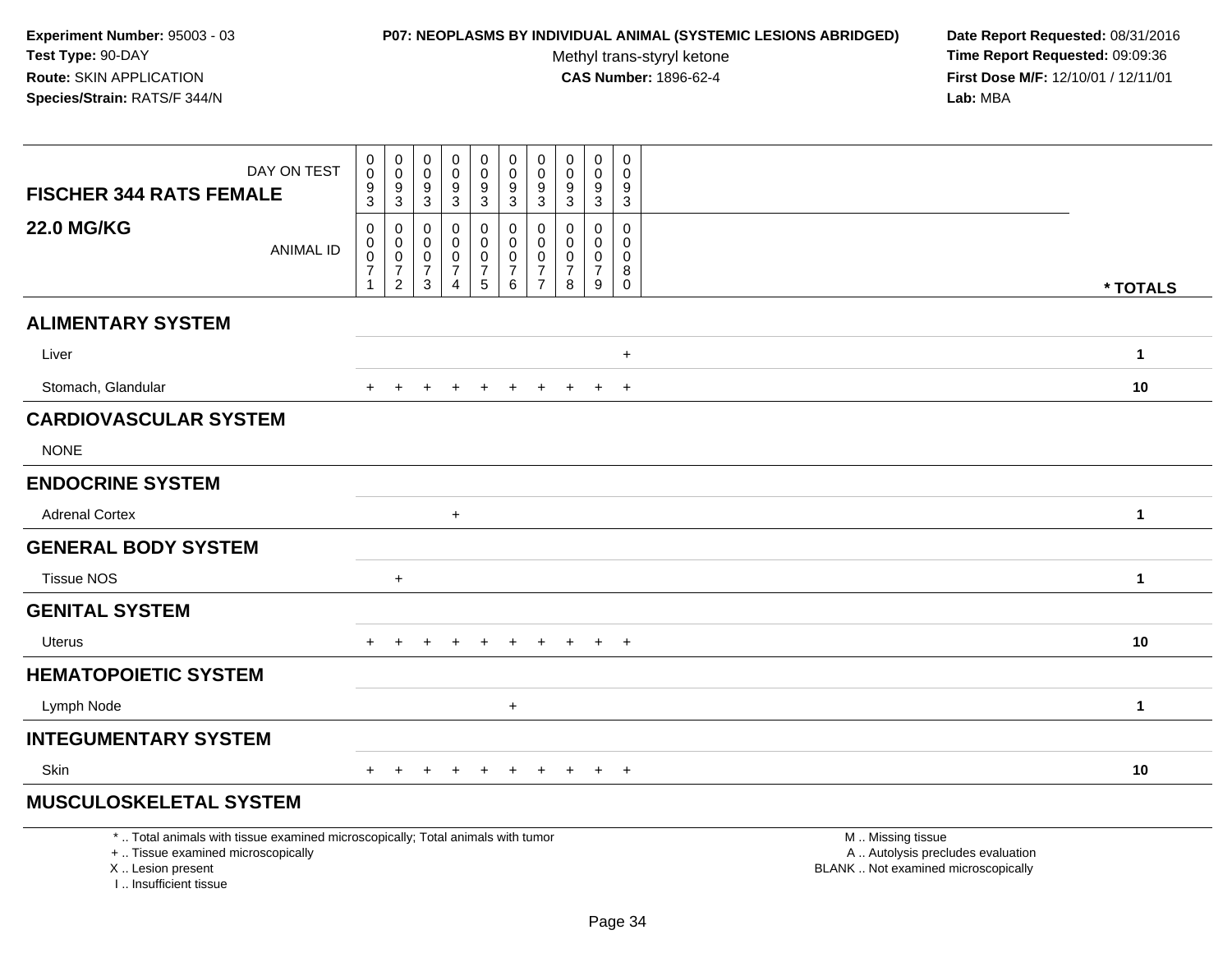# **P07: NEOPLASMS BY INDIVIDUAL ANIMAL (SYSTEMIC LESIONS ABRIDGED) Date Report Requested:** 08/31/2016

Methyl trans-styryl ketone<br>CAS Number: 1896-62-4

 **Time Report Requested:** 09:09:36 **First Dose M/F:** 12/10/01 / 12/11/01<br>**Lab:** MBA **Lab:** MBA

| <b>FISCHER 344 RATS FEMALE</b> | DAY ON TEST | $_{\rm 0}^{\rm 0}$<br>$\frac{9}{3}$               | $\begin{smallmatrix}0\\0\end{smallmatrix}$<br>$\boldsymbol{9}$<br>$\mathbf{3}$ | 0<br>0<br>9<br>3                   | $\pmb{0}$<br>0<br>9<br>3                                                                | 0<br>$\mathbf 0$<br>9<br>3                 | $\begin{smallmatrix}0\0\0\end{smallmatrix}$<br>$\boldsymbol{9}$<br>$\mathbf{3}$ | $\begin{smallmatrix}0\\0\end{smallmatrix}$<br>$\boldsymbol{9}$<br>3 | $_{\rm 0}^{\rm 0}$<br>9<br>$\mathfrak{Z}$            | 0<br>$\pmb{0}$<br>$\boldsymbol{9}$<br>3            | 0<br>0<br>9<br>3      |          |  |
|--------------------------------|-------------|---------------------------------------------------|--------------------------------------------------------------------------------|------------------------------------|-----------------------------------------------------------------------------------------|--------------------------------------------|---------------------------------------------------------------------------------|---------------------------------------------------------------------|------------------------------------------------------|----------------------------------------------------|-----------------------|----------|--|
| <b>22.0 MG/KG</b>              | ANIMAL ID   | 0<br>$\pmb{0}$<br>$\frac{0}{7}$<br>$\overline{A}$ | 0<br>$\pmb{0}$<br>$\mathbf 0$<br>$\overline{7}$<br>$\sqrt{2}$                  | 0<br>0<br>0<br>$\overline{7}$<br>3 | 0<br>$\pmb{0}$<br>$\boldsymbol{0}$<br>$\overline{\mathbf{7}}$<br>$\boldsymbol{\Lambda}$ | 0<br>0<br>$\pmb{0}$<br>$\overline{7}$<br>5 | 0<br>$\pmb{0}$<br>$\pmb{0}$<br>$\boldsymbol{7}$<br>6                            | 0<br>$\pmb{0}$<br>$\pmb{0}$<br>$\overline{ }$<br>$\overline{ }$     | 0<br>$\mathbf 0$<br>$\pmb{0}$<br>$\overline{7}$<br>8 | 0<br>$\pmb{0}$<br>$\pmb{0}$<br>$\overline{7}$<br>9 | 0<br>0<br>0<br>8<br>0 | * TOTALS |  |
| <b>NONE</b>                    |             |                                                   |                                                                                |                                    |                                                                                         |                                            |                                                                                 |                                                                     |                                                      |                                                    |                       |          |  |
| <b>NERVOUS SYSTEM</b>          |             |                                                   |                                                                                |                                    |                                                                                         |                                            |                                                                                 |                                                                     |                                                      |                                                    |                       |          |  |
| <b>NONE</b>                    |             |                                                   |                                                                                |                                    |                                                                                         |                                            |                                                                                 |                                                                     |                                                      |                                                    |                       |          |  |
| <b>RESPIRATORY SYSTEM</b>      |             |                                                   |                                                                                |                                    |                                                                                         |                                            |                                                                                 |                                                                     |                                                      |                                                    |                       |          |  |
| Nose                           |             | $+$                                               |                                                                                |                                    | $+$                                                                                     | $+$                                        | $+$                                                                             | $+$                                                                 | $+$                                                  | $+$ $+$                                            |                       | 10       |  |
| <b>SPECIAL SENSES SYSTEM</b>   |             |                                                   |                                                                                |                                    |                                                                                         |                                            |                                                                                 |                                                                     |                                                      |                                                    |                       |          |  |
| <b>NONE</b>                    |             |                                                   |                                                                                |                                    |                                                                                         |                                            |                                                                                 |                                                                     |                                                      |                                                    |                       |          |  |
| <b>URINARY SYSTEM</b>          |             |                                                   |                                                                                |                                    |                                                                                         |                                            |                                                                                 |                                                                     |                                                      |                                                    |                       |          |  |
| Kidney                         |             | $+$                                               | $\pm$                                                                          | $\pm$                              | $+$                                                                                     | $+$                                        | $+$                                                                             | $+$                                                                 |                                                      | $+$ $+$ $+$                                        |                       | 10       |  |
| <b>SYSTEMIC LESIONS</b>        |             |                                                   |                                                                                |                                    |                                                                                         |                                            |                                                                                 |                                                                     |                                                      |                                                    |                       |          |  |
| Multiple Organ                 |             |                                                   |                                                                                |                                    |                                                                                         |                                            | $+$                                                                             | $\ddot{}$                                                           | $\ddot{}$                                            |                                                    | $+$ $+$               | 10       |  |

I .. Insufficient tissue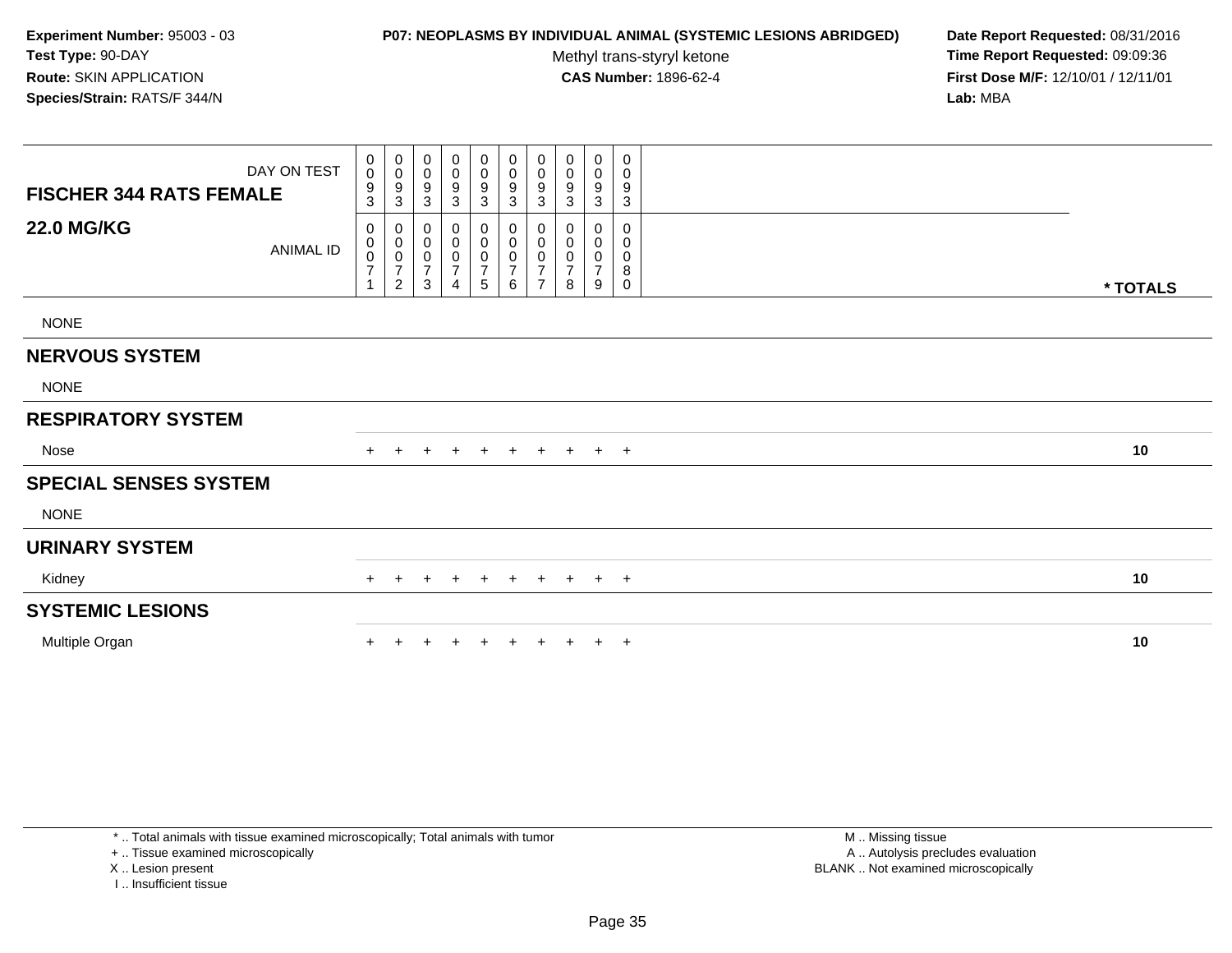# **P07: NEOPLASMS BY INDIVIDUAL ANIMAL (SYSTEMIC LESIONS ABRIDGED) Date Report Requested:** 08/31/2016

Methyl trans-styryl ketone<br>CAS Number: 1896-62-4

| DAY ON TEST                                                                                                                                                        | $\pmb{0}$<br>$\pmb{0}$                                     | $\pmb{0}$<br>$\mathbf 0$                                                 | 0<br>$\mathbf 0$                          | $\pmb{0}$<br>$\mathsf{O}\xspace$                                             | $\pmb{0}$<br>$\mathbf 0$<br>9                                | $\pmb{0}$<br>$\mathbf 0$<br>9                           | $\pmb{0}$<br>$\mathbf 0$                                         | $\pmb{0}$<br>$\mathbf 0$                     | $\pmb{0}$<br>$\mathbf 0$                                | $\pmb{0}$<br>$\mathbf 0$<br>9                                                |                                                                                               |              |
|--------------------------------------------------------------------------------------------------------------------------------------------------------------------|------------------------------------------------------------|--------------------------------------------------------------------------|-------------------------------------------|------------------------------------------------------------------------------|--------------------------------------------------------------|---------------------------------------------------------|------------------------------------------------------------------|----------------------------------------------|---------------------------------------------------------|------------------------------------------------------------------------------|-----------------------------------------------------------------------------------------------|--------------|
| <b>FISCHER 344 RATS FEMALE</b>                                                                                                                                     | $\frac{9}{3}$                                              | $\frac{9}{3}$                                                            | $\frac{9}{3}$                             | $\frac{9}{3}$                                                                | $\overline{3}$                                               | $\overline{3}$                                          | $\frac{9}{3}$                                                    | $\frac{9}{3}$                                | $\frac{9}{3}$                                           | $\overline{3}$                                                               |                                                                                               |              |
| <b>44.0 MG/KG</b><br><b>ANIMAL ID</b>                                                                                                                              | $\mathbf 0$<br>0<br>$\mathbf 0$<br>$\bf 8$<br>$\mathbf{1}$ | $\mathbf 0$<br>$\mathbf 0$<br>$\mathsf{O}\xspace$<br>8<br>$\overline{2}$ | $\mathbf 0$<br>0<br>$\mathbf 0$<br>8<br>3 | $\mathbf 0$<br>$\mathbf 0$<br>$\pmb{0}$<br>$\,8\,$<br>$\boldsymbol{\Lambda}$ | 0<br>$\mathbf 0$<br>$\mathbf 0$<br>$\bf 8$<br>$\overline{5}$ | $\mathbf 0$<br>$\mathbf 0$<br>$\pmb{0}$<br>8<br>$\,6\,$ | $\mathbf 0$<br>$\mathbf 0$<br>$\mathbf 0$<br>8<br>$\overline{7}$ | $\mathbf{0}$<br>$\Omega$<br>0<br>$\bf8$<br>8 | $\mathbf 0$<br>$\mathbf 0$<br>$\pmb{0}$<br>$\bf 8$<br>9 | $\mathbf 0$<br>$\mathbf 0$<br>$\mathbf 0$<br>$\boldsymbol{9}$<br>$\mathbf 0$ |                                                                                               | * TOTALS     |
| <b>ALIMENTARY SYSTEM</b>                                                                                                                                           |                                                            |                                                                          |                                           |                                                                              |                                                              |                                                         |                                                                  |                                              |                                                         |                                                                              |                                                                                               |              |
| Liver                                                                                                                                                              |                                                            |                                                                          |                                           |                                                                              | $+$                                                          | $+$                                                     |                                                                  |                                              |                                                         |                                                                              |                                                                                               | $\mathbf{2}$ |
| Stomach, Glandular                                                                                                                                                 |                                                            | $\div$                                                                   |                                           |                                                                              | $\overline{+}$                                               | $\ddot{}$                                               | $\pm$                                                            | $+$                                          | $+$                                                     | $^{+}$                                                                       |                                                                                               | 10           |
| <b>CARDIOVASCULAR SYSTEM</b>                                                                                                                                       |                                                            |                                                                          |                                           |                                                                              |                                                              |                                                         |                                                                  |                                              |                                                         |                                                                              |                                                                                               |              |
| <b>NONE</b>                                                                                                                                                        |                                                            |                                                                          |                                           |                                                                              |                                                              |                                                         |                                                                  |                                              |                                                         |                                                                              |                                                                                               |              |
| <b>ENDOCRINE SYSTEM</b>                                                                                                                                            |                                                            |                                                                          |                                           |                                                                              |                                                              |                                                         |                                                                  |                                              |                                                         |                                                                              |                                                                                               |              |
| <b>NONE</b>                                                                                                                                                        |                                                            |                                                                          |                                           |                                                                              |                                                              |                                                         |                                                                  |                                              |                                                         |                                                                              |                                                                                               |              |
| <b>GENERAL BODY SYSTEM</b>                                                                                                                                         |                                                            |                                                                          |                                           |                                                                              |                                                              |                                                         |                                                                  |                                              |                                                         |                                                                              |                                                                                               |              |
| <b>NONE</b>                                                                                                                                                        |                                                            |                                                                          |                                           |                                                                              |                                                              |                                                         |                                                                  |                                              |                                                         |                                                                              |                                                                                               |              |
| <b>GENITAL SYSTEM</b>                                                                                                                                              |                                                            |                                                                          |                                           |                                                                              |                                                              |                                                         |                                                                  |                                              |                                                         |                                                                              |                                                                                               |              |
| <b>Uterus</b>                                                                                                                                                      | $+$                                                        | $+$                                                                      | $+$                                       | $+$                                                                          | $+$                                                          | $+$                                                     | $+$                                                              | $+$                                          | $+$                                                     | $+$                                                                          |                                                                                               | 10           |
| <b>HEMATOPOIETIC SYSTEM</b>                                                                                                                                        |                                                            |                                                                          |                                           |                                                                              |                                                              |                                                         |                                                                  |                                              |                                                         |                                                                              |                                                                                               |              |
| Lymph Node                                                                                                                                                         |                                                            |                                                                          | $+$                                       |                                                                              |                                                              |                                                         | $\ddot{}$                                                        |                                              |                                                         |                                                                              |                                                                                               | $\mathbf{2}$ |
| <b>INTEGUMENTARY SYSTEM</b>                                                                                                                                        |                                                            |                                                                          |                                           |                                                                              |                                                              |                                                         |                                                                  |                                              |                                                         |                                                                              |                                                                                               |              |
| Skin                                                                                                                                                               | $+$                                                        |                                                                          |                                           |                                                                              |                                                              |                                                         |                                                                  |                                              | $\overline{ }$                                          | $\overline{+}$                                                               |                                                                                               | 10           |
| <b>MUSCULOSKELETAL SYSTEM</b>                                                                                                                                      |                                                            |                                                                          |                                           |                                                                              |                                                              |                                                         |                                                                  |                                              |                                                         |                                                                              |                                                                                               |              |
| *  Total animals with tissue examined microscopically; Total animals with tumor<br>+  Tissue examined microscopically<br>X Lesion present<br>I Insufficient tissue |                                                            |                                                                          |                                           |                                                                              |                                                              |                                                         |                                                                  |                                              |                                                         |                                                                              | M  Missing tissue<br>A  Autolysis precludes evaluation<br>BLANK  Not examined microscopically |              |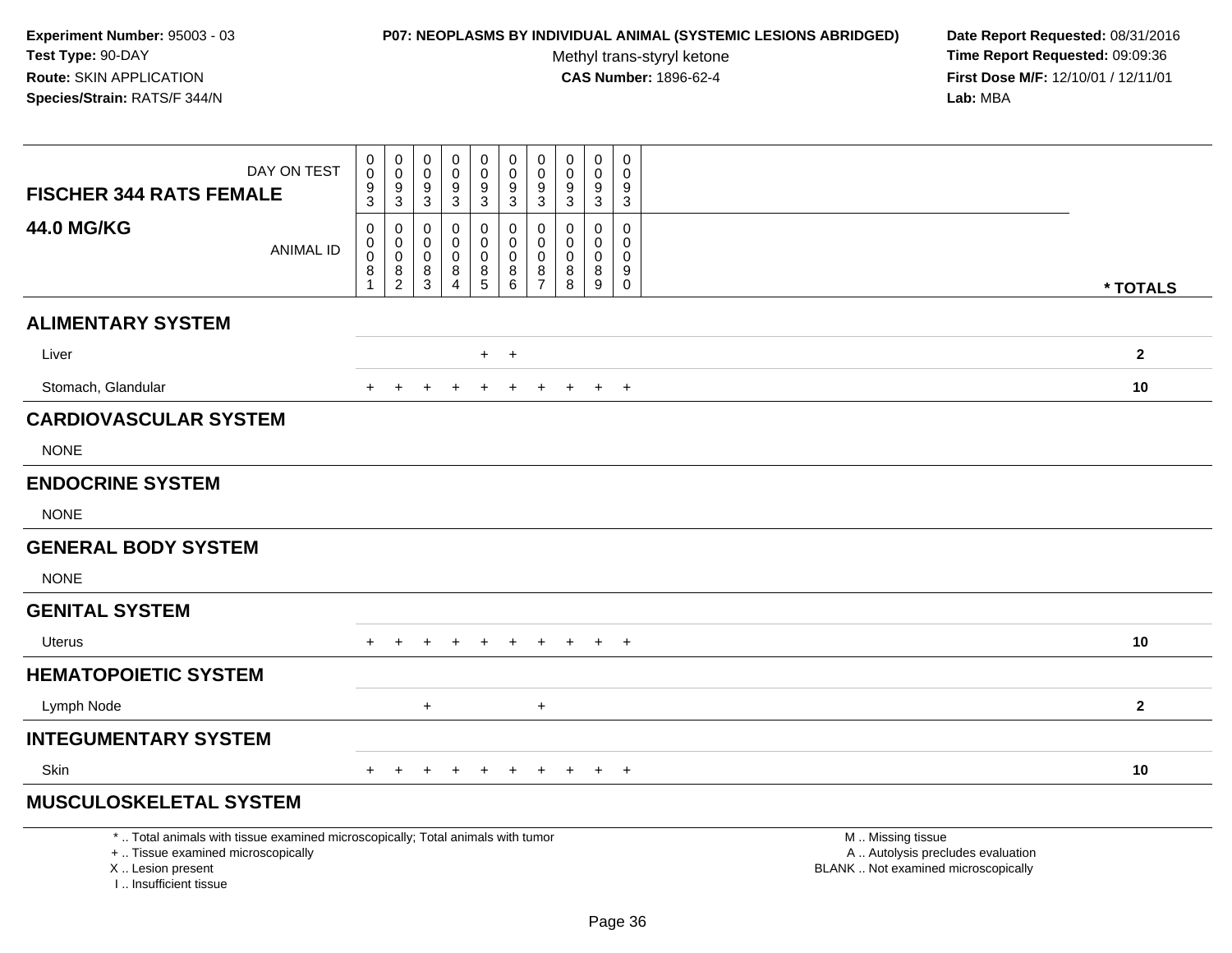# **P07: NEOPLASMS BY INDIVIDUAL ANIMAL (SYSTEMIC LESIONS ABRIDGED) Date Report Requested:** 08/31/2016

Methyl trans-styryl ketone<br>CAS Number: 1896-62-4

 **Time Report Requested:** 09:09:36 **First Dose M/F:** 12/10/01 / 12/11/01<br>**Lab:** MBA **Lab:** MBA

| <b>FISCHER 344 RATS FEMALE</b> | DAY ON TEST      | 0<br>$\pmb{0}$<br>9<br>3                                                      | $\begin{smallmatrix}0\\0\\9\end{smallmatrix}$<br>3   | $_{\rm 0}^{\rm 0}$<br>$\boldsymbol{9}$<br>$\mathbf{3}$ | $\begin{smallmatrix} 0\\0 \end{smallmatrix}$<br>9<br>$\mathbf{3}$ | $\begin{smallmatrix}0\0\0\end{smallmatrix}$<br>$\boldsymbol{9}$<br>3 | $\pmb{0}$<br>$\mathbf 0$<br>$\boldsymbol{9}$<br>3 | $_{0}^{0}$<br>9<br>3                               | 0<br>0<br>9<br>3              | $\pmb{0}$<br>$\mathbf 0$<br>9<br>3 | 0<br>0<br>9<br>$\ensuremath{\mathsf{3}}$ |          |  |
|--------------------------------|------------------|-------------------------------------------------------------------------------|------------------------------------------------------|--------------------------------------------------------|-------------------------------------------------------------------|----------------------------------------------------------------------|---------------------------------------------------|----------------------------------------------------|-------------------------------|------------------------------------|------------------------------------------|----------|--|
| <b>44.0 MG/KG</b>              | <b>ANIMAL ID</b> | 0<br>$\begin{smallmatrix}0\0\0\end{smallmatrix}$<br>$\bf 8$<br>$\overline{4}$ | 0<br>$_{\rm 0}^{\rm 0}$<br>$\bf 8$<br>$\overline{c}$ | 0<br>$_{\rm 0}^{\rm 0}$<br>$\,8\,$<br>$\mathbf{3}$     | 0<br>$\begin{smallmatrix}0\\0\end{smallmatrix}$<br>$\bf 8$<br>4   | 0<br>$\pmb{0}$<br>$\pmb{0}$<br>8<br>5                                | 0<br>$\pmb{0}$<br>0<br>8<br>6                     | 0<br>$\pmb{0}$<br>$\pmb{0}$<br>8<br>$\overline{ }$ | 0<br>0<br>$\pmb{0}$<br>8<br>8 | 0<br>0<br>$\mathbf 0$<br>8<br>9    | 0<br>0<br>0<br>9<br>0                    | * TOTALS |  |
| <b>NONE</b>                    |                  |                                                                               |                                                      |                                                        |                                                                   |                                                                      |                                                   |                                                    |                               |                                    |                                          |          |  |
| <b>NERVOUS SYSTEM</b>          |                  |                                                                               |                                                      |                                                        |                                                                   |                                                                      |                                                   |                                                    |                               |                                    |                                          |          |  |
| <b>NONE</b>                    |                  |                                                                               |                                                      |                                                        |                                                                   |                                                                      |                                                   |                                                    |                               |                                    |                                          |          |  |
| <b>RESPIRATORY SYSTEM</b>      |                  |                                                                               |                                                      |                                                        |                                                                   |                                                                      |                                                   |                                                    |                               |                                    |                                          |          |  |
| Nose                           |                  | $+$                                                                           |                                                      |                                                        |                                                                   | $^{+}$                                                               | $+$                                               | $+$                                                | $+$                           | $+$ $+$                            |                                          | 10       |  |
| <b>SPECIAL SENSES SYSTEM</b>   |                  |                                                                               |                                                      |                                                        |                                                                   |                                                                      |                                                   |                                                    |                               |                                    |                                          |          |  |
| <b>NONE</b>                    |                  |                                                                               |                                                      |                                                        |                                                                   |                                                                      |                                                   |                                                    |                               |                                    |                                          |          |  |
| <b>URINARY SYSTEM</b>          |                  |                                                                               |                                                      |                                                        |                                                                   |                                                                      |                                                   |                                                    |                               |                                    |                                          |          |  |
| Kidney                         |                  | $+$                                                                           | $\overline{+}$                                       | $\pm$                                                  | $\pm$                                                             | $^{+}$                                                               | $+$                                               | $+$                                                | $+$                           | $+$ $+$                            |                                          | 10       |  |
| <b>SYSTEMIC LESIONS</b>        |                  |                                                                               |                                                      |                                                        |                                                                   |                                                                      |                                                   |                                                    |                               |                                    |                                          |          |  |
| Multiple Organ                 |                  |                                                                               |                                                      |                                                        |                                                                   |                                                                      |                                                   | $\pm$                                              | $\ddot{}$                     | $+$ $+$                            |                                          | 10       |  |

\* .. Total animals with tissue examined microscopically; Total animals with tumor

+ .. Tissue examined microscopically

X .. Lesion present

I .. Insufficient tissue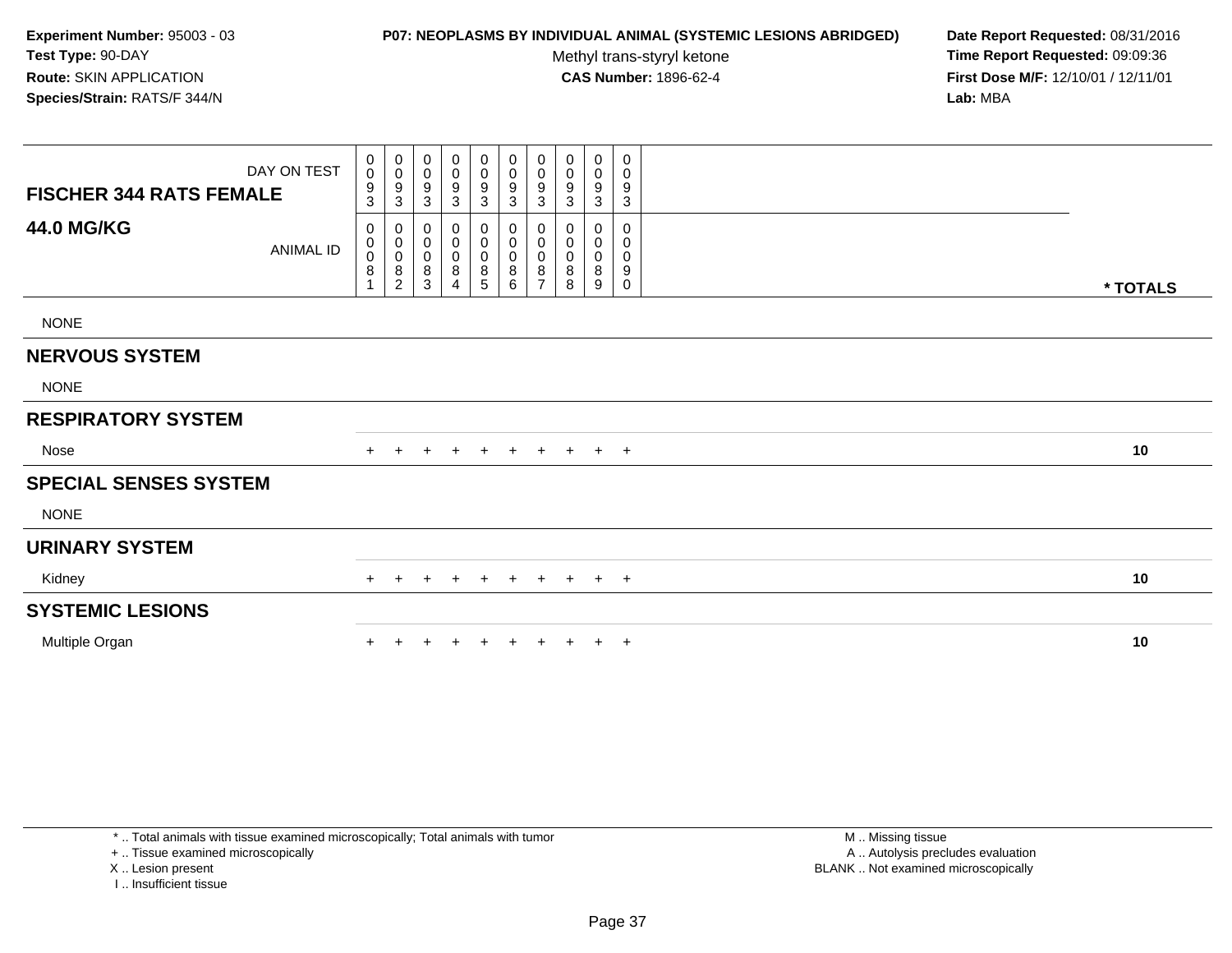# **P07: NEOPLASMS BY INDIVIDUAL ANIMAL (SYSTEMIC LESIONS ABRIDGED) Date Report Requested:** 08/31/2016

Methyl trans-styryl ketone<br>CAS Number: 1896-62-4

| DAY ON TEST<br><b>FISCHER 344 RATS FEMALE</b>                                                                                                                      | $\pmb{0}$<br>$\mathbf 0$<br>$\boldsymbol{9}$<br>3               | $\pmb{0}$<br>$\mathbf 0$<br>$\boldsymbol{9}$<br>$\mathbf{3}$        | $\mathbf 0$<br>0<br>9<br>3 | $\pmb{0}$<br>0<br>9<br>$\mathbf{3}$ | $_{\rm 0}^{\rm 0}$<br>$\overline{9}$<br>3                           | $\pmb{0}$<br>$\mathbf 0$<br>$\boldsymbol{9}$<br>$\mathbf{3}$   | $\mathbf 0$<br>$\mathbf 0$<br>$\boldsymbol{9}$<br>3                   | $\pmb{0}$<br>$\mathbf 0$<br>9<br>3     | $\mathbf 0$<br>0<br>9<br>3                                   | $\pmb{0}$<br>$\Omega$<br>9<br>$\mathbf{3}$                     |                                                                                               |
|--------------------------------------------------------------------------------------------------------------------------------------------------------------------|-----------------------------------------------------------------|---------------------------------------------------------------------|----------------------------|-------------------------------------|---------------------------------------------------------------------|----------------------------------------------------------------|-----------------------------------------------------------------------|----------------------------------------|--------------------------------------------------------------|----------------------------------------------------------------|-----------------------------------------------------------------------------------------------|
| <b>87.5 MG/KG</b><br><b>ANIMAL ID</b>                                                                                                                              | 0<br>$\pmb{0}$<br>$\pmb{0}$<br>$\boldsymbol{9}$<br>$\mathbf{1}$ | 0<br>$\pmb{0}$<br>$\mathbf 0$<br>$\boldsymbol{9}$<br>$\overline{2}$ | 0<br>0<br>0<br>9<br>3      | 0<br>0<br>0<br>9<br>$\overline{4}$  | 0<br>$\mathbf 0$<br>$\pmb{0}$<br>$\boldsymbol{9}$<br>$\overline{5}$ | 0<br>$\mathsf{O}\xspace$<br>$\pmb{0}$<br>$\boldsymbol{9}$<br>6 | 0<br>$\mathbf 0$<br>$\mathbf 0$<br>$\boldsymbol{9}$<br>$\overline{7}$ | $\Omega$<br>0<br>$\mathbf 0$<br>9<br>8 | $\mathbf 0$<br>$\mathbf 0$<br>0<br>$\boldsymbol{9}$<br>$9\,$ | $\mathbf 0$<br>$\mathbf 0$<br>$\mathbf{1}$<br>0<br>$\mathbf 0$ | * TOTALS                                                                                      |
| <b>ALIMENTARY SYSTEM</b>                                                                                                                                           |                                                                 |                                                                     |                            |                                     |                                                                     |                                                                |                                                                       |                                        |                                                              |                                                                |                                                                                               |
| Liver                                                                                                                                                              | $\ddot{}$                                                       |                                                                     |                            |                                     |                                                                     |                                                                |                                                                       |                                        |                                                              |                                                                | $\mathbf{1}$                                                                                  |
| Stomach, Glandular                                                                                                                                                 |                                                                 |                                                                     |                            |                                     |                                                                     |                                                                |                                                                       |                                        |                                                              | $+$                                                            | 10                                                                                            |
| <b>CARDIOVASCULAR SYSTEM</b>                                                                                                                                       |                                                                 |                                                                     |                            |                                     |                                                                     |                                                                |                                                                       |                                        |                                                              |                                                                |                                                                                               |
| <b>NONE</b>                                                                                                                                                        |                                                                 |                                                                     |                            |                                     |                                                                     |                                                                |                                                                       |                                        |                                                              |                                                                |                                                                                               |
| <b>ENDOCRINE SYSTEM</b>                                                                                                                                            |                                                                 |                                                                     |                            |                                     |                                                                     |                                                                |                                                                       |                                        |                                                              |                                                                |                                                                                               |
| <b>NONE</b>                                                                                                                                                        |                                                                 |                                                                     |                            |                                     |                                                                     |                                                                |                                                                       |                                        |                                                              |                                                                |                                                                                               |
| <b>GENERAL BODY SYSTEM</b>                                                                                                                                         |                                                                 |                                                                     |                            |                                     |                                                                     |                                                                |                                                                       |                                        |                                                              |                                                                |                                                                                               |
| <b>NONE</b>                                                                                                                                                        |                                                                 |                                                                     |                            |                                     |                                                                     |                                                                |                                                                       |                                        |                                                              |                                                                |                                                                                               |
| <b>GENITAL SYSTEM</b>                                                                                                                                              |                                                                 |                                                                     |                            |                                     |                                                                     |                                                                |                                                                       |                                        |                                                              |                                                                |                                                                                               |
| Ovary                                                                                                                                                              |                                                                 |                                                                     |                            |                                     |                                                                     |                                                                |                                                                       |                                        | $\ddot{}$                                                    |                                                                | $\mathbf{1}$                                                                                  |
| Uterus                                                                                                                                                             |                                                                 |                                                                     |                            |                                     |                                                                     |                                                                |                                                                       |                                        | $+$                                                          | $+$                                                            | 10                                                                                            |
| <b>HEMATOPOIETIC SYSTEM</b>                                                                                                                                        |                                                                 |                                                                     |                            |                                     |                                                                     |                                                                |                                                                       |                                        |                                                              |                                                                |                                                                                               |
| Lymph Node                                                                                                                                                         |                                                                 |                                                                     |                            |                                     | $\ddot{}$                                                           |                                                                |                                                                       |                                        |                                                              |                                                                | $\mathbf{1}$                                                                                  |
| <b>INTEGUMENTARY SYSTEM</b>                                                                                                                                        |                                                                 |                                                                     |                            |                                     |                                                                     |                                                                |                                                                       |                                        |                                                              |                                                                |                                                                                               |
| Skin                                                                                                                                                               |                                                                 |                                                                     |                            |                                     |                                                                     |                                                                |                                                                       |                                        |                                                              | $+$                                                            | 10                                                                                            |
| *  Total animals with tissue examined microscopically; Total animals with tumor<br>+  Tissue examined microscopically<br>X Lesion present<br>I Insufficient tissue |                                                                 |                                                                     |                            |                                     |                                                                     |                                                                |                                                                       |                                        |                                                              |                                                                | M  Missing tissue<br>A  Autolysis precludes evaluation<br>BLANK  Not examined microscopically |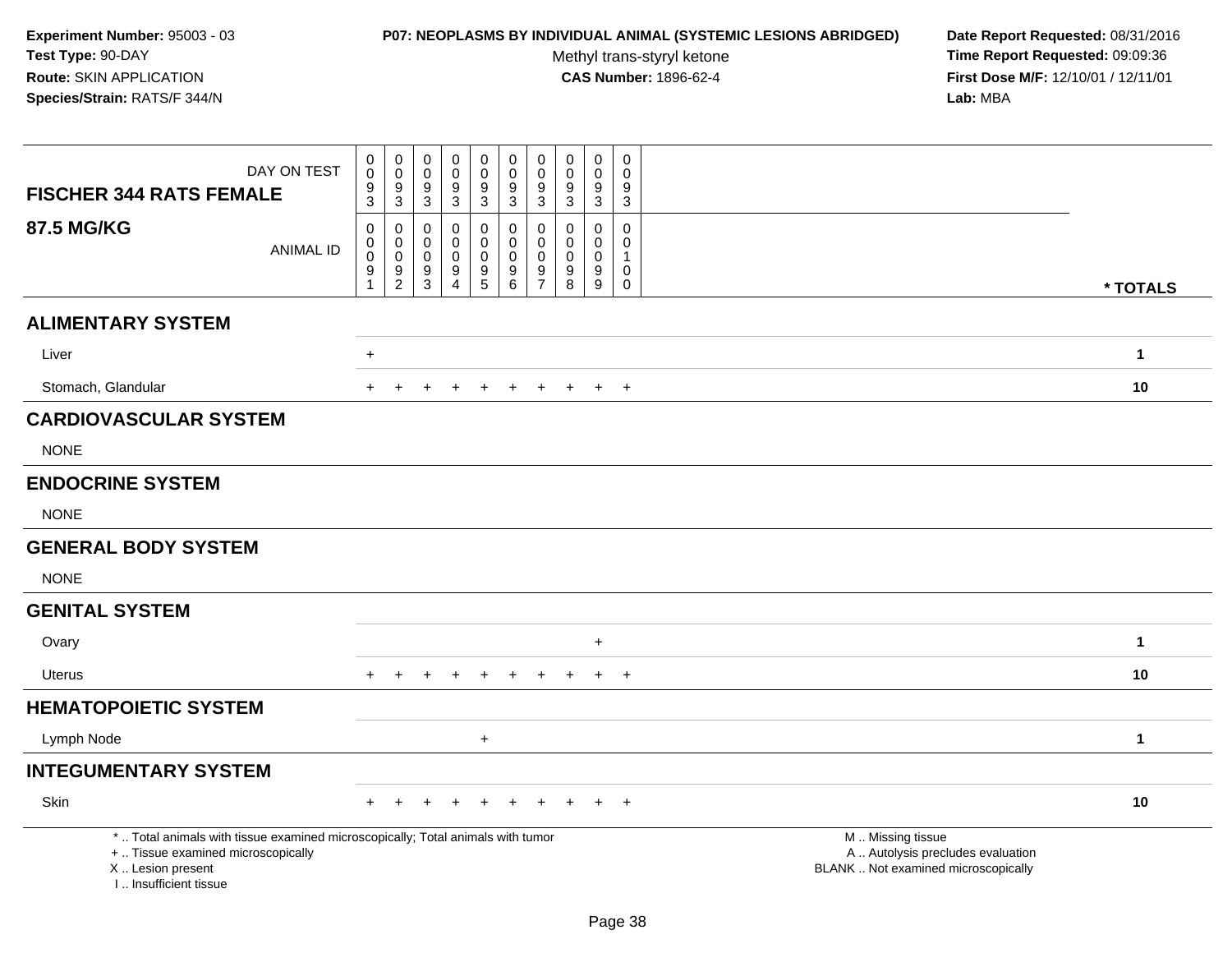### **P07: NEOPLASMS BY INDIVIDUAL ANIMAL (SYSTEMIC LESIONS ABRIDGED) Date Report Requested:** 08/31/2016

Methyl trans-styryl ketone<br>CAS Number: 1896-62-4

 **Time Report Requested:** 09:09:36 **First Dose M/F:** 12/10/01 / 12/11/01<br>**Lab:** MBA **Lab:** MBA

| <b>FISCHER 344 RATS FEMALE</b> | DAY ON TEST      | 0<br>$\mathbf 0$<br>$\frac{9}{3}$                  | $\boldsymbol{0}$<br>$\mathbf 0$<br>9<br>$\mathbf{3}$                 | 0<br>0<br>9<br>3                      | 0<br>0<br>9<br>3              | 0<br>$\mathsf{O}$<br>9<br>3           | 0<br>$\mathsf{O}\xspace$<br>$\boldsymbol{9}$<br>$\mathbf{3}$ | 0<br>$\pmb{0}$<br>9<br>3                           | 0<br>0<br>9<br>3              | $\mathbf 0$<br>0<br>9<br>3           | 0<br>0<br>9<br>3 |          |
|--------------------------------|------------------|----------------------------------------------------|----------------------------------------------------------------------|---------------------------------------|-------------------------------|---------------------------------------|--------------------------------------------------------------|----------------------------------------------------|-------------------------------|--------------------------------------|------------------|----------|
| <b>87.5 MG/KG</b>              | <b>ANIMAL ID</b> | 0<br>$\begin{smallmatrix}0\0\0\9\end{smallmatrix}$ | 0<br>$\begin{smallmatrix}0\\0\\9\end{smallmatrix}$<br>$\overline{2}$ | 0<br>$\pmb{0}$<br>$\pmb{0}$<br>9<br>3 | 0<br>0<br>$\pmb{0}$<br>9<br>4 | 0<br>$\pmb{0}$<br>$\pmb{0}$<br>9<br>5 | 0<br>0<br>$\pmb{0}$<br>$\boldsymbol{9}$<br>6                 | 0<br>$\pmb{0}$<br>$\pmb{0}$<br>9<br>$\overline{z}$ | 0<br>0<br>$\pmb{0}$<br>9<br>8 | 0<br>0<br>$\boldsymbol{0}$<br>9<br>9 | 0<br>0<br>0<br>0 | * TOTALS |
| <b>MUSCULOSKELETAL SYSTEM</b>  |                  |                                                    |                                                                      |                                       |                               |                                       |                                                              |                                                    |                               |                                      |                  |          |
| <b>NONE</b>                    |                  |                                                    |                                                                      |                                       |                               |                                       |                                                              |                                                    |                               |                                      |                  |          |
| <b>NERVOUS SYSTEM</b>          |                  |                                                    |                                                                      |                                       |                               |                                       |                                                              |                                                    |                               |                                      |                  |          |
| <b>NONE</b>                    |                  |                                                    |                                                                      |                                       |                               |                                       |                                                              |                                                    |                               |                                      |                  |          |
| <b>RESPIRATORY SYSTEM</b>      |                  |                                                    |                                                                      |                                       |                               |                                       |                                                              |                                                    |                               |                                      |                  |          |
| Nose                           |                  |                                                    |                                                                      | $\pm$                                 | $\pm$                         | $+$                                   | $+$                                                          | $+$                                                | $+$                           | $+$ $+$                              |                  | 10       |
| <b>SPECIAL SENSES SYSTEM</b>   |                  |                                                    |                                                                      |                                       |                               |                                       |                                                              |                                                    |                               |                                      |                  |          |
| <b>NONE</b>                    |                  |                                                    |                                                                      |                                       |                               |                                       |                                                              |                                                    |                               |                                      |                  |          |
| <b>URINARY SYSTEM</b>          |                  |                                                    |                                                                      |                                       |                               |                                       |                                                              |                                                    |                               |                                      |                  |          |
| Kidney                         |                  | $+$                                                | $\pm$                                                                | $\pm$                                 | $\ddot{}$                     | $+$                                   | $+$                                                          | $+$                                                | $+$                           | $+$ $+$                              |                  | 10       |
| <b>SYSTEMIC LESIONS</b>        |                  |                                                    |                                                                      |                                       |                               |                                       |                                                              |                                                    |                               |                                      |                  |          |
| Multiple Organ                 |                  |                                                    |                                                                      |                                       |                               |                                       |                                                              |                                                    |                               | $+$                                  | $+$              | 10       |

+ .. Tissue examined microscopically

X .. Lesion present

I .. Insufficient tissue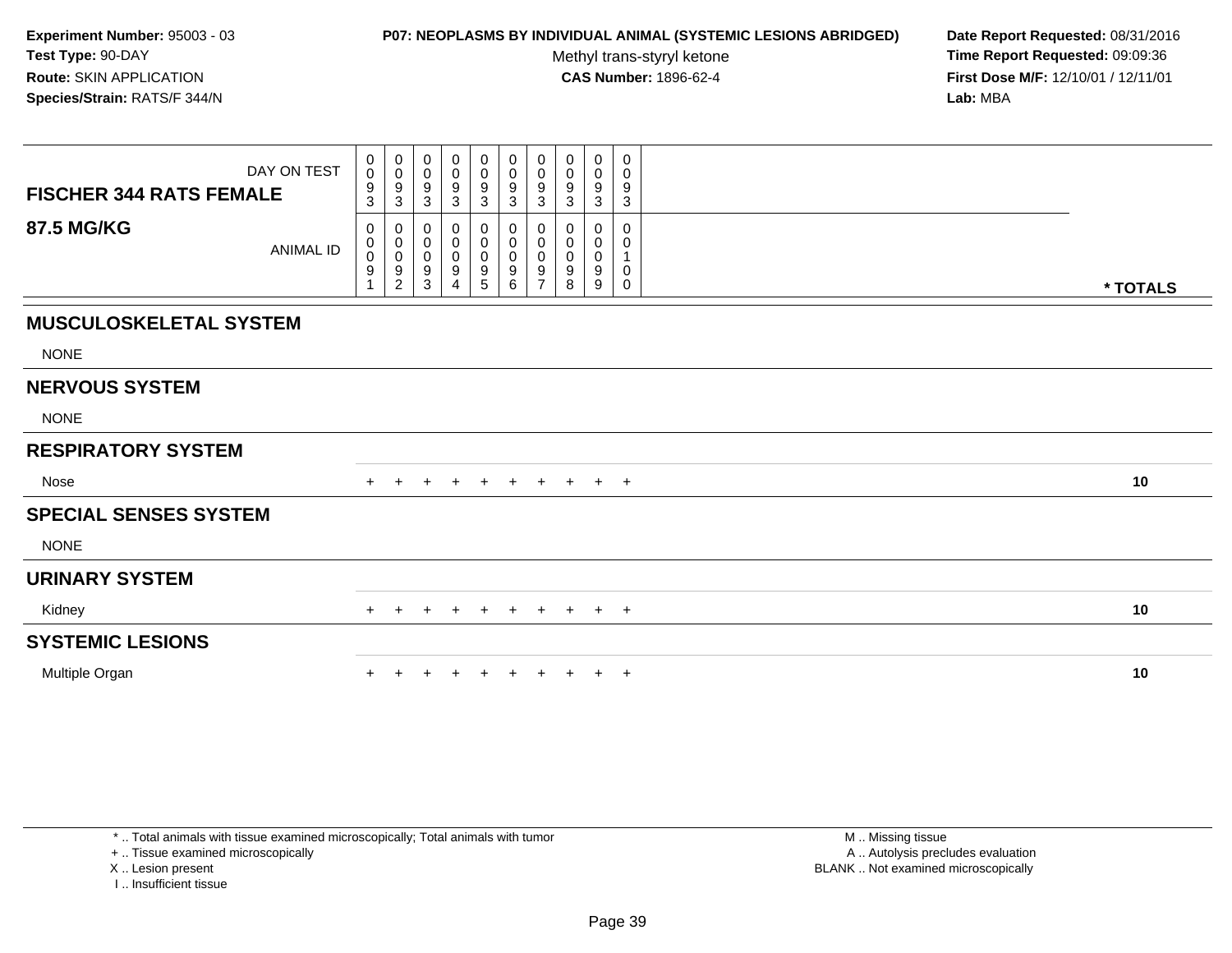# **P07: NEOPLASMS BY INDIVIDUAL ANIMAL (SYSTEMIC LESIONS ABRIDGED) Date Report Requested:** 08/31/2016

Methyl trans-styryl ketone<br>CAS Number: 1896-62-4

| DAY ON TEST                                                                                                                                                         | $\mathbf 0$<br>$\begin{smallmatrix} 0\\0 \end{smallmatrix}$<br>$\mathbf 0$<br>$\pmb{0}$<br>$\pmb{0}$<br>$\pmb{0}$<br>$\pmb{0}$<br>$\pmb{0}$<br>0<br>0<br>$\pmb{0}$<br>$\mathsf{O}\xspace$<br>$\mathbf 0$<br>$\mathbf 0$<br>$\mathsf{O}\xspace$<br>$\pmb{0}$<br>$\mathbf 0$<br>$\mathbf 0$<br>$\mathbf 0$<br>9<br>$\boldsymbol{9}$<br>9<br>9<br>9<br>9                                                                                                                                                                                                                                                                                                                     |              |
|---------------------------------------------------------------------------------------------------------------------------------------------------------------------|---------------------------------------------------------------------------------------------------------------------------------------------------------------------------------------------------------------------------------------------------------------------------------------------------------------------------------------------------------------------------------------------------------------------------------------------------------------------------------------------------------------------------------------------------------------------------------------------------------------------------------------------------------------------------|--------------|
| <b>FISCHER 344 RATS FEMALE</b>                                                                                                                                      | $\frac{9}{3}$<br>$\frac{9}{3}$<br>$\frac{9}{3}$<br>$\frac{9}{3}$<br>$\mathbf{3}$<br>3<br>$\mathbf{3}$<br>$\mathbf 3$<br>3<br>3                                                                                                                                                                                                                                                                                                                                                                                                                                                                                                                                            |              |
| <b>175 MG/KG</b><br><b>ANIMAL ID</b>                                                                                                                                | $\,0\,$<br>0<br>$\mathbf 0$<br>$\mathbf 0$<br>$\mathbf 0$<br>0<br>$\mathbf 0$<br>0<br>0<br>$\mathbf{0}$<br>$\mathbf 0$<br>$\begin{smallmatrix}0\1\end{smallmatrix}$<br>$\mathbf 0$<br>$\mathbf 0$<br>0<br>$\mathbf 0$<br>$\mathbf 0$<br>0<br>0<br>0<br>$\mathbf{1}$<br>$\mathbf{1}$<br>$\mathbf{1}$<br>$\mathbf{1}$<br>$\mathbf{1}$<br>$\mathbf{1}$<br>$\mathbf{1}$<br>1<br>$\mathbf{1}$<br>$\pmb{0}$<br>$\pmb{0}$<br>$\pmb{0}$<br>$\begin{array}{c} 0 \\ 5 \end{array}$<br>$\mathbf 0$<br>$\mathbf 0$<br>$\mathbf 0$<br>0<br>0<br>$\mathbf{1}$<br>$\overline{2}$<br>$\overline{7}$<br>$\mathbf{1}$<br>$\mathbf{3}$<br>$\overline{4}$<br>$\,6\,$<br>8<br>9<br>$\mathbf 0$ | * TOTALS     |
|                                                                                                                                                                     |                                                                                                                                                                                                                                                                                                                                                                                                                                                                                                                                                                                                                                                                           |              |
| <b>ALIMENTARY SYSTEM</b>                                                                                                                                            |                                                                                                                                                                                                                                                                                                                                                                                                                                                                                                                                                                                                                                                                           |              |
| Liver                                                                                                                                                               | $\ddot{}$                                                                                                                                                                                                                                                                                                                                                                                                                                                                                                                                                                                                                                                                 | $\mathbf{1}$ |
| Stomach, Glandular                                                                                                                                                  | $+$<br>$+$<br>$\ddot{}$<br>$\ddot{}$<br>$\ddot{}$<br>$\ddot{}$<br>$+$<br>$\div$                                                                                                                                                                                                                                                                                                                                                                                                                                                                                                                                                                                           | 10           |
| <b>CARDIOVASCULAR SYSTEM</b>                                                                                                                                        |                                                                                                                                                                                                                                                                                                                                                                                                                                                                                                                                                                                                                                                                           |              |
| <b>NONE</b>                                                                                                                                                         |                                                                                                                                                                                                                                                                                                                                                                                                                                                                                                                                                                                                                                                                           |              |
| <b>ENDOCRINE SYSTEM</b>                                                                                                                                             |                                                                                                                                                                                                                                                                                                                                                                                                                                                                                                                                                                                                                                                                           |              |
| <b>NONE</b>                                                                                                                                                         |                                                                                                                                                                                                                                                                                                                                                                                                                                                                                                                                                                                                                                                                           |              |
| <b>GENERAL BODY SYSTEM</b>                                                                                                                                          |                                                                                                                                                                                                                                                                                                                                                                                                                                                                                                                                                                                                                                                                           |              |
| <b>NONE</b>                                                                                                                                                         |                                                                                                                                                                                                                                                                                                                                                                                                                                                                                                                                                                                                                                                                           |              |
| <b>GENITAL SYSTEM</b>                                                                                                                                               |                                                                                                                                                                                                                                                                                                                                                                                                                                                                                                                                                                                                                                                                           |              |
| <b>Clitoral Gland</b>                                                                                                                                               | $\ddot{}$                                                                                                                                                                                                                                                                                                                                                                                                                                                                                                                                                                                                                                                                 | $\mathbf{1}$ |
| Uterus                                                                                                                                                              | $+$                                                                                                                                                                                                                                                                                                                                                                                                                                                                                                                                                                                                                                                                       | 10           |
| <b>HEMATOPOIETIC SYSTEM</b>                                                                                                                                         |                                                                                                                                                                                                                                                                                                                                                                                                                                                                                                                                                                                                                                                                           |              |
| Lymph Node                                                                                                                                                          | $\ddot{}$<br>$\ddot{}$                                                                                                                                                                                                                                                                                                                                                                                                                                                                                                                                                                                                                                                    | $\bf 2$      |
| Thymus                                                                                                                                                              | $+$                                                                                                                                                                                                                                                                                                                                                                                                                                                                                                                                                                                                                                                                       | $\mathbf{1}$ |
| <b>INTEGUMENTARY SYSTEM</b>                                                                                                                                         |                                                                                                                                                                                                                                                                                                                                                                                                                                                                                                                                                                                                                                                                           |              |
| *  Total animals with tissue examined microscopically; Total animals with tumor<br>+  Tissue examined microscopically<br>X  Lesion present<br>I Insufficient tissue | M  Missing tissue<br>A  Autolysis precludes evaluation<br>BLANK  Not examined microscopically                                                                                                                                                                                                                                                                                                                                                                                                                                                                                                                                                                             |              |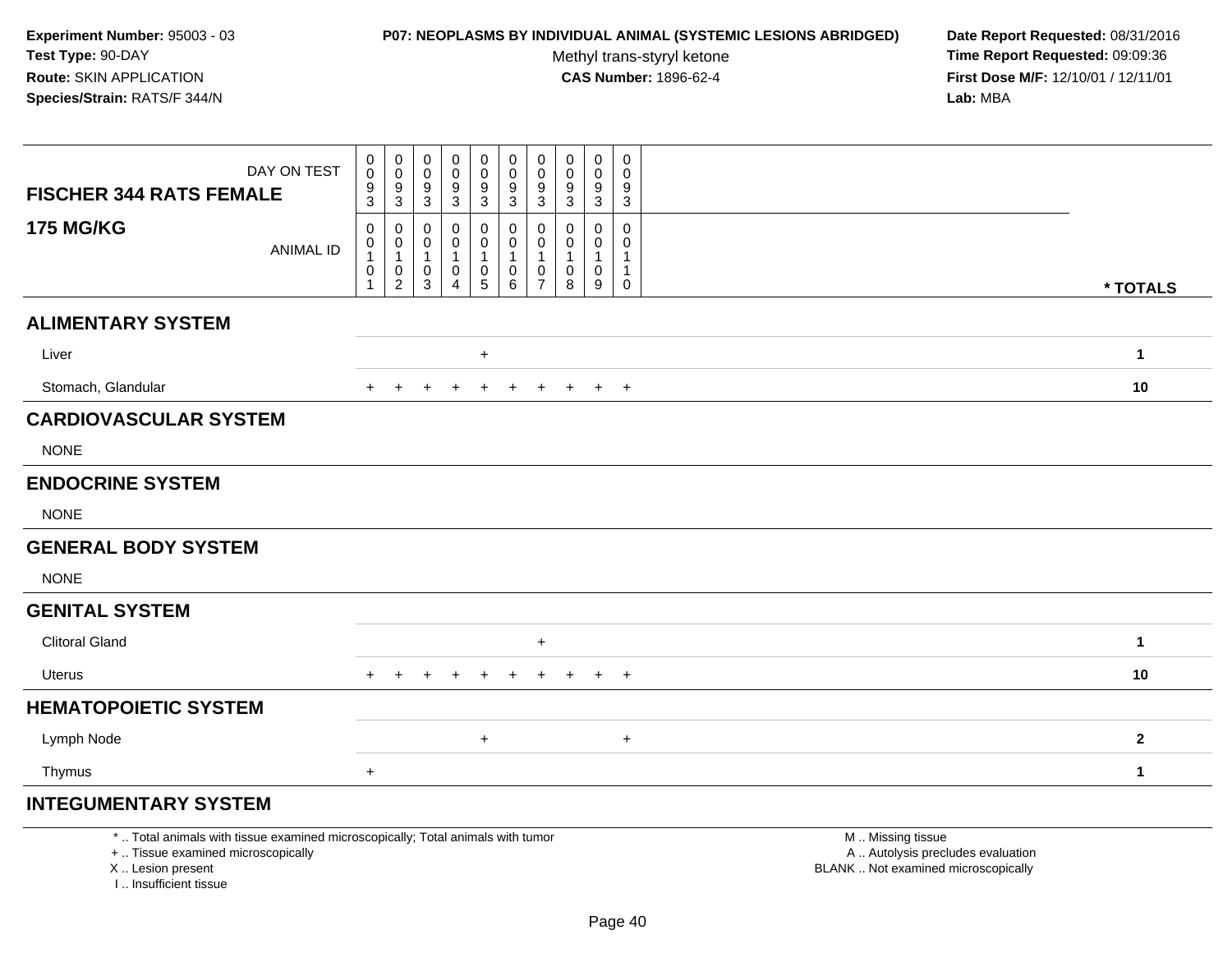#### **P07: NEOPLASMS BY INDIVIDUAL ANIMAL (SYSTEMIC LESIONS ABRIDGED) Date Report Requested:** 08/31/2016

Methyl trans-styryl ketone<br>CAS Number: 1896-62-4

 **Time Report Requested:** 09:09:36 **First Dose M/F:** 12/10/01 / 12/11/01<br>**Lab:** MBA **Lab:** MBA

|                                | DAY ON TEST      | $\pmb{0}$<br>$\mathbf 0$ | $\begin{smallmatrix} 0\\0 \end{smallmatrix}$        | $\begin{smallmatrix}0\\0\end{smallmatrix}$ | $\begin{smallmatrix}0\0\0\end{smallmatrix}$ | $\begin{smallmatrix}0\\0\\9\end{smallmatrix}$    | $\pmb{0}$<br>$\pmb{0}$                                 | 0<br>0                        | $\mathbf 0$<br>$\pmb{0}$       | $\pmb{0}$<br>$\pmb{0}$               | $\boldsymbol{0}$<br>0           |          |
|--------------------------------|------------------|--------------------------|-----------------------------------------------------|--------------------------------------------|---------------------------------------------|--------------------------------------------------|--------------------------------------------------------|-------------------------------|--------------------------------|--------------------------------------|---------------------------------|----------|
| <b>FISCHER 344 RATS FEMALE</b> |                  | 9<br>$\overline{3}$      | $\frac{9}{3}$                                       | $\boldsymbol{9}$<br>$\overline{3}$         | 9<br>$\overline{3}$                         | $\overline{3}$                                   | $\frac{9}{3}$                                          | 9<br>$\mathbf{3}$             | $\boldsymbol{9}$<br>$\sqrt{3}$ | $\boldsymbol{9}$<br>$\mathfrak{Z}$   | 9<br>3                          |          |
| <b>175 MG/KG</b>               | <b>ANIMAL ID</b> | 0<br>0<br>$\mathbf 0$    | 0<br>$\mathbf 0$<br>$\overline{1}$<br>$\frac{0}{2}$ | 0<br>0<br>$\mathbf{1}$<br>0<br>$\sqrt{3}$  | 0<br>0<br>0<br>4                            | 0<br>$\pmb{0}$<br>$\mathbf{1}$<br>$\pmb{0}$<br>5 | 0<br>$\pmb{0}$<br>$\mathbf{1}$<br>0<br>$6\phantom{1}6$ | 0<br>0<br>0<br>$\overline{7}$ | 0<br>0<br>0<br>8               | 0<br>0<br>$\mathbf{1}$<br>0<br>$9\,$ | 0<br>0<br>1<br>1<br>$\mathbf 0$ | * TOTALS |
| Skin                           |                  | ÷                        |                                                     |                                            |                                             |                                                  |                                                        |                               |                                | $\ddot{}$                            | $+$                             | 10       |
| <b>MUSCULOSKELETAL SYSTEM</b>  |                  |                          |                                                     |                                            |                                             |                                                  |                                                        |                               |                                |                                      |                                 |          |
| <b>NONE</b>                    |                  |                          |                                                     |                                            |                                             |                                                  |                                                        |                               |                                |                                      |                                 |          |
| <b>NERVOUS SYSTEM</b>          |                  |                          |                                                     |                                            |                                             |                                                  |                                                        |                               |                                |                                      |                                 |          |
| <b>NONE</b>                    |                  |                          |                                                     |                                            |                                             |                                                  |                                                        |                               |                                |                                      |                                 |          |
| <b>RESPIRATORY SYSTEM</b>      |                  |                          |                                                     |                                            |                                             |                                                  |                                                        |                               |                                |                                      |                                 |          |
| Nose                           |                  | $+$                      | $+$                                                 | $\ddot{}$                                  | $+$                                         | $+$                                              | $+$                                                    | $+$                           | $+$                            | $+$ $+$                              |                                 | 10       |
| <b>SPECIAL SENSES SYSTEM</b>   |                  |                          |                                                     |                                            |                                             |                                                  |                                                        |                               |                                |                                      |                                 |          |
| <b>NONE</b>                    |                  |                          |                                                     |                                            |                                             |                                                  |                                                        |                               |                                |                                      |                                 |          |
| <b>URINARY SYSTEM</b>          |                  |                          |                                                     |                                            |                                             |                                                  |                                                        |                               |                                |                                      |                                 |          |
| Kidney                         |                  | $\pm$                    |                                                     |                                            |                                             |                                                  | $\pm$                                                  |                               |                                | $+$                                  | $+$                             | 10       |
| <b>SYSTEMIC LESIONS</b>        |                  |                          |                                                     |                                            |                                             |                                                  |                                                        |                               |                                |                                      |                                 |          |
| Multiple Organ                 |                  |                          |                                                     |                                            |                                             |                                                  |                                                        |                               |                                | $\ddot{}$                            | $+$                             | 10       |

\* .. Total animals with tissue examined microscopically; Total animals with tumor

+ .. Tissue examined microscopically

X .. Lesion present

I .. Insufficient tissue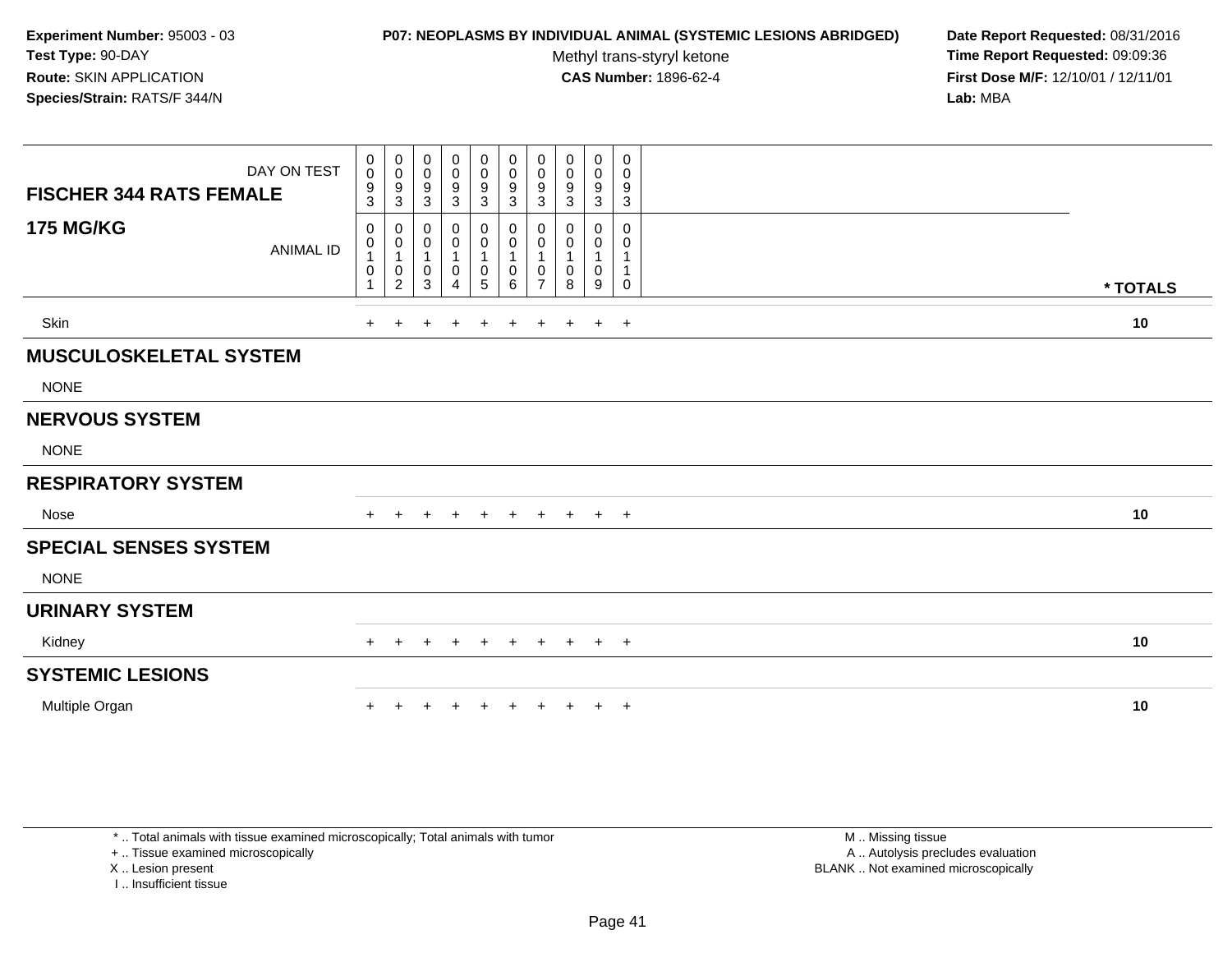#### **P07: NEOPLASMS BY INDIVIDUAL ANIMAL (SYSTEMIC LESIONS ABRIDGED) Date Report Requested:** 08/31/2016

Methyl trans-styryl ketone<br>CAS Number: 1896-62-4

| DAY ON TEST<br><b>FISCHER 344 RATS FEMALE</b>                                                                                                                       | $\mathbf 0$<br>$\overline{0}$<br>$\frac{9}{3}$ | $_{\rm 0}^{\rm 0}$<br>$\frac{9}{3}$                              | $\boldsymbol{0}$<br>$\overline{0}$<br>$\frac{9}{3}$        | $\pmb{0}$<br>$\overline{0}$<br>$^9_3$           | $\begin{smallmatrix}0\0\0\end{smallmatrix}$<br>$\frac{9}{3}$ | $\begin{smallmatrix} 0\\0 \end{smallmatrix}$<br>$\frac{9}{3}$              | $\pmb{0}$<br>$\overline{0}$<br>$\frac{9}{3}$ | $\begin{smallmatrix} 0\\0 \end{smallmatrix}$<br>$\frac{9}{3}$             | $\mathbf 0$<br>$\overline{0}$<br>$\frac{9}{3}$             | 0<br>$\mathbf 0$<br>$\boldsymbol{9}$<br>$\overline{3}$ |                                                                                               |
|---------------------------------------------------------------------------------------------------------------------------------------------------------------------|------------------------------------------------|------------------------------------------------------------------|------------------------------------------------------------|-------------------------------------------------|--------------------------------------------------------------|----------------------------------------------------------------------------|----------------------------------------------|---------------------------------------------------------------------------|------------------------------------------------------------|--------------------------------------------------------|-----------------------------------------------------------------------------------------------|
| <b>350 MG/KG</b><br><b>ANIMAL ID</b>                                                                                                                                | $\mathsf 0$<br>$\mathbf 0$<br>$\mathbf{1}$     | $\boldsymbol{0}$<br>$\pmb{0}$<br>$\overline{1}$<br>$\frac{1}{2}$ | $\mathbf 0$<br>$\mathbf 0$<br>$\mathbf{1}$<br>$\mathbf{1}$ | $\mathbf 0$<br>$\mathbf 0$<br>1<br>$\mathbf{1}$ | $\boldsymbol{0}$<br>0<br>$\mathbf{1}$<br>$\mathbf{1}$        | $\begin{smallmatrix}0\\0\end{smallmatrix}$<br>$\mathbf{1}$<br>$\mathbf{1}$ | $\mathsf{O}\xspace$<br>0<br>1<br>1           | $\mathbf 0$<br>0<br>$\mathbf{1}$<br>$\begin{array}{c} 1 \\ 8 \end{array}$ | $\mathbf 0$<br>$\mathbf 0$<br>$\mathbf{1}$<br>$\mathbf{1}$ | 0<br>$\mathbf 0$<br>$\mathbf{1}$<br>$^2_{\rm 0}$       |                                                                                               |
|                                                                                                                                                                     | $\mathbf{1}$                                   |                                                                  | $\sqrt{3}$                                                 | $\overline{4}$                                  | $\overline{5}$                                               | $\overline{6}$                                                             | $\overline{7}$                               |                                                                           | $\overline{9}$                                             |                                                        | * TOTALS                                                                                      |
| <b>ALIMENTARY SYSTEM</b>                                                                                                                                            |                                                |                                                                  |                                                            |                                                 |                                                              |                                                                            |                                              |                                                                           |                                                            |                                                        |                                                                                               |
| Esophagus                                                                                                                                                           |                                                |                                                                  |                                                            |                                                 |                                                              |                                                                            |                                              |                                                                           |                                                            | $\ddot{}$                                              | 10                                                                                            |
| Intestine Large, Cecum                                                                                                                                              |                                                |                                                                  |                                                            |                                                 |                                                              |                                                                            |                                              |                                                                           |                                                            | $+$                                                    | 10                                                                                            |
| Intestine Large, Colon                                                                                                                                              | $\div$                                         |                                                                  |                                                            |                                                 |                                                              |                                                                            |                                              |                                                                           |                                                            | $\overline{+}$                                         | 10                                                                                            |
| Intestine Large, Rectum                                                                                                                                             |                                                |                                                                  |                                                            |                                                 |                                                              |                                                                            |                                              |                                                                           |                                                            | $+$                                                    | 10                                                                                            |
| Intestine Small, Duodenum                                                                                                                                           |                                                |                                                                  |                                                            |                                                 |                                                              |                                                                            |                                              |                                                                           |                                                            | $\ddot{}$                                              | 10                                                                                            |
| Intestine Small, Ileum                                                                                                                                              | $\div$                                         |                                                                  |                                                            |                                                 |                                                              |                                                                            |                                              |                                                                           |                                                            | $+$                                                    | 10                                                                                            |
| Intestine Small, Jejunum                                                                                                                                            | $\ddot{}$                                      |                                                                  |                                                            |                                                 |                                                              |                                                                            |                                              |                                                                           | $\ddot{}$                                                  | $+$                                                    | 10                                                                                            |
| Liver                                                                                                                                                               |                                                |                                                                  |                                                            |                                                 |                                                              |                                                                            |                                              |                                                                           |                                                            | $\ddot{}$                                              | 10                                                                                            |
| Pancreas                                                                                                                                                            |                                                |                                                                  |                                                            |                                                 |                                                              |                                                                            |                                              |                                                                           |                                                            | $\ddot{}$                                              | 10                                                                                            |
| Salivary Glands                                                                                                                                                     | ÷                                              |                                                                  |                                                            |                                                 |                                                              |                                                                            |                                              |                                                                           | $\overline{+}$                                             | $+$                                                    | 10                                                                                            |
| Stomach, Forestomach                                                                                                                                                |                                                |                                                                  |                                                            |                                                 |                                                              |                                                                            |                                              |                                                                           |                                                            | $\ddot{}$                                              | 10                                                                                            |
| Stomach, Glandular                                                                                                                                                  |                                                |                                                                  |                                                            |                                                 |                                                              |                                                                            |                                              |                                                                           |                                                            | $\ddot{}$                                              | 10                                                                                            |
| Tongue                                                                                                                                                              |                                                |                                                                  |                                                            |                                                 |                                                              |                                                                            |                                              |                                                                           |                                                            | $\ddot{}$                                              | 10                                                                                            |
| <b>CARDIOVASCULAR SYSTEM</b>                                                                                                                                        |                                                |                                                                  |                                                            |                                                 |                                                              |                                                                            |                                              |                                                                           |                                                            |                                                        |                                                                                               |
| <b>Blood Vessel</b>                                                                                                                                                 |                                                |                                                                  |                                                            |                                                 |                                                              |                                                                            |                                              |                                                                           | $\div$                                                     | $+$                                                    | 10                                                                                            |
| *  Total animals with tissue examined microscopically; Total animals with tumor<br>+  Tissue examined microscopically<br>X  Lesion present<br>I Insufficient tissue |                                                |                                                                  |                                                            |                                                 |                                                              |                                                                            |                                              |                                                                           |                                                            |                                                        | M  Missing tissue<br>A  Autolysis precludes evaluation<br>BLANK  Not examined microscopically |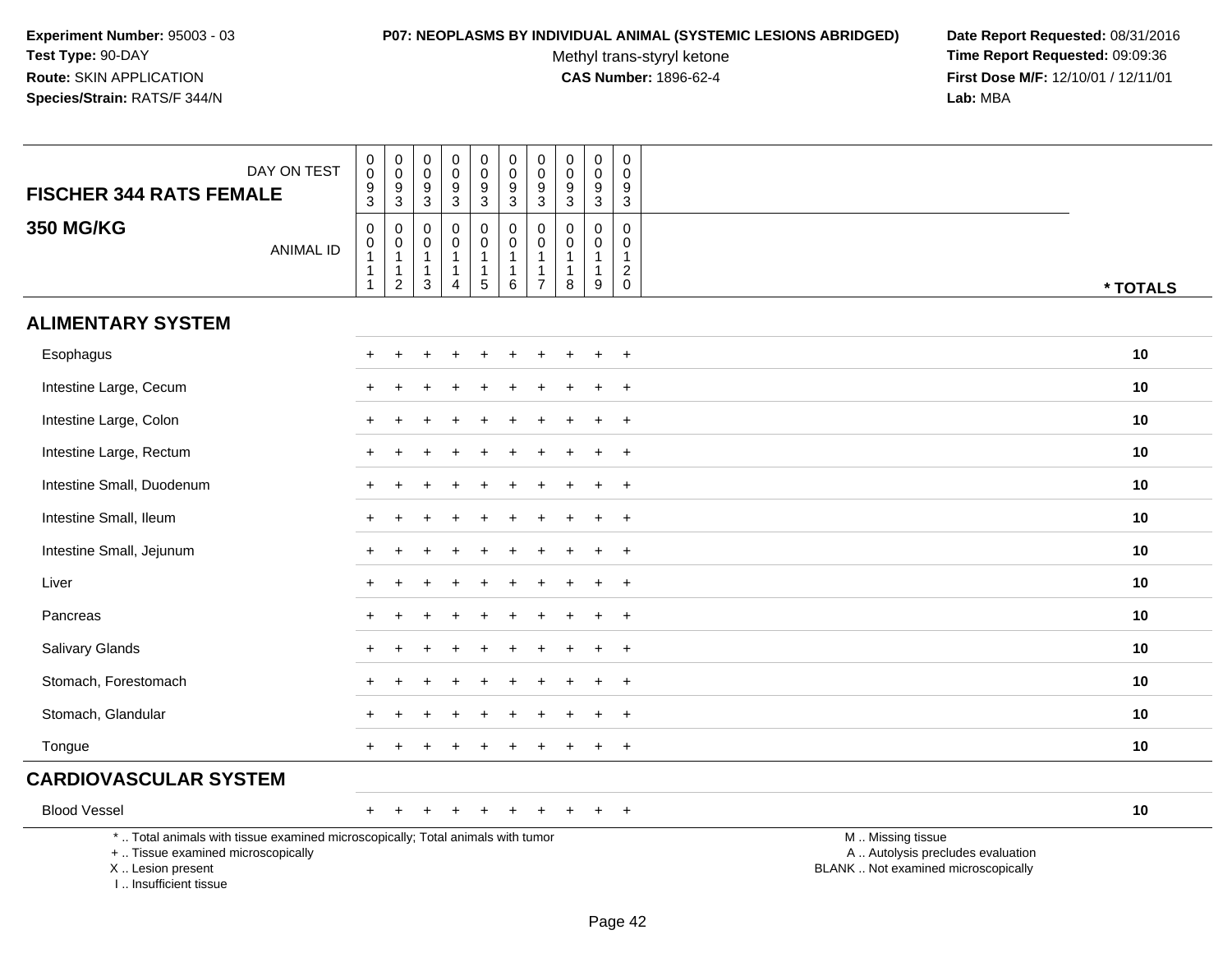#### **P07: NEOPLASMS BY INDIVIDUAL ANIMAL (SYSTEMIC LESIONS ABRIDGED) Date Report Requested:** 08/31/2016

Methyl trans-styryl ketone<br>CAS Number: 1896-62-4

| DAY ON TEST<br><b>FISCHER 344 RATS FEMALE</b>                                                                                                                       | $\mathbf 0$<br>$\pmb{0}$<br>9<br>$\mathbf{3}$                                                     | 0<br>$\mathbf 0$<br>9<br>3                                       | $\mathsf{O}$<br>$\mathsf{O}\xspace$<br>9<br>$\mathfrak{S}$                 | $\pmb{0}$<br>$\mathsf{O}\xspace$<br>9<br>$\mathbf{3}$            | $\mathbf 0$<br>$\overline{0}$<br>9<br>3                             | $\mathbf 0$<br>$\mathbf 0$<br>$\boldsymbol{9}$<br>$\mathbf{3}$            | $\mathbf 0$<br>$\pmb{0}$<br>$9\,$<br>$\mathbf{3}$                              | $\mathbf 0$<br>$\pmb{0}$<br>$9\,$<br>$\mathbf{3}$               | $\mathbf 0$<br>$\mathbf 0$<br>9<br>3                            | $\pmb{0}$<br>$\mathsf{O}\xspace$<br>9<br>$\overline{3}$                             |                                                                                               |          |
|---------------------------------------------------------------------------------------------------------------------------------------------------------------------|---------------------------------------------------------------------------------------------------|------------------------------------------------------------------|----------------------------------------------------------------------------|------------------------------------------------------------------|---------------------------------------------------------------------|---------------------------------------------------------------------------|--------------------------------------------------------------------------------|-----------------------------------------------------------------|-----------------------------------------------------------------|-------------------------------------------------------------------------------------|-----------------------------------------------------------------------------------------------|----------|
| <b>350 MG/KG</b><br><b>ANIMAL ID</b>                                                                                                                                | $\mathsf{O}\xspace$<br>$\begin{smallmatrix}0\\1\end{smallmatrix}$<br>$\mathbf{1}$<br>$\mathbf{1}$ | 0<br>$\pmb{0}$<br>$\mathbf{1}$<br>$\mathbf{1}$<br>$\overline{2}$ | $\mathbf 0$<br>$\mathbf 0$<br>$\mathbf{1}$<br>$\mathbf{1}$<br>$\mathbf{3}$ | 0<br>$\pmb{0}$<br>$\mathbf{1}$<br>$\mathbf{1}$<br>$\overline{4}$ | $\mathbf 0$<br>$\mathsf 0$<br>$\mathbf{1}$<br>$\mathbf{1}$<br>$5\,$ | $\mathbf 0$<br>$\mathbf 0$<br>$\overline{1}$<br>$\overline{1}$<br>$\,6\,$ | $\mathbf 0$<br>$\mathbf 0$<br>$\overline{1}$<br>$\mathbf{1}$<br>$\overline{7}$ | $\mathbf 0$<br>$\mathbf 0$<br>$\mathbf{1}$<br>$\mathbf{1}$<br>8 | $\mathbf 0$<br>$\mathbf 0$<br>$\mathbf{1}$<br>$\mathbf{1}$<br>9 | $\pmb{0}$<br>$\mathbf 0$<br>$\overline{1}$<br>$\overline{2}$<br>$\mathsf{O}\xspace$ |                                                                                               | * TOTALS |
| Heart                                                                                                                                                               | $\ddot{}$                                                                                         | $\ddot{}$                                                        |                                                                            | $\ddot{}$                                                        | $\ddot{}$                                                           | ٠                                                                         | $\ddot{}$                                                                      | ÷                                                               | $+$                                                             | $+$                                                                                 |                                                                                               | 10       |
| <b>ENDOCRINE SYSTEM</b>                                                                                                                                             |                                                                                                   |                                                                  |                                                                            |                                                                  |                                                                     |                                                                           |                                                                                |                                                                 |                                                                 |                                                                                     |                                                                                               |          |
| <b>Adrenal Cortex</b>                                                                                                                                               |                                                                                                   |                                                                  |                                                                            |                                                                  |                                                                     |                                                                           |                                                                                |                                                                 | $\div$                                                          | $\overline{+}$                                                                      |                                                                                               | 10       |
| Adrenal Medulla                                                                                                                                                     |                                                                                                   |                                                                  |                                                                            |                                                                  |                                                                     |                                                                           |                                                                                |                                                                 |                                                                 | $\overline{+}$                                                                      |                                                                                               | 9        |
| Islets, Pancreatic                                                                                                                                                  |                                                                                                   |                                                                  |                                                                            |                                                                  |                                                                     |                                                                           |                                                                                |                                                                 | $\div$                                                          | $\overline{+}$                                                                      |                                                                                               | 10       |
| Parathyroid Gland                                                                                                                                                   | м                                                                                                 | $\ddot{}$                                                        | M                                                                          | M                                                                | $+$                                                                 | $+$                                                                       | M                                                                              |                                                                 | $\ddot{}$                                                       | $+$                                                                                 |                                                                                               | 6        |
| <b>Pituitary Gland</b>                                                                                                                                              |                                                                                                   |                                                                  |                                                                            |                                                                  |                                                                     |                                                                           |                                                                                |                                                                 |                                                                 | $\overline{+}$                                                                      |                                                                                               | 10       |
| <b>Thyroid Gland</b>                                                                                                                                                |                                                                                                   |                                                                  |                                                                            |                                                                  |                                                                     |                                                                           |                                                                                |                                                                 |                                                                 | $\ddot{}$                                                                           |                                                                                               | 10       |
| <b>GENERAL BODY SYSTEM</b>                                                                                                                                          |                                                                                                   |                                                                  |                                                                            |                                                                  |                                                                     |                                                                           |                                                                                |                                                                 |                                                                 |                                                                                     |                                                                                               |          |
| <b>NONE</b>                                                                                                                                                         |                                                                                                   |                                                                  |                                                                            |                                                                  |                                                                     |                                                                           |                                                                                |                                                                 |                                                                 |                                                                                     |                                                                                               |          |
| <b>GENITAL SYSTEM</b>                                                                                                                                               |                                                                                                   |                                                                  |                                                                            |                                                                  |                                                                     |                                                                           |                                                                                |                                                                 |                                                                 |                                                                                     |                                                                                               |          |
| <b>Clitoral Gland</b>                                                                                                                                               |                                                                                                   |                                                                  |                                                                            |                                                                  |                                                                     |                                                                           |                                                                                |                                                                 |                                                                 | $\ddot{}$                                                                           |                                                                                               | 10       |
| Ovary                                                                                                                                                               |                                                                                                   |                                                                  |                                                                            |                                                                  |                                                                     |                                                                           |                                                                                |                                                                 |                                                                 | $\ddot{}$                                                                           |                                                                                               | 10       |
| <b>Uterus</b>                                                                                                                                                       |                                                                                                   |                                                                  |                                                                            |                                                                  |                                                                     |                                                                           |                                                                                |                                                                 | $\ddot{}$                                                       | $\ddot{}$                                                                           |                                                                                               | 10       |
| <b>HEMATOPOIETIC SYSTEM</b>                                                                                                                                         |                                                                                                   |                                                                  |                                                                            |                                                                  |                                                                     |                                                                           |                                                                                |                                                                 |                                                                 |                                                                                     |                                                                                               |          |
| <b>Bone Marrow</b>                                                                                                                                                  | $+$                                                                                               |                                                                  |                                                                            |                                                                  |                                                                     |                                                                           |                                                                                |                                                                 |                                                                 | $+$                                                                                 |                                                                                               | 10       |
| *  Total animals with tissue examined microscopically; Total animals with tumor<br>+  Tissue examined microscopically<br>X  Lesion present<br>I Insufficient tissue |                                                                                                   |                                                                  |                                                                            |                                                                  |                                                                     |                                                                           |                                                                                |                                                                 |                                                                 |                                                                                     | M  Missing tissue<br>A  Autolysis precludes evaluation<br>BLANK  Not examined microscopically |          |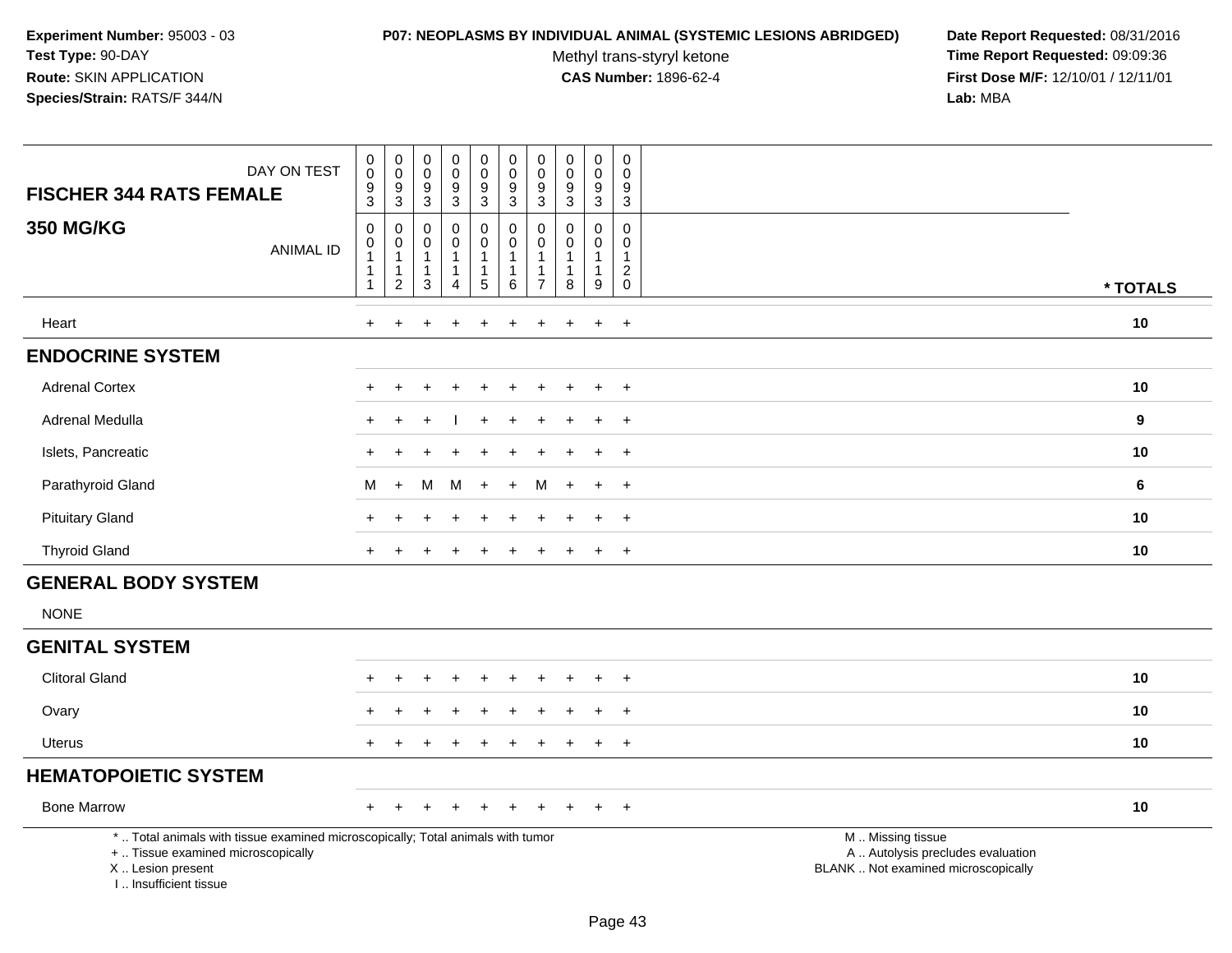#### **P07: NEOPLASMS BY INDIVIDUAL ANIMAL (SYSTEMIC LESIONS ABRIDGED) Date Report Requested:** 08/31/2016

Methyl trans-styryl ketone<br>CAS Number: 1896-62-4

 **Time Report Requested:** 09:09:36 **First Dose M/F:** 12/10/01 / 12/11/01<br>Lab: MBA **Lab:** MBA

| DAY ON TEST<br><b>FISCHER 344 RATS FEMALE</b>                                                                                              | $\pmb{0}$<br>$\mathsf 0$<br>9<br>3                                           | $\pmb{0}$<br>$\,0\,$<br>$9\,$<br>$\sqrt{3}$   | $\pmb{0}$<br>$\pmb{0}$<br>$\boldsymbol{9}$<br>$\mathsf 3$ | $\pmb{0}$<br>$\ddot{\mathbf{0}}$<br>9<br>$\mathbf{3}$            | 0<br>$\mathsf{O}\xspace$<br>9<br>3                        | $\pmb{0}$<br>$\pmb{0}$<br>$9\,$<br>$\sqrt{3}$             | 0<br>$\mathbf 0$<br>9<br>$\mathbf{3}$       | 0<br>$\mathbf 0$<br>9<br>3                     | 0<br>$\mathbf 0$<br>$\boldsymbol{9}$<br>3   | $\mathsf 0$<br>$\Omega$<br>9<br>$\mathsf 3$             |                                                                                               |              |
|--------------------------------------------------------------------------------------------------------------------------------------------|------------------------------------------------------------------------------|-----------------------------------------------|-----------------------------------------------------------|------------------------------------------------------------------|-----------------------------------------------------------|-----------------------------------------------------------|---------------------------------------------|------------------------------------------------|---------------------------------------------|---------------------------------------------------------|-----------------------------------------------------------------------------------------------|--------------|
| <b>350 MG/KG</b><br><b>ANIMAL ID</b>                                                                                                       | $\mathbf 0$<br>$\mathbf 0$<br>$\mathbf{1}$<br>$\mathbf{1}$<br>$\overline{1}$ | 0<br>0<br>$\mathbf{1}$<br>1<br>$\overline{2}$ | 0<br>0<br>$\mathbf{1}$<br>$\mathbf{1}$<br>$\overline{3}$  | 0<br>$\pmb{0}$<br>$\mathbf{1}$<br>$\mathbf{1}$<br>$\overline{4}$ | 0<br>$\mathbf 0$<br>$\begin{array}{c} 1 \\ 5 \end{array}$ | 0<br>$\mathbf 0$<br>$\mathbf 1$<br>$\mathbf 1$<br>$\,6\,$ | $\Omega$<br>$\Omega$<br>1<br>$\overline{7}$ | $\Omega$<br>$\Omega$<br>1<br>$\mathbf{1}$<br>8 | 0<br>0<br>$\mathbf{1}$<br>$\mathbf{1}$<br>9 | $\mathbf 0$<br>$\Omega$<br>$\mathbf{1}$<br>$^2_{\rm 0}$ |                                                                                               | * TOTALS     |
| Lymph Node                                                                                                                                 | $+$                                                                          |                                               |                                                           | $\ddot{}$                                                        |                                                           |                                                           |                                             | $\ddot{}$                                      |                                             |                                                         |                                                                                               | $\mathbf{3}$ |
| Lymph Node, Mandibular                                                                                                                     | м                                                                            | M                                             | M                                                         | м                                                                | M                                                         | M                                                         | M                                           | M                                              | M M                                         |                                                         |                                                                                               | $\mathbf 0$  |
| Lymph Node, Mesenteric                                                                                                                     |                                                                              |                                               |                                                           |                                                                  |                                                           |                                                           |                                             |                                                | $\ddot{}$                                   | $+$                                                     |                                                                                               | 10           |
| Spleen                                                                                                                                     |                                                                              |                                               |                                                           |                                                                  |                                                           |                                                           |                                             |                                                |                                             | $\ddot{}$                                               |                                                                                               | 10           |
| Thymus                                                                                                                                     | $+$                                                                          |                                               |                                                           |                                                                  |                                                           |                                                           |                                             |                                                | $\pm$                                       | $+$                                                     |                                                                                               | 10           |
| <b>INTEGUMENTARY SYSTEM</b>                                                                                                                |                                                                              |                                               |                                                           |                                                                  |                                                           |                                                           |                                             |                                                |                                             |                                                         |                                                                                               |              |
| Mammary Gland                                                                                                                              |                                                                              |                                               |                                                           |                                                                  |                                                           |                                                           |                                             |                                                |                                             | $\ddot{}$                                               |                                                                                               | 10           |
| Skin                                                                                                                                       | $\div$                                                                       |                                               |                                                           |                                                                  |                                                           |                                                           |                                             |                                                | $\ddot{}$                                   | $+$                                                     |                                                                                               | 10           |
| <b>MUSCULOSKELETAL SYSTEM</b>                                                                                                              |                                                                              |                                               |                                                           |                                                                  |                                                           |                                                           |                                             |                                                |                                             |                                                         |                                                                                               |              |
| Bone                                                                                                                                       |                                                                              |                                               |                                                           |                                                                  |                                                           |                                                           |                                             |                                                |                                             | $\ddot{}$                                               |                                                                                               | 10           |
| <b>NERVOUS SYSTEM</b>                                                                                                                      |                                                                              |                                               |                                                           |                                                                  |                                                           |                                                           |                                             |                                                |                                             |                                                         |                                                                                               |              |
| <b>Brain</b>                                                                                                                               | $+$                                                                          | $+$                                           | $+$                                                       | $+$                                                              | $+$                                                       | $+$                                                       | $+$                                         | $+$                                            | $+$                                         | $+$                                                     |                                                                                               | 10           |
| <b>RESPIRATORY SYSTEM</b>                                                                                                                  |                                                                              |                                               |                                                           |                                                                  |                                                           |                                                           |                                             |                                                |                                             |                                                         |                                                                                               |              |
| Lung                                                                                                                                       |                                                                              |                                               |                                                           |                                                                  |                                                           |                                                           |                                             |                                                |                                             | $\overline{ }$                                          |                                                                                               | 10           |
| Nose                                                                                                                                       |                                                                              |                                               |                                                           |                                                                  |                                                           |                                                           |                                             |                                                |                                             | $\overline{+}$                                          |                                                                                               | 10           |
| Trachea                                                                                                                                    |                                                                              |                                               |                                                           |                                                                  |                                                           |                                                           |                                             |                                                |                                             | $\ddot{}$                                               |                                                                                               | 10           |
| *  Total animals with tissue examined microscopically; Total animals with tumor<br>+  Tissue examined microscopically<br>X  Lesion present |                                                                              |                                               |                                                           |                                                                  |                                                           |                                                           |                                             |                                                |                                             |                                                         | M  Missing tissue<br>A  Autolysis precludes evaluation<br>BLANK  Not examined microscopically |              |

I .. Insufficient tissue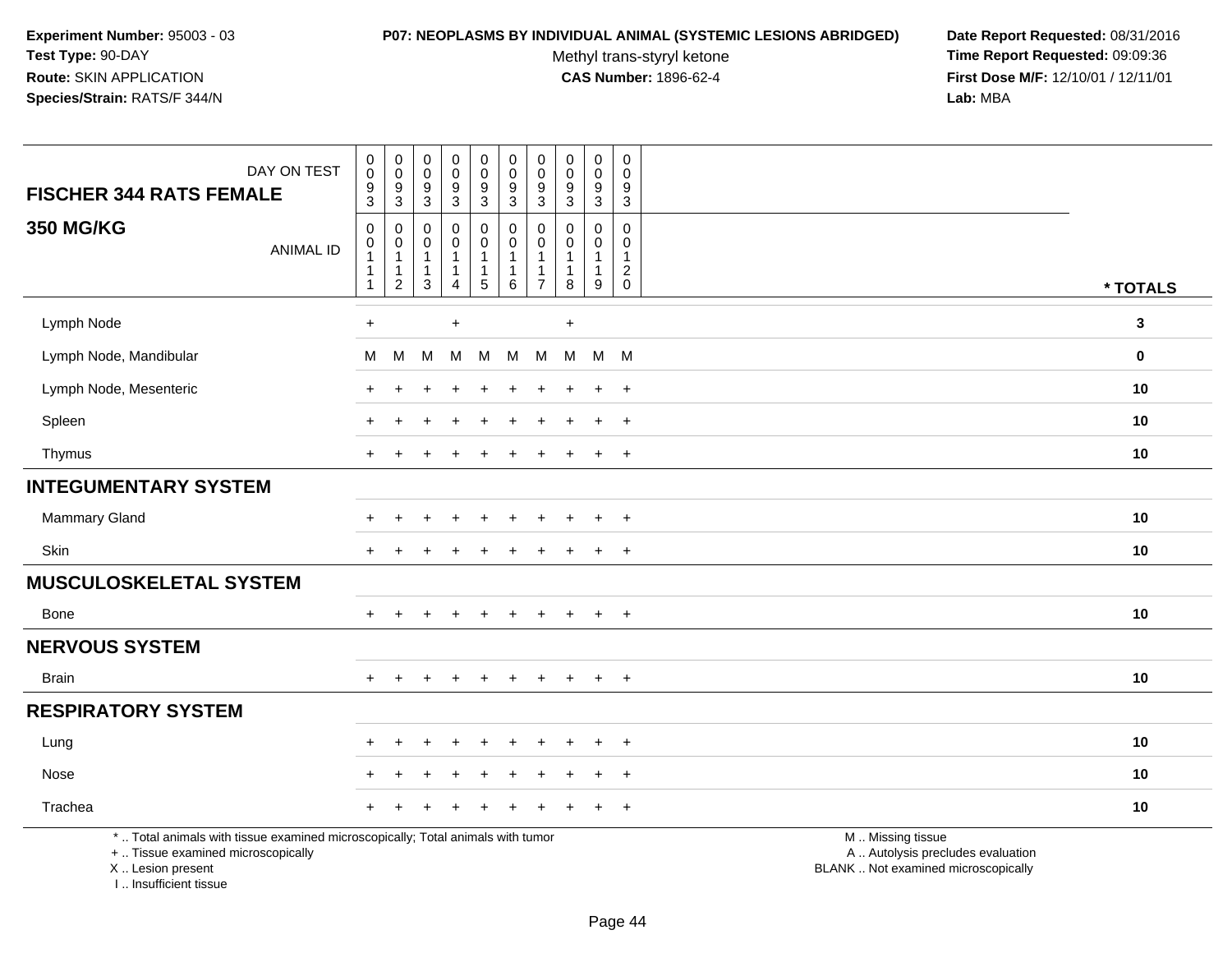### **P07: NEOPLASMS BY INDIVIDUAL ANIMAL (SYSTEMIC LESIONS ABRIDGED) Date Report Requested:** 08/31/2016

Methyl trans-styryl ketone<br>CAS Number: 1896-62-4

 **Time Report Requested:** 09:09:36 **First Dose M/F:** 12/10/01 / 12/11/01<br>**Lab:** MBA **Lab:** MBA

| DAY ON TEST<br><b>FISCHER 344 RATS FEMALE</b> | $\boldsymbol{0}$<br>$\pmb{0}$<br>9 | $_{\rm 0}^{\rm 0}$<br>9 | $_{\rm 0}^{\rm 0}$<br>$\boldsymbol{9}$ | $\begin{smallmatrix} 0\\0 \end{smallmatrix}$<br>$\boldsymbol{9}$ | $\begin{smallmatrix} 0\\0 \end{smallmatrix}$<br>$\boldsymbol{9}$ | $\begin{smallmatrix} 0\\0 \end{smallmatrix}$<br>$\boldsymbol{9}$ | $\pmb{0}$<br>$\pmb{0}$<br>9 | $_{\rm 0}^{\rm 0}$<br>9 | $\pmb{0}$<br>$\mathsf 0$<br>$\boldsymbol{9}$ | 0<br>$\pmb{0}$<br>9             |          |
|-----------------------------------------------|------------------------------------|-------------------------|----------------------------------------|------------------------------------------------------------------|------------------------------------------------------------------|------------------------------------------------------------------|-----------------------------|-------------------------|----------------------------------------------|---------------------------------|----------|
|                                               | 3                                  | 3                       | $\mathbf{3}$                           | $\mathbf{3}$                                                     | 3                                                                | $\mathbf{3}$                                                     | 3                           | 3                       | 3                                            | 3                               |          |
| <b>350 MG/KG</b><br>ANIMAL ID                 | $\mathbf 0$<br>$\pmb{0}$           | $\pmb{0}$               | $\pmb{0}$<br>0                         | 0<br>$\mathbf 0$                                                 | $\mathbf 0$<br>$\overline{0}$                                    | $\mathbf 0$<br>$\pmb{0}$                                         | 0                           |                         | 0                                            | $\Omega$<br>0<br>$\overline{c}$ |          |
|                                               |                                    | 2                       | 3                                      | 4                                                                | $5\phantom{.0}$                                                  | 6                                                                |                             | 8                       | 9                                            | $\mathbf 0$                     | * TOTALS |
| <b>SPECIAL SENSES SYSTEM</b>                  |                                    |                         |                                        |                                                                  |                                                                  |                                                                  |                             |                         |                                              |                                 |          |
| Eye                                           | $+$                                |                         |                                        | $\div$                                                           | $\div$                                                           | $\pm$                                                            | ÷                           | $+$                     | $+$                                          | $+$                             | 10       |
| Harderian Gland                               | $+$                                |                         |                                        |                                                                  | $\div$                                                           | $\pm$                                                            | $\div$                      | $+$                     | $+$                                          | $+$                             | 10       |
| <b>URINARY SYSTEM</b>                         |                                    |                         |                                        |                                                                  |                                                                  |                                                                  |                             |                         |                                              |                                 |          |
| Kidney                                        |                                    |                         |                                        |                                                                  |                                                                  |                                                                  |                             |                         | $+$                                          | $+$                             | 10       |
| <b>Urinary Bladder</b>                        |                                    |                         |                                        |                                                                  |                                                                  |                                                                  |                             |                         | $+$                                          | $+$                             | 10       |
| <b>SYSTEMIC LESIONS</b>                       |                                    |                         |                                        |                                                                  |                                                                  |                                                                  |                             |                         |                                              |                                 |          |
| Multiple Organ                                |                                    |                         |                                        |                                                                  |                                                                  | $+$                                                              |                             |                         | $+$                                          | $+$                             | 10       |

\* .. Total animals with tissue examined microscopically; Total animals with tumor

+ .. Tissue examined microscopically

X .. Lesion present

I .. Insufficient tissue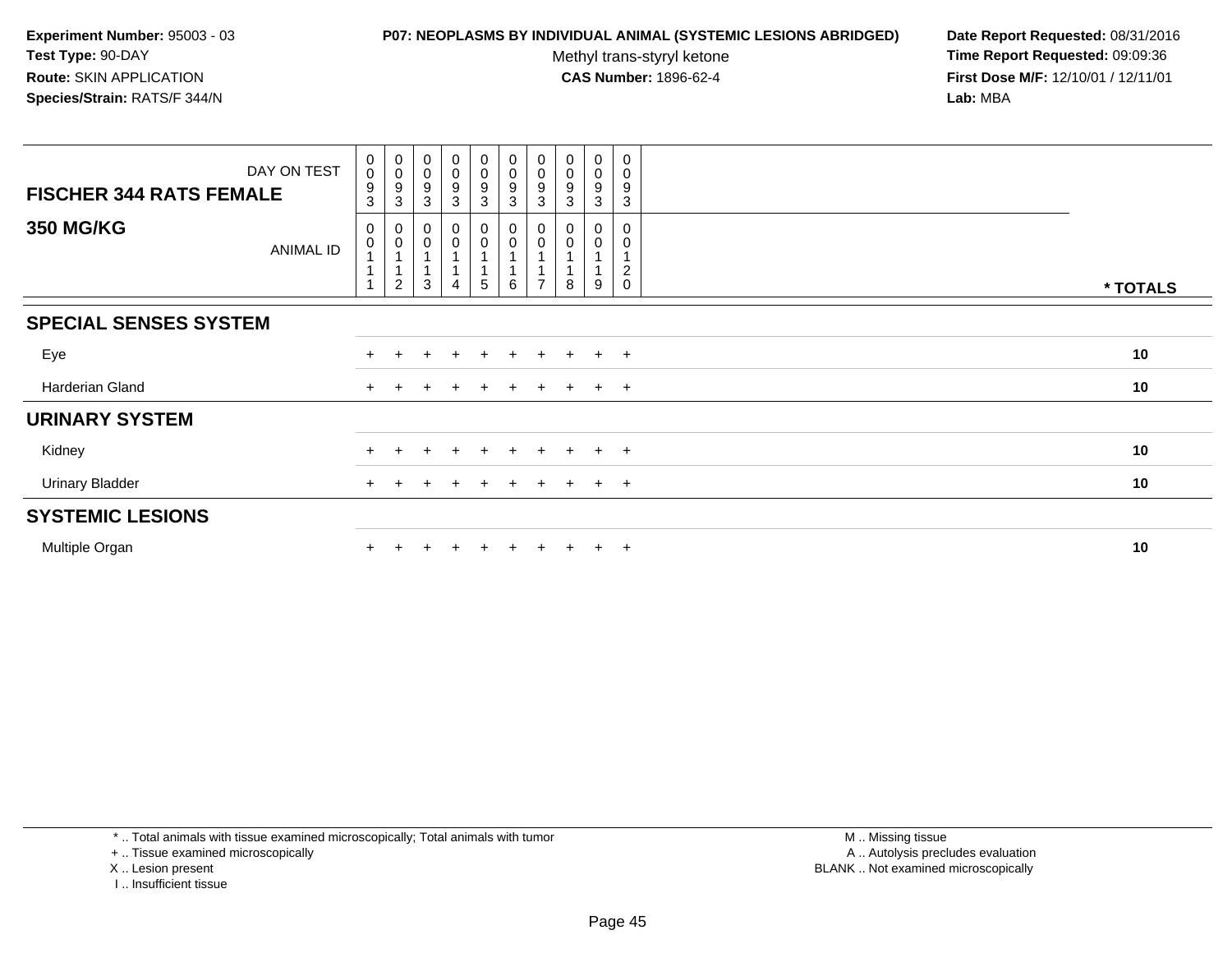DAY ON TEST**FISCHER 344 RATS FEMALECONTROL SPECIAL**ANIMAL ID**\* TOTALSALIMENTARY SYSTEMNONE CARDIOVASCULAR SYSTEM**NONE**ENDOCRINE SYSTEM**NONE**GENERAL BODY SYSTEM**NONE**GENITAL SYSTEM**NONE**HEMATOPOIETIC SYSTEMNONE INTEGUMENTARY SYSTEM**NONE**MUSCULOSKELETAL SYSTEM**NONE**Experiment Number:** 95003 - 03 **P07: NEOPLASMS BY INDIVIDUAL ANIMAL (SYSTEMIC LESIONS ABRIDGED) Date Report Requested:** 08/31/2016 **Test Type:** 90-DAYMethyl trans-styryl ketone<br>CAS Number: 1896-62-4 **Time Report Requested:** 09:09:36 **Route:** SKIN APPLICATION**First Dose M/F:** 12/10/01 / 12/11/01<br>**Lab:** MBA **Species/Strain:** RATS/F 344/N**Lab:** MBA

\* .. Total animals with tissue examined microscopically; Total animals with tumor

+ .. Tissue examined microscopically

X .. Lesion present

I .. Insufficient tissue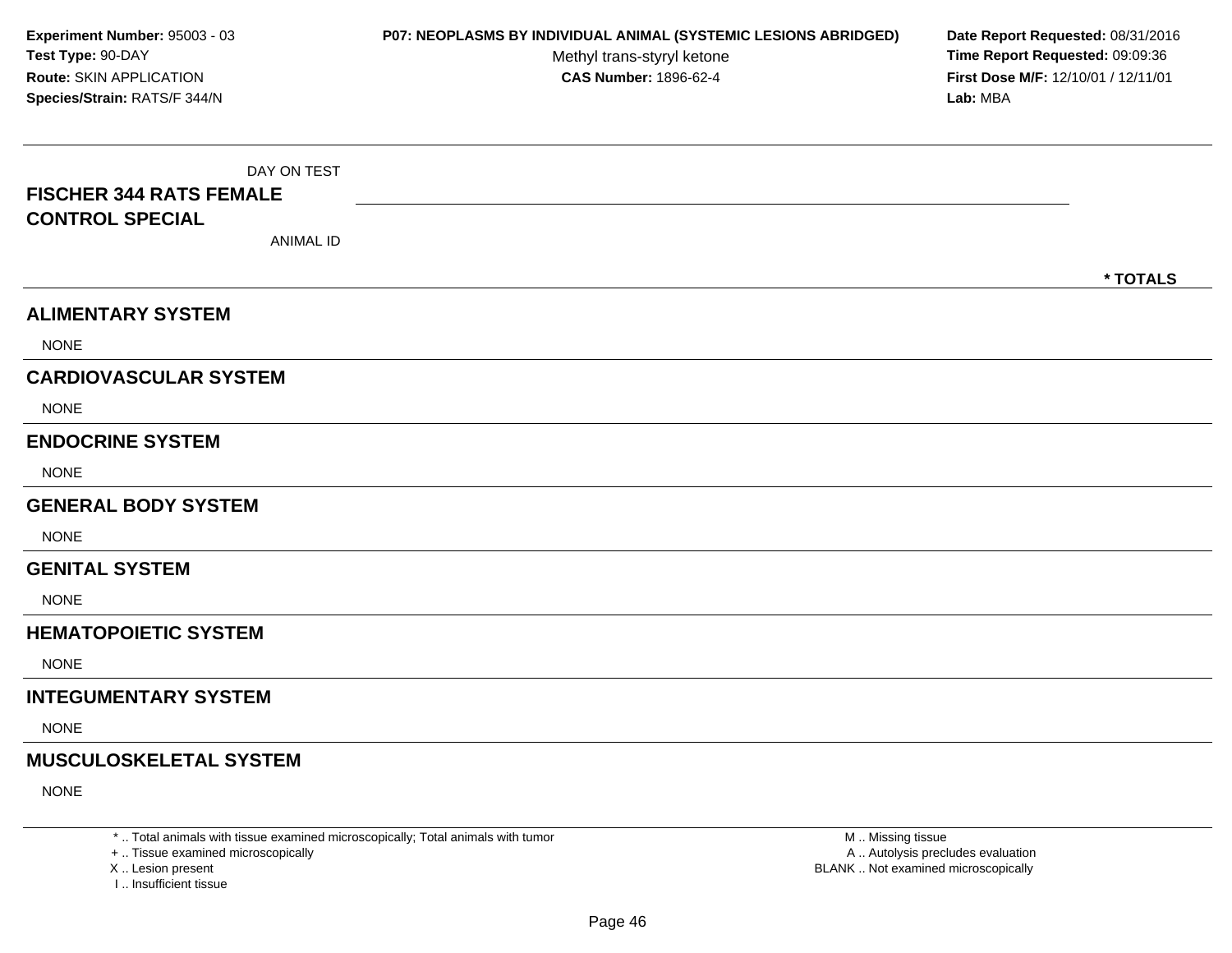DAY ON TEST**FISCHER 344 RATS FEMALECONTROL SPECIAL**ANIMAL ID**\* TOTALSNERVOUS SYSTEM**NONE**RESPIRATORY SYSTEM**NONE**SPECIAL SENSES SYSTEM**NONE**URINARY SYSTEM**NONE**SYSTEMIC LESIONSExperiment Number:** 95003 - 03 **P07: NEOPLASMS BY INDIVIDUAL ANIMAL (SYSTEMIC LESIONS ABRIDGED) Date Report Requested:** 08/31/2016 **Test Type:** 90-DAYMethyl trans-styryl ketone<br>CAS Number: 1896-62-4 **Time Report Requested:** 09:09:36 **Route:** SKIN APPLICATION**First Dose M/F:** 12/10/01 / 12/11/01<br>**Lab:** MBA **Species/Strain:** RATS/F 344/N**Lab:** MBA

Multiple Organ**<sup>0</sup>**

\* .. Total animals with tissue examined microscopically; Total animals with tumor

+ .. Tissue examined microscopically

X .. Lesion present

I .. Insufficient tissue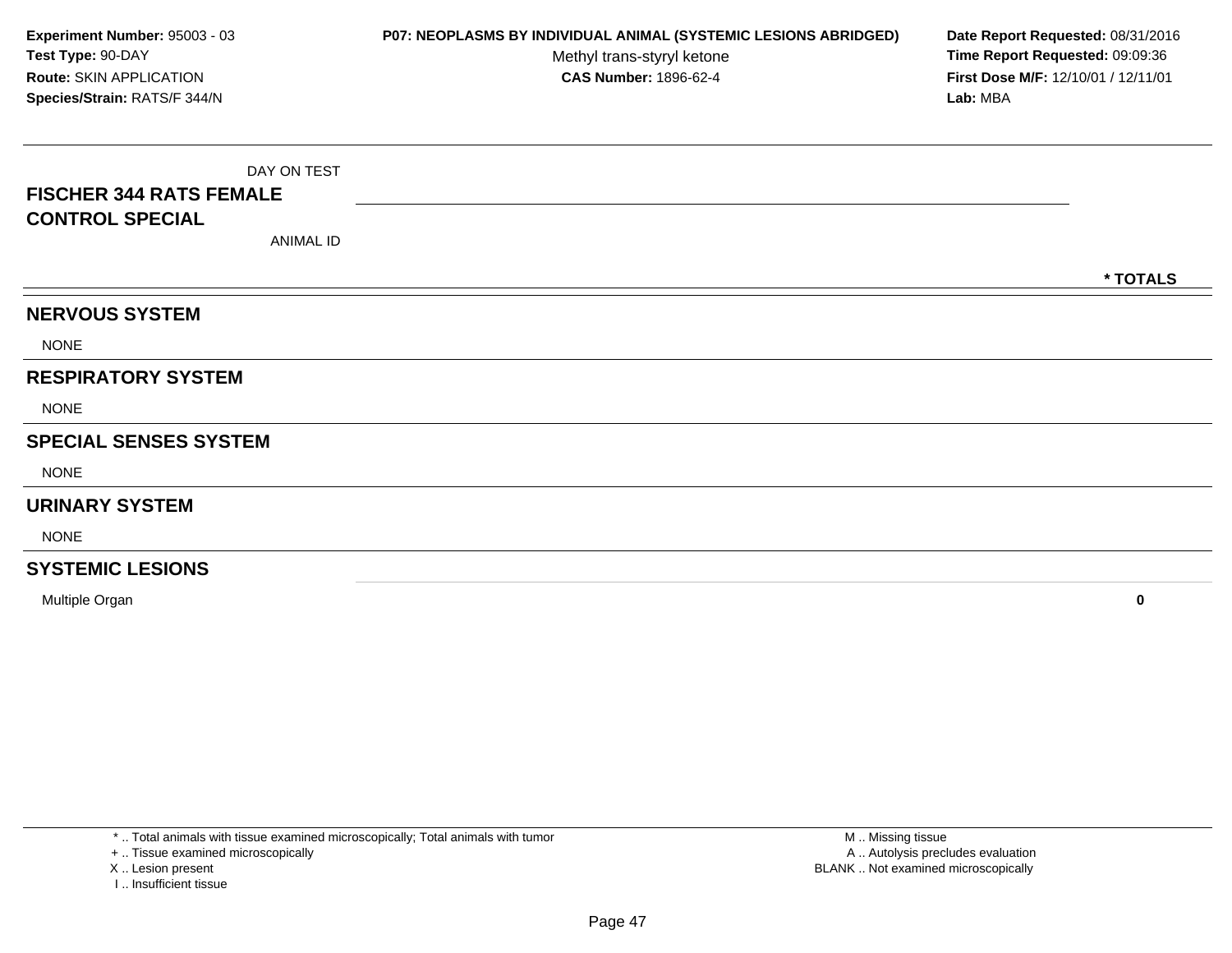DAY ON TEST**FISCHER 344 RATS FEMALETK 22.0 MG/KG**ANIMAL ID**\* TOTALSALIMENTARY SYSTEMNONE CARDIOVASCULAR SYSTEM**NONE**ENDOCRINE SYSTEM**NONE**GENERAL BODY SYSTEM**NONE**GENITAL SYSTEM**NONE**HEMATOPOIETIC SYSTEMNONE INTEGUMENTARY SYSTEM**NONE**MUSCULOSKELETAL SYSTEM**NONE**Experiment Number:** 95003 - 03 **P07: NEOPLASMS BY INDIVIDUAL ANIMAL (SYSTEMIC LESIONS ABRIDGED) Date Report Requested:** 08/31/2016 **Test Type:** 90-DAYMethyl trans-styryl ketone<br>CAS Number: 1896-62-4 **Time Report Requested:** 09:09:36 **Route:** SKIN APPLICATION**First Dose M/F:** 12/10/01 / 12/11/01<br>**Lab:** MBA **Species/Strain:** RATS/F 344/N**Lab:** MBA

\* .. Total animals with tissue examined microscopically; Total animals with tumor

+ .. Tissue examined microscopically

X .. Lesion present

I .. Insufficient tissue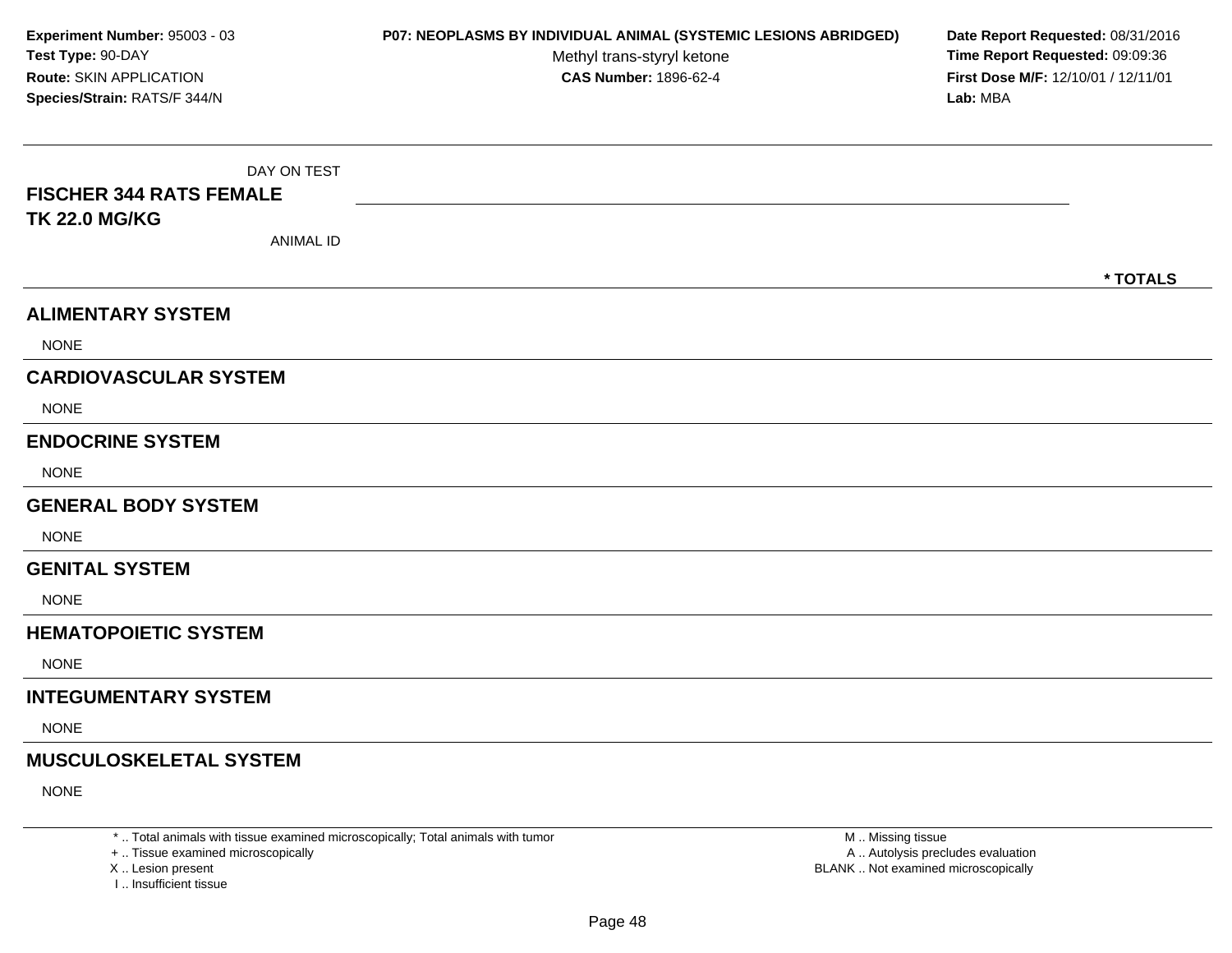DAY ON TEST**FISCHER 344 RATS FEMALETK 22.0 MG/KG**ANIMAL ID**\* TOTALSNERVOUS SYSTEM**NONE**RESPIRATORY SYSTEM**NONE**SPECIAL SENSES SYSTEM**NONE**URINARY SYSTEM**NONE**SYSTEMIC LESIONSExperiment Number:** 95003 - 03 **P07: NEOPLASMS BY INDIVIDUAL ANIMAL (SYSTEMIC LESIONS ABRIDGED) Date Report Requested:** 08/31/2016 **Test Type:** 90-DAYMethyl trans-styryl ketone<br>CAS Number: 1896-62-4 **Time Report Requested:** 09:09:36 **Route:** SKIN APPLICATION**First Dose M/F:** 12/10/01 / 12/11/01<br>**Lab:** MBA **Species/Strain:** RATS/F 344/N**Lab:** MBA

Multiple Organ**<sup>0</sup>**

\* .. Total animals with tissue examined microscopically; Total animals with tumor

+ .. Tissue examined microscopically

X .. Lesion present

I .. Insufficient tissue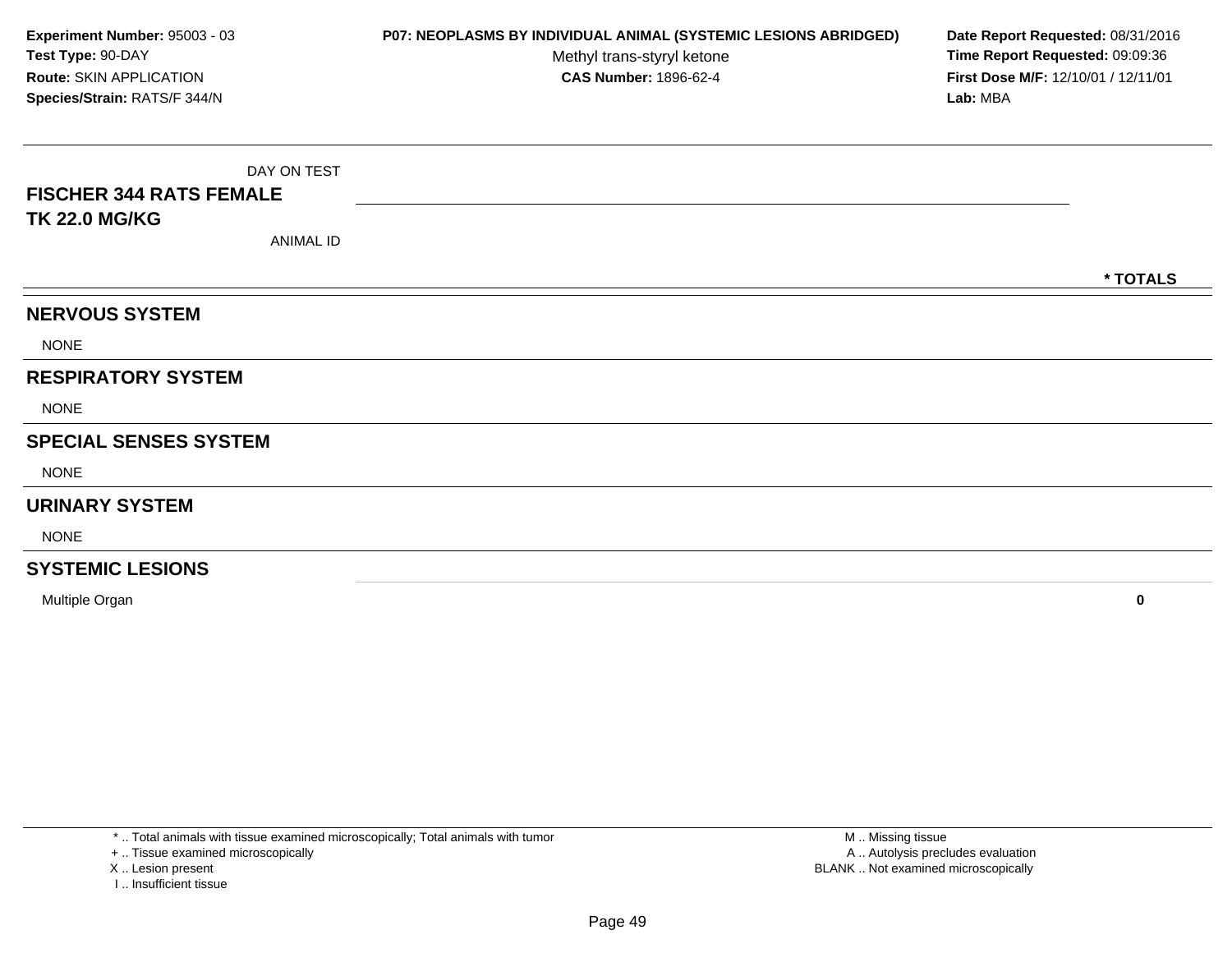DAY ON TEST**FISCHER 344 RATS FEMALETK 44.0 MG/KG**ANIMAL ID**\* TOTALSALIMENTARY SYSTEMNONE CARDIOVASCULAR SYSTEM**NONE**ENDOCRINE SYSTEM**NONE**GENERAL BODY SYSTEM**NONE**GENITAL SYSTEM**NONE**HEMATOPOIETIC SYSTEMNONE INTEGUMENTARY SYSTEM**NONE**MUSCULOSKELETAL SYSTEM**NONE**Experiment Number:** 95003 - 03 **P07: NEOPLASMS BY INDIVIDUAL ANIMAL (SYSTEMIC LESIONS ABRIDGED) Date Report Requested:** 08/31/2016 **Test Type:** 90-DAYMethyl trans-styryl ketone<br>CAS Number: 1896-62-4 **Time Report Requested:** 09:09:36 **Route:** SKIN APPLICATION**First Dose M/F:** 12/10/01 / 12/11/01<br>**Lab:** MBA **Species/Strain:** RATS/F 344/N**Lab:** MBA

\* .. Total animals with tissue examined microscopically; Total animals with tumor

+ .. Tissue examined microscopically

X .. Lesion present

I .. Insufficient tissue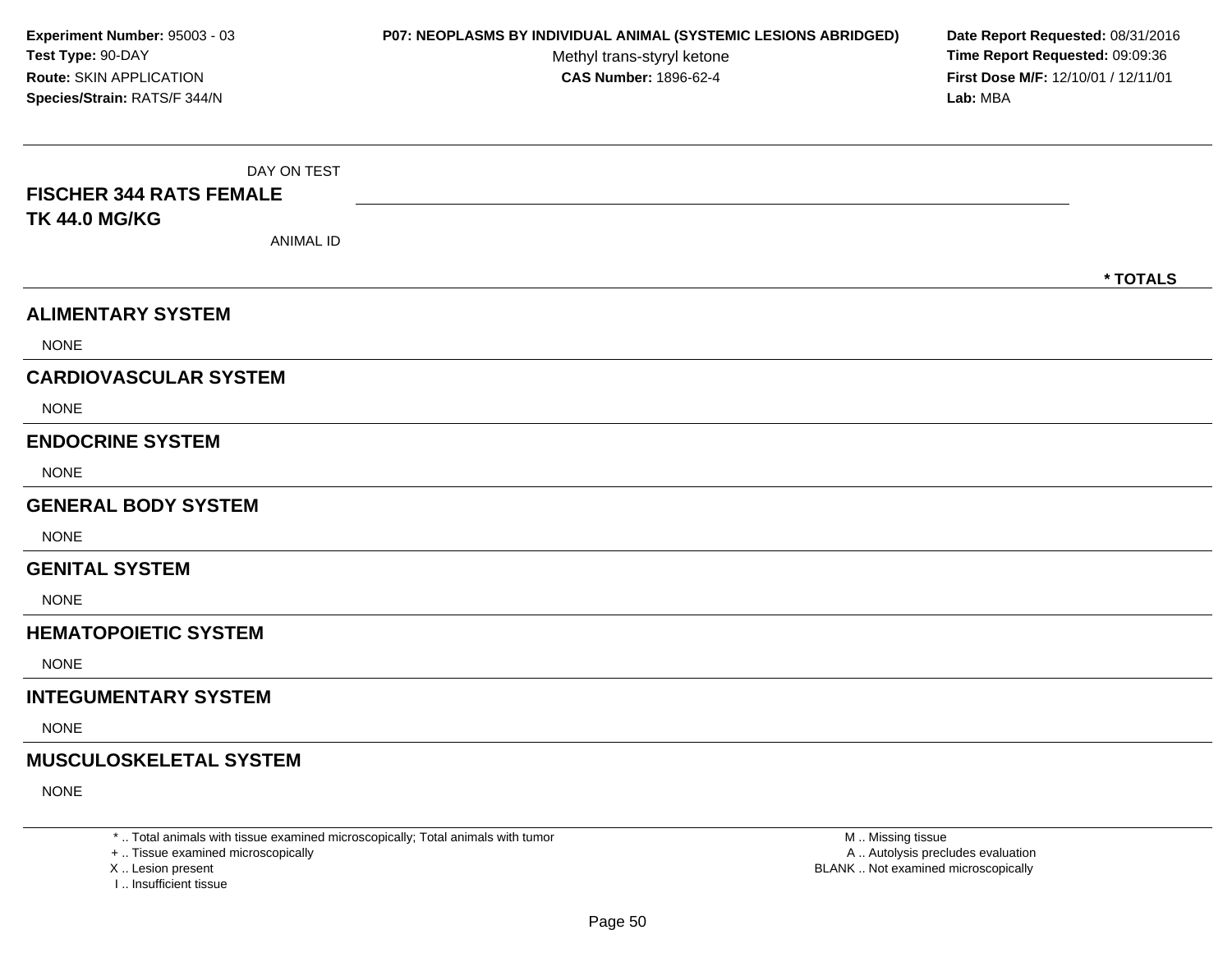DAY ON TEST**FISCHER 344 RATS FEMALETK 44.0 MG/KG**ANIMAL ID**\* TOTALSNERVOUS SYSTEM**NONE**RESPIRATORY SYSTEM**NONE**SPECIAL SENSES SYSTEM**NONE**URINARY SYSTEM**NONE**SYSTEMIC LESIONSExperiment Number:** 95003 - 03 **P07: NEOPLASMS BY INDIVIDUAL ANIMAL (SYSTEMIC LESIONS ABRIDGED) Date Report Requested:** 08/31/2016 **Test Type:** 90-DAYMethyl trans-styryl ketone<br>CAS Number: 1896-62-4 **Time Report Requested:** 09:09:36 **Route:** SKIN APPLICATION**First Dose M/F:** 12/10/01 / 12/11/01<br>**Lab:** MBA **Species/Strain:** RATS/F 344/N**Lab:** MBA

Multiple Organ**<sup>0</sup>**

\* .. Total animals with tissue examined microscopically; Total animals with tumor

+ .. Tissue examined microscopically

X .. Lesion present

I .. Insufficient tissue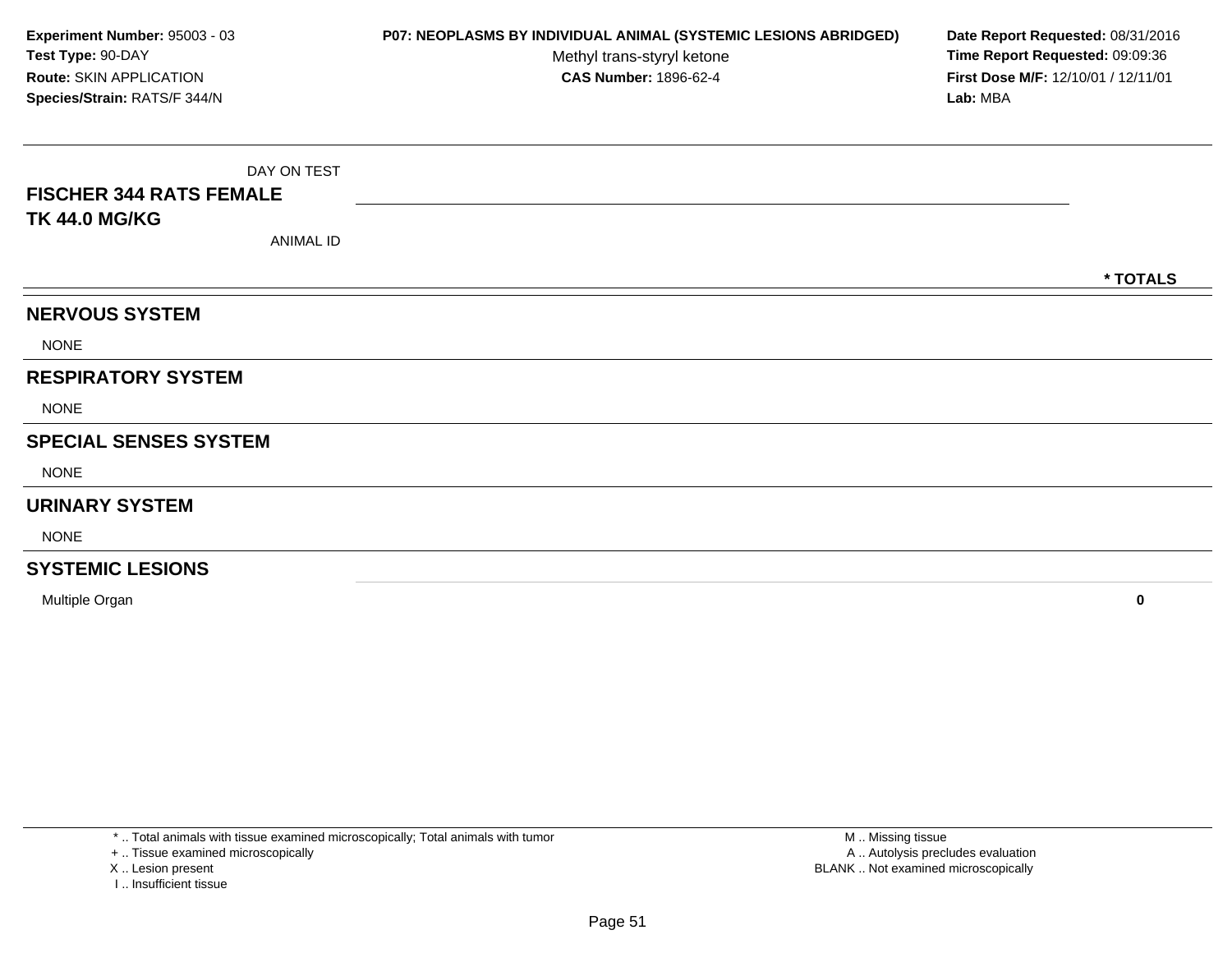DAY ON TEST**FISCHER 344 RATS FEMALETK 87.5 MG/KG**ANIMAL ID**\* TOTALSALIMENTARY SYSTEMNONE CARDIOVASCULAR SYSTEM**NONE**ENDOCRINE SYSTEM**NONE**GENERAL BODY SYSTEM**NONE**GENITAL SYSTEM**NONE**HEMATOPOIETIC SYSTEMNONE INTEGUMENTARY SYSTEM**NONE**MUSCULOSKELETAL SYSTEM**NONE**Experiment Number:** 95003 - 03 **P07: NEOPLASMS BY INDIVIDUAL ANIMAL (SYSTEMIC LESIONS ABRIDGED) Date Report Requested:** 08/31/2016 **Test Type:** 90-DAYMethyl trans-styryl ketone<br>CAS Number: 1896-62-4 **Time Report Requested:** 09:09:36 **Route:** SKIN APPLICATION**First Dose M/F:** 12/10/01 / 12/11/01<br>**Lab:** MBA **Species/Strain:** RATS/F 344/N**Lab:** MBA

\* .. Total animals with tissue examined microscopically; Total animals with tumor

+ .. Tissue examined microscopically

X .. Lesion present

I .. Insufficient tissue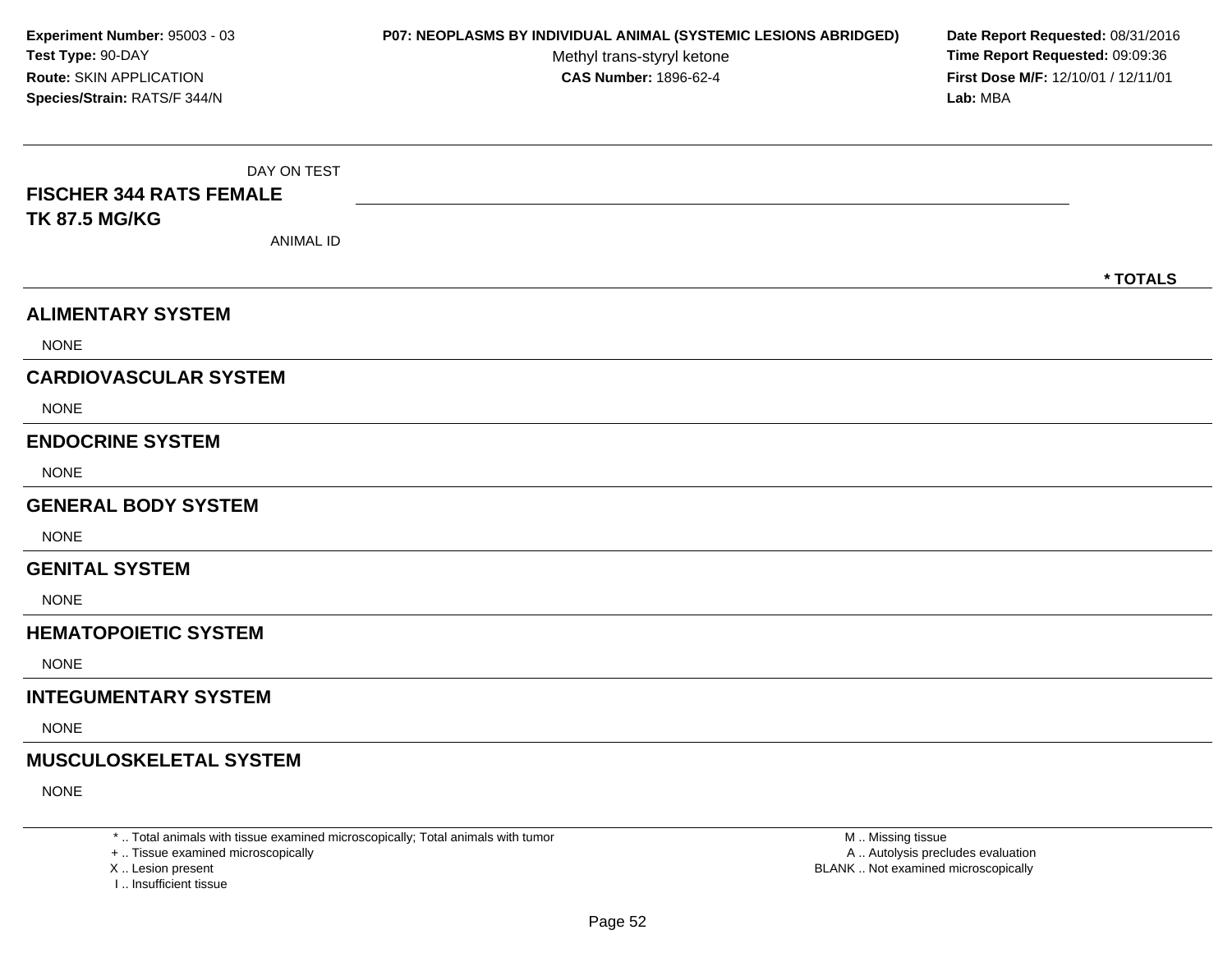DAY ON TEST**FISCHER 344 RATS FEMALETK 87.5 MG/KG**ANIMAL ID**\* TOTALSNERVOUS SYSTEM**NONE**RESPIRATORY SYSTEM**NONE**SPECIAL SENSES SYSTEM**NONE**URINARY SYSTEM**NONE**SYSTEMIC LESIONSExperiment Number:** 95003 - 03 **P07: NEOPLASMS BY INDIVIDUAL ANIMAL (SYSTEMIC LESIONS ABRIDGED) Date Report Requested:** 08/31/2016 **Test Type:** 90-DAYMethyl trans-styryl ketone<br>CAS Number: 1896-62-4 **Time Report Requested:** 09:09:36 **Route:** SKIN APPLICATION**First Dose M/F:** 12/10/01 / 12/11/01<br>**Lab:** MBA **Species/Strain:** RATS/F 344/N**Lab:** MBA

Multiple Organ**<sup>0</sup>**

\* .. Total animals with tissue examined microscopically; Total animals with tumor

+ .. Tissue examined microscopically

X .. Lesion present

I .. Insufficient tissue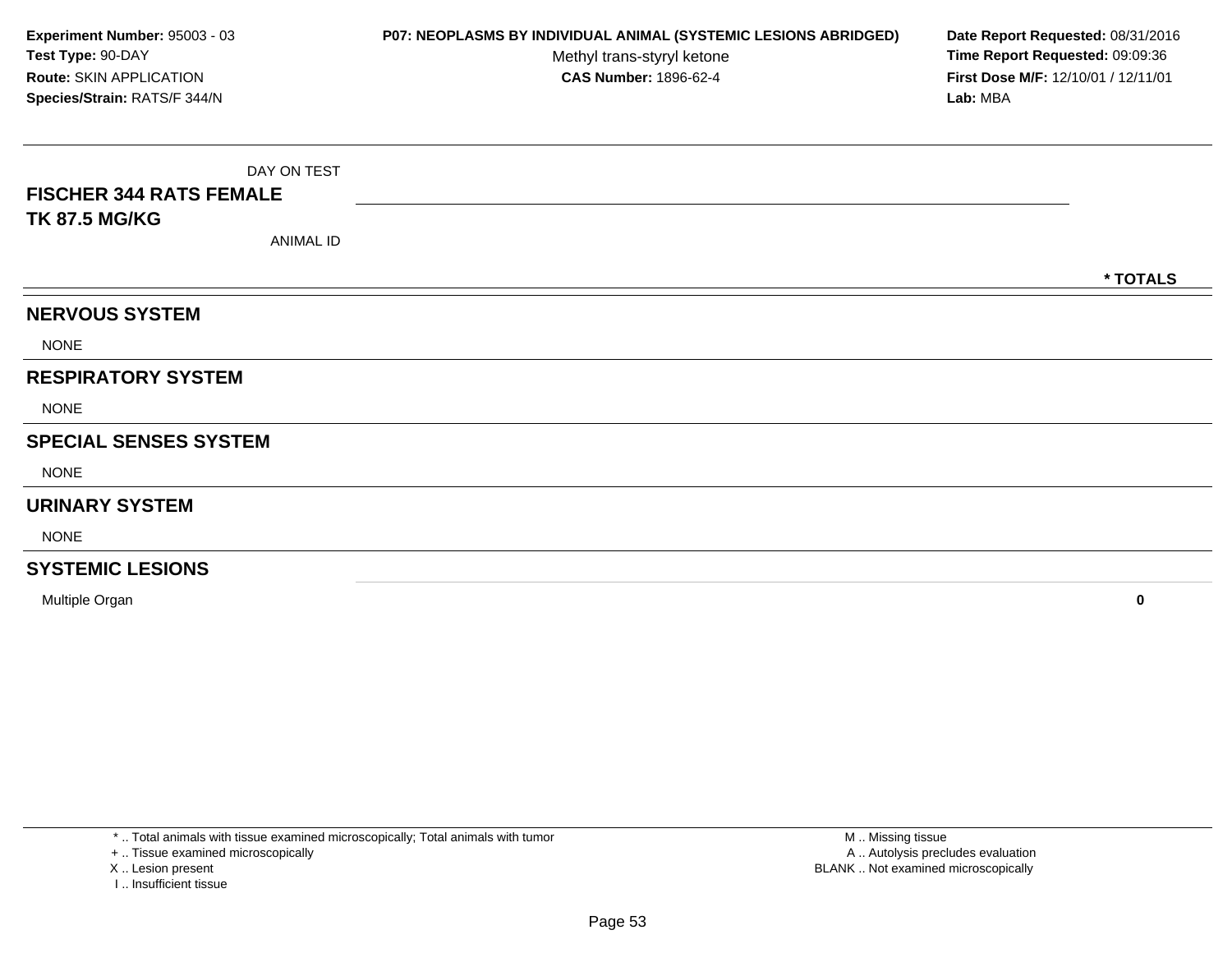DAY ON TEST**FISCHER 344 RATS FEMALETK 175 MG/KG**ANIMAL ID**\* TOTALSALIMENTARY SYSTEMNONE CARDIOVASCULAR SYSTEM**NONE**ENDOCRINE SYSTEM**NONE**GENERAL BODY SYSTEM**NONE**GENITAL SYSTEM**NONE**HEMATOPOIETIC SYSTEMNONE INTEGUMENTARY SYSTEM**NONE**MUSCULOSKELETAL SYSTEM**NONE**Experiment Number:** 95003 - 03 **P07: NEOPLASMS BY INDIVIDUAL ANIMAL (SYSTEMIC LESIONS ABRIDGED) Date Report Requested:** 08/31/2016 **Test Type:** 90-DAYMethyl trans-styryl ketone<br>CAS Number: 1896-62-4 **Time Report Requested:** 09:09:36 **Route:** SKIN APPLICATION**First Dose M/F:** 12/10/01 / 12/11/01<br>**Lab:** MBA **Species/Strain:** RATS/F 344/N**Lab:** MBA

\* .. Total animals with tissue examined microscopically; Total animals with tumor

+ .. Tissue examined microscopically

X .. Lesion present

I .. Insufficient tissue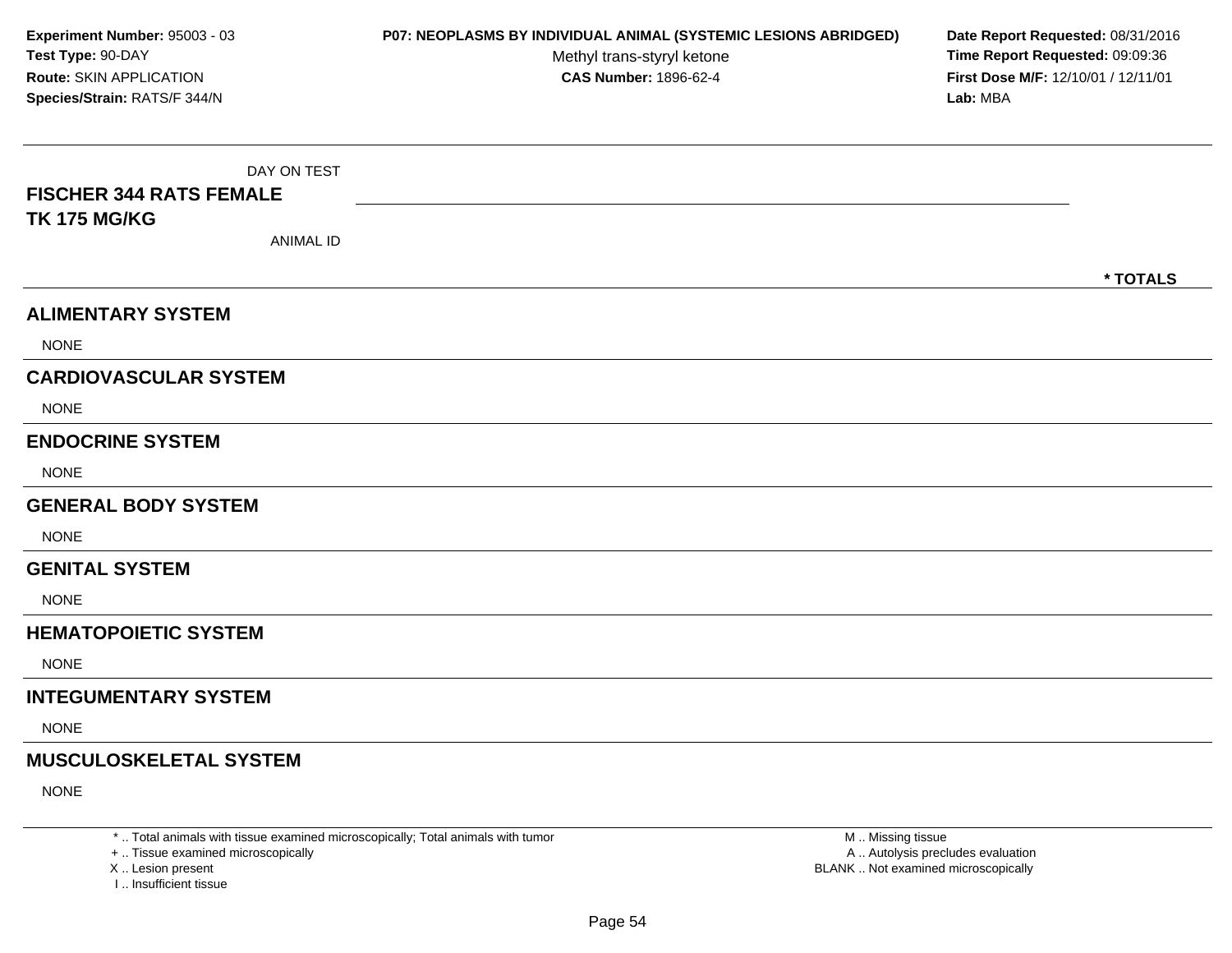DAY ON TEST**FISCHER 344 RATS FEMALETK 175 MG/KG**ANIMAL ID**\* TOTALSNERVOUS SYSTEM**NONE**RESPIRATORY SYSTEM**NONE**SPECIAL SENSES SYSTEM**NONE**URINARY SYSTEM**NONE**SYSTEMIC LESIONSExperiment Number:** 95003 - 03 **P07: NEOPLASMS BY INDIVIDUAL ANIMAL (SYSTEMIC LESIONS ABRIDGED) Date Report Requested:** 08/31/2016 **Test Type:** 90-DAYMethyl trans-styryl ketone<br>CAS Number: 1896-62-4 **Time Report Requested:** 09:09:36 **Route:** SKIN APPLICATION**First Dose M/F:** 12/10/01 / 12/11/01<br>**Lab:** MBA **Species/Strain:** RATS/F 344/N**Lab:** MBA

Multiple Organ**<sup>0</sup>**

\* .. Total animals with tissue examined microscopically; Total animals with tumor

+ .. Tissue examined microscopically

X .. Lesion present

I .. Insufficient tissue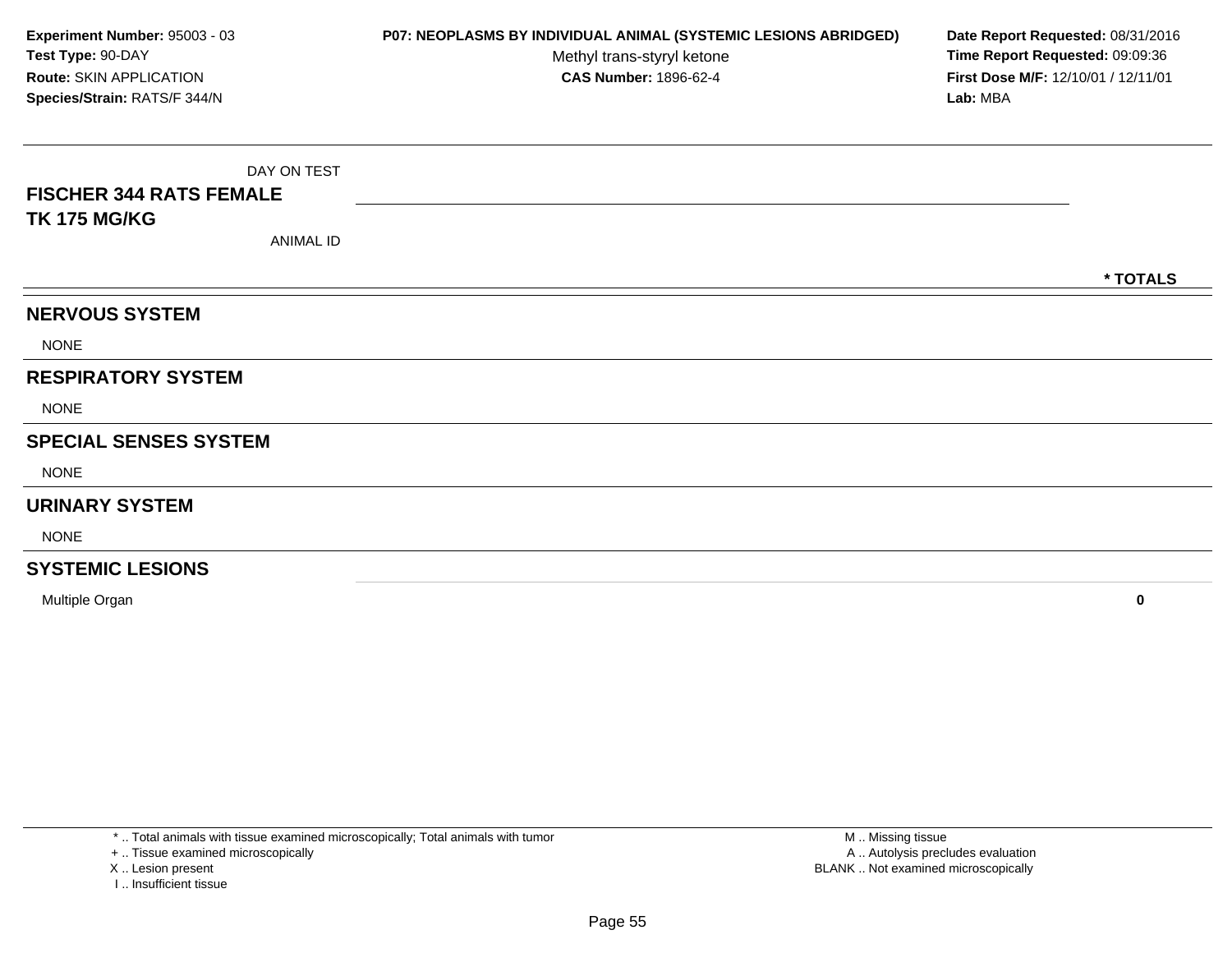DAY ON TEST**FISCHER 344 RATS FEMALETK 350 MG/KG**ANIMAL ID**\* TOTALSALIMENTARY SYSTEMNONE CARDIOVASCULAR SYSTEM**NONE**ENDOCRINE SYSTEM**NONE**GENERAL BODY SYSTEM**NONE**GENITAL SYSTEM**NONE**HEMATOPOIETIC SYSTEMNONE INTEGUMENTARY SYSTEM**NONE**MUSCULOSKELETAL SYSTEM**NONE**Experiment Number:** 95003 - 03 **P07: NEOPLASMS BY INDIVIDUAL ANIMAL (SYSTEMIC LESIONS ABRIDGED) Date Report Requested:** 08/31/2016 **Test Type:** 90-DAYMethyl trans-styryl ketone<br>CAS Number: 1896-62-4 **Time Report Requested:** 09:09:36 **Route:** SKIN APPLICATION**First Dose M/F:** 12/10/01 / 12/11/01<br>**Lab:** MBA **Species/Strain:** RATS/F 344/N**Lab:** MBA

\* .. Total animals with tissue examined microscopically; Total animals with tumor

+ .. Tissue examined microscopically

X .. Lesion present

I .. Insufficient tissue